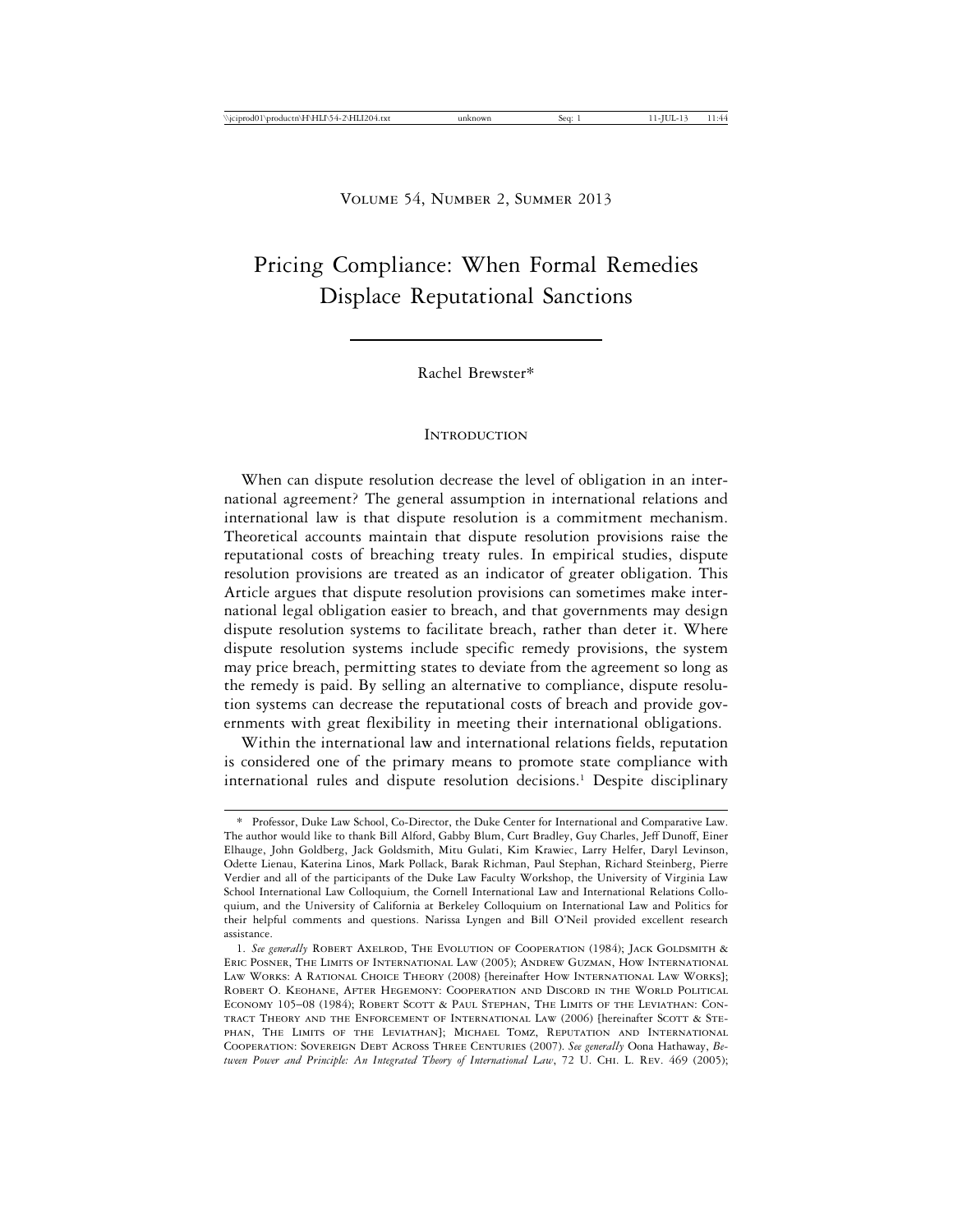differences, both fields have independently emphasized the positive role of reputation in sustaining international cooperation without a centralized enforcement system. In addition, the conventional wisdom holds that formal dispute resolution heightens the reputational costs of noncompliance to governments. The logic is that states face greater reputational losses from noncompliance because a dispute resolution body authoritatively adjudicates whether a government has breached an agreement and then widely broadcasts the state's breach to the international audience.<sup>2</sup> This is damaging to the state because it publicizes the state's noncompliance and thus reduces its future opportunities to form treaties.<sup>3</sup> Drawing on this logic, some international law scholars argue that the potential reputational costs of having a dispute resolution institution are so significant that states are reluctant to establish international courts even if there would be some functional gains from having such a system.4

Laurence R. Helfer, *Response, Not Fully Committed? Reservations, Risk, and Treaty Design*, 31 Yale J. Int'l L. 367, 369 (2006) [hereinafter Helfer, *Reservations*]; Paul R. Milgrom, Douglass C. North & Barry R. Weingast, *The Role of Institutions in the Revival of Trade: The Medieval Law Merchant, Private Judges, and Champagne Fairs*, 2 Econ. & Pol. 1 (1990); George Norman & Joel Trachtman, *The Customary International Law Game*, 99 Am. J. Int'l L. 541, 567 (2005); Joost Pauwelyn, *The Calculation and Design of Trade Retaliation in Context: What is the Goal of Suspending WTO Obligations?*, *in* The Law, Economics, and POLITICS OF RETALIATION IN WTO DISPUTE RESOLUTION 34 (Chad P. Bown & Joost Pauwelyn eds., 2010); Eric A. Posner & John C. Yoo, *Judicial Independence in International Tribunals*, 93 Cal. L. Rev. 1, 17–18 (2005); Eric A. Posner & John C. Yoo, *Reply to Helfer and Slaughter*, 93 Cal. L. Rev. 957, 959–60 (2005) [hereinafter *Judicial Independence*]; Kal Raustiala, *Form and Substance in International Agreements*, 99 Am. J. Int'l L. 581 (2005); Warren F. Schwartz & Alan O. Sykes, *The Economic Structure of Renegotiation* and Dispute Resolution in the World Trade Organization, 31 J. LEGAL STUD. S179 (2002); Robert E. Scott & Paul B. Stephan, *Self-Enforcing International Agreements and the Limits of Coercion*, 2004 Wis. L. Rev. 551 (2004) [hereinafter Scott & Stephan, *Self-Enforcing Agreements*]; Beth A. Simmons, *International Law and State Behavior: Commitment and Compliance in International Monetary Affairs*, 94 Am. Pol. Sci. Rev. 819 (2000).

<sup>2.</sup> Kenneth Abbott & Duncal Snidal, *Hard and Soft Law in International Governance*, 54 Int'l Org. 421, 427–30 (2000) ("Because legal review allows allegations and defenses to be tested under accepted standards and procedures, it increases reputational costs if a violation is found."); Laurence Helfer & Ann-Marie Slaughter*, Why States Create International Tribunals: A Response to Posner & Yoo*, 93 Cal. L. Rev. 899, 934–35 (2005) [hereinafter Helfer & Slaughter, *International Tribunals*] (noting that dispute resolution institutions brand violators and lead to reputational losses for the state that will, in turn, make it more difficult for the state to join future agreements); Raustiala, *supra* note 1, at 606–13 (2005) (noting that international courts improve compliance with international law by raising the reputational costs to states of breach); Schwartz & Sykes, *supra* note 1, at S197 (2002) (noting that "the value of a central dispute **R** resolution authority [is] to hear the merits of complaints, even if that authority has no power to authorize sanctions. By serving as a vehicle for transmitting information about violations throughout the trading system, central dispute resolution enhances the reputational costs of cheating").

<sup>3.</sup> Abbott & Snidal, *supra* note 2, at 427; Posner & Yoo, *Judicial Independence*, *supra* note 1, at 17–18; **R** Raustiala, *supra* note 1, at 606; Schwartz & Sykes, *supra* note 1, at S196–97 (noting that nations that **R** renege on promises will have less favorable future dealings not only with the injured nation but with all nations that observe the breach).

<sup>4.</sup> *See generally* Andrew Guzman, *The Cost of Credibility: Explaining Resistance to International Dispute* Resolution, 31 J. LEGAL STUD. 303 (2002) [hereinafter Guzman, *The Cost of Credibility*] (arguing that states will often refuse to create third-party dispute settlement mechanisms because these mechanisms impose reputational costs on the losing state without creating significant benefits for the successful state).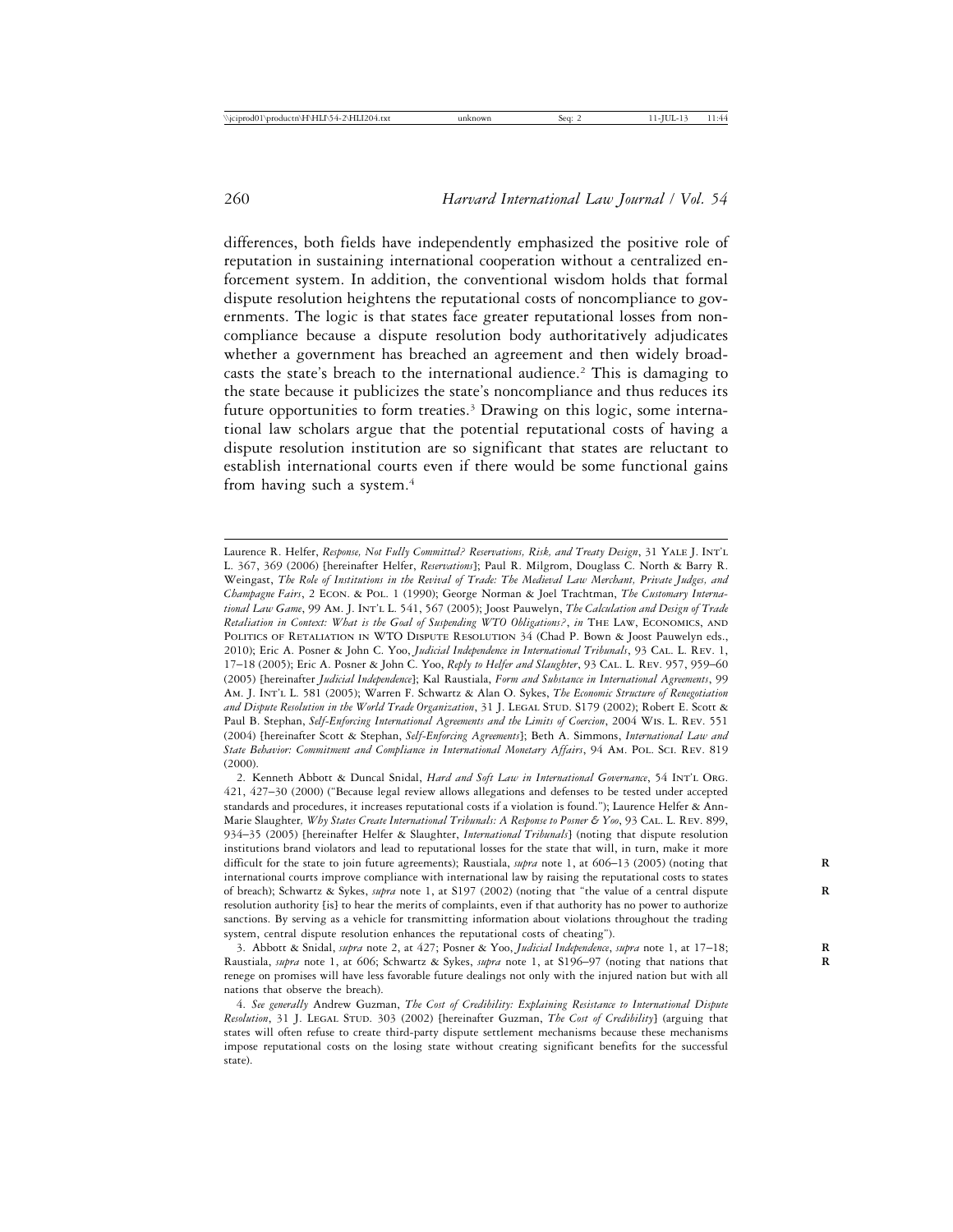The conventional wisdom further maintains that the dispute resolution system that includes formal remedies and reputational costs are additive. Formal remedies, such as restrictive access to foreign markets or monetary losses, build onto the pre-existing reputational costs that a state suffers. Formal remedies thus uniformly raise the costs of deviating from international law. As such, international law scholars argue, reputational concerns and formal remedies will act in combination as a stronger deterrent to states, leading to greater compliance with international law. If states deviate from international law when the benefits of doing so outweigh the costs,<sup>5</sup> and if dispute resolution institutions raise the costs of noncompliance, then the hardening of international law, by establishing formal adjudication or explicit remedies, will lead to better enforcement of international rules, as compared to a system without dispute resolution.

This widely-accepted view that dispute resolution consistently raises the reputational costs of noncompliance to states is exaggerated and (in some instances) mistaken. This Article argues that dispute resolution institutions can (but will not always) *lower* the reputational losses associated with breach. The essential contention of this Article is that international dispute resolution institutions can lead the audience to lower its perception of the importance of compliance and view the breaching state as cooperative if it abides by the remedy regime. Formal remedies can serve as a fine rather than a sanction. As framed by Robert Cooter, fines "price" breach. If paid, the fine eliminates, or at least decreases, the reputational costs of the deviation, because the appropriate remedy has been offered. In contrast, sanctions punish breach but do not excuse it. This Article articulates how the process of incorporating a dispute resolution system with formal remedies into a treaty regime can price breach by changing the audience's perception of the mandatory nature of a treaty's substantive provisions.

This insight highlights an important institutional design element that has been overlooked by international relations scholars: states may create dispute resolution systems to facilitate breach, rather than to deter it. Dispute resolution systems can serve as a pricing mechanism, designed by negotiators to allow states to make use of the remedy regime as an alternative to performance. The addition of a remedy regime may lead the audience to view the "cooperative equilibrium" that the treaty represents as not demanding compliance, but selling an option to breach at a price. Accordingly, the audience may view the treaty as accepting breach if the remedies are met, particularly when the treaty regime provides for remedies that are less than what is necessary to deter breach. As such, a state that deviates from the treaty's substantive provisions, but continues to abide by the treaty's second-order rules (that is, the dispute resolution procedures and the remedy regime) can be viewed as cooperative. While the breaching state

<sup>5.</sup> See generally GOLDSMITH & POSNER, *supra* note 1; GUZMAN, HOW INTERNATIONAL LAW WORKS, *supra* note 1; Simmons, *supra* note 1. **R**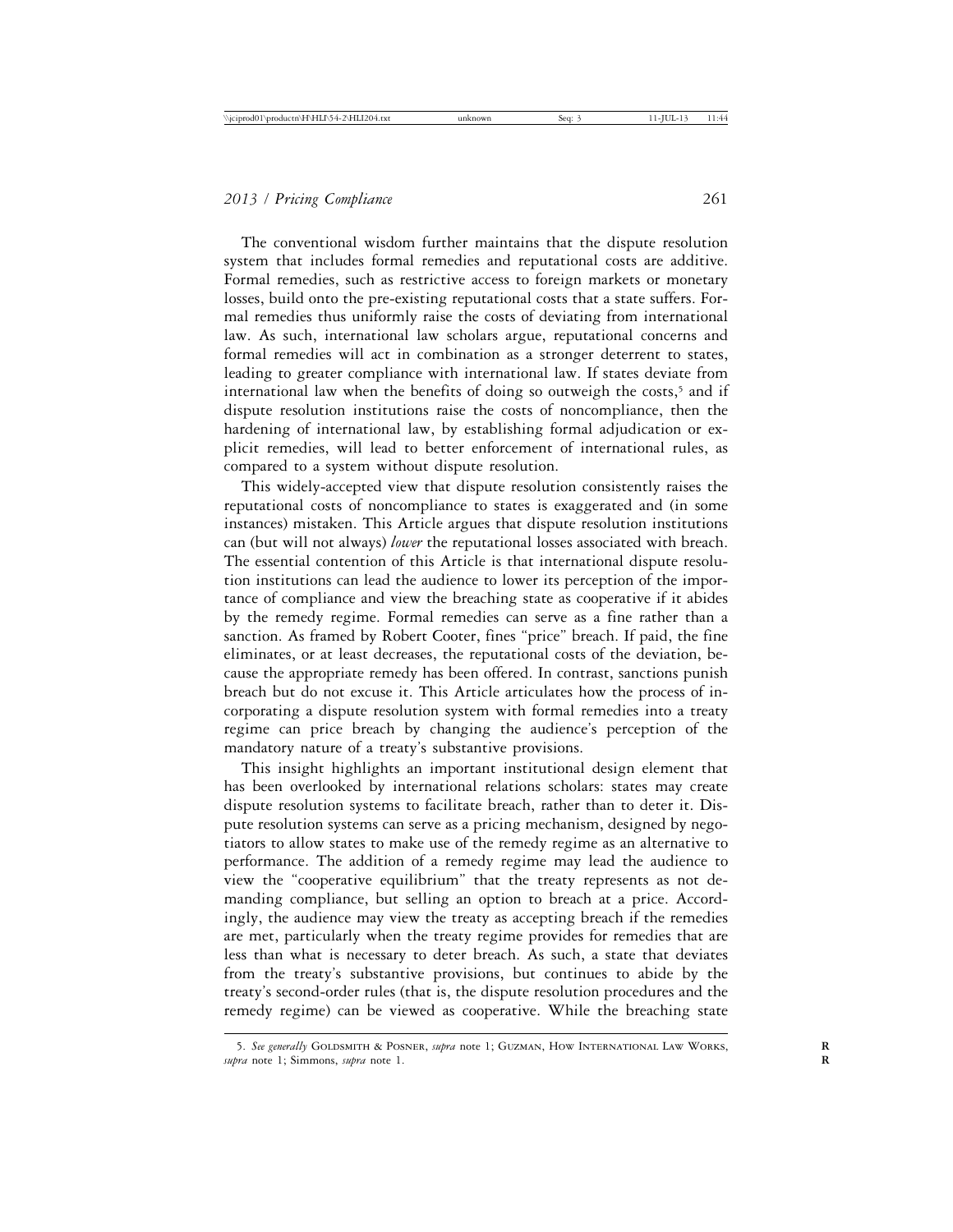may suffer *some* reputational loss—as compliance with the treaty's substantive rules may be preferred to compliance with the treaty's dispute resolution rules—this reputational loss will be less than the loss that the state would have suffered if the treaty did not have a dispute resolution system.<sup>6</sup>

Dispute resolution systems can decrease the reputational costs of deviations from a treaty regime in two ways: (1) by establishing beliefs in the relevant audience that breach of a treaty's substantive terms is acceptable if the remedies are met; and (2) by permitting states to demonstrate their cooperativeness by abiding by the treaty's remedy regime.

First, the dispute resolution system can shape the audience's beliefs regarding the nature of treaty obligations, especially with regard to whether and under which circumstances breach is acceptable. This Article argues that a treaty's substantive obligations and its dispute resolution system are not analytically independent. Treaty obligations have a clear and uncontroversial relationship to the dispute resolution system; substantive treaty provisions supply the inputs for dispute resolution. Without treaty obligations, there can be no substantive law for a third party to adjudicate. Without breach, there is no need to discuss remedies. Less obvious is the other part of this relationship: the feedback effect between the dispute resolution system and treaty obligations. The treaty's remedies have an influence on the audience's perception of the nature of the treaty's obligations and thereby influence the reputational effects of breaching the treaty's substantive provisions.

This influence can work in either a positive or a negative direction. If the treaty imposes remedies that eliminate the gains from breach or require additional punitive damages, this remedy can act as a sanction and revise upward the audience's beliefs about the mandatory nature of the treaty obligation. In such a situation, dispute resolution would work much as the conventional wisdom predicts. The breaching party may suffer a reputational loss as a result of breach in addition to the treaty's formal sanctions.7 In contrast, if the treaty imposes less than deterrence-level damages, such as compensatory damages or exclusively prospective damages, this remedy can act as a price for the breach and revise downward the audience's beliefs about the importance of compliance. In such a situation, the remedy regime may serve to price breach rather than eliminate it or even stigmatize it. Remedies thus have the potential to redefine noncompliance as a violation of the

<sup>6.</sup> My claim is a relative one: dispute resolution institutions can reduce a government's reputational sanctions from breach *relative to* a state of the world without such institutions. The argument is not that dispute resolution systems will eliminate or substantially lower reputational sanctions in all circumstances. Instead, I examine whether dispute resolution systems can decrease such sanctions as compared to a world without dispute resolution regimes.

<sup>7.</sup> The relationship may not work in this direction if formal sanctions "crowd out" informal sanctions. See SCOTT & STEPHAN, LIMITS OF THE LEVIATHAN, *supra* note 1, at 23 (arguing that formal institutions can crowd out reciprocity and reputational effects). I discuss the possibility of both upward revision and crowding out *infra*.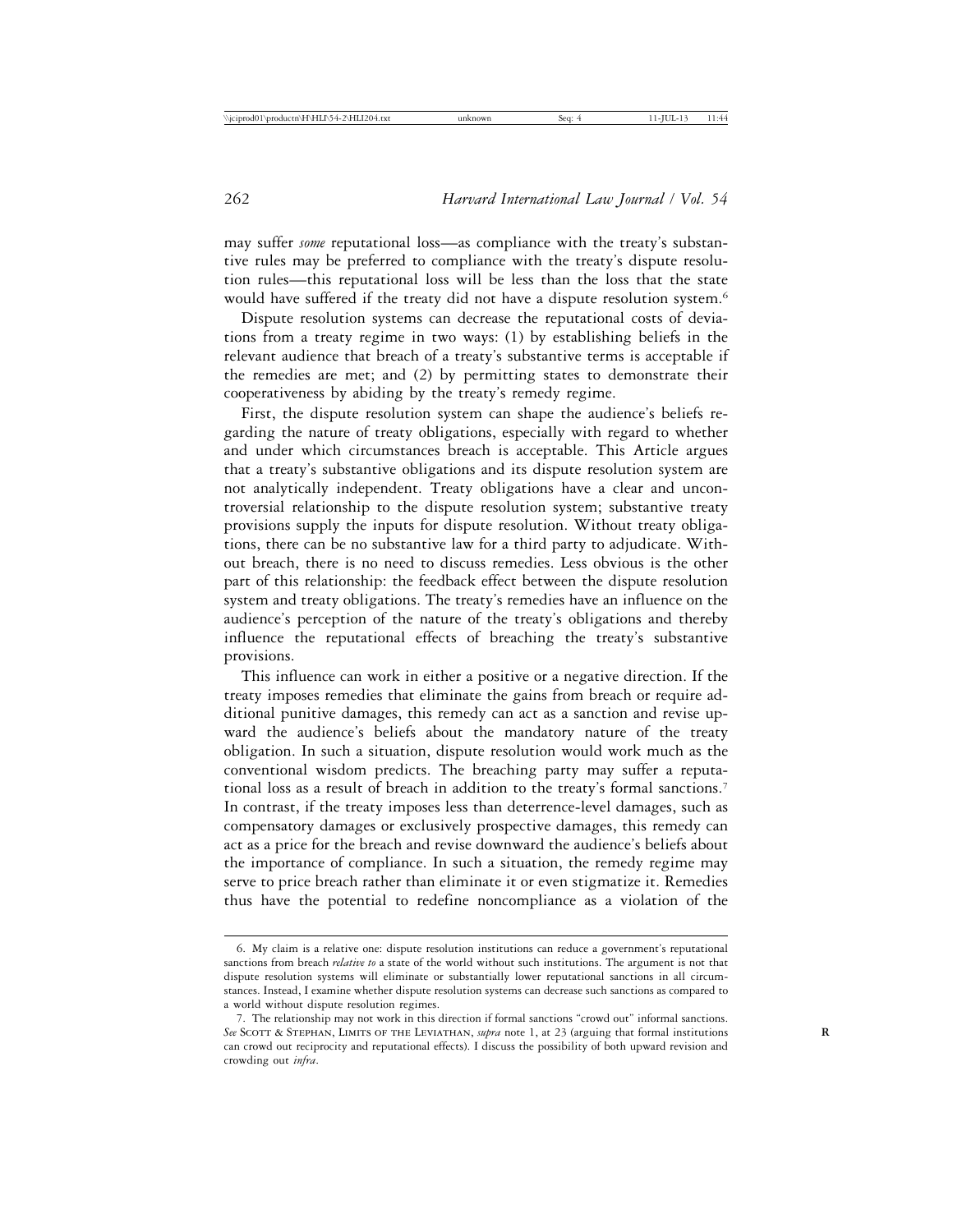treaty's remedy rules or as the failure to pay remedies when ordered, rather than as a breach of the substantive rules of the regime. In short, an alternative to compliance can be sold.

Second, dispute resolution institutions permit the breaching state to demonstrate its cooperativeness by accepting the authority of the dispute settlement institution. In this sense, much of the reputational effect of dispute resolution may come not from the finding or publicity of breach, but instead from the state's response to that finding. In the international system, compliance with remedy regimes, like compliance with substantive rules, is essentially voluntary. Thus, a government's compliance with the treaty's dispute resolution system, including the alteration of its policy after a case is adjudicated or its acceptance of the regime's remedies for breach, can signal to the audience the government's commitment to the treaty's goals and willingness to comply with the broader treaty regime (the treaty's second-order rules). This is different from the domestic law realm, in which complaining parties use the coercive power of the state to enforce the remedy orders of judges or arbitrators. In the domestic context, the payment of a remedy award says little about the cooperativeness of a contract partner. In contrast, a state's voluntary assent to a tribunal-ordered remedy demonstrates cooperation. Compliance with second-order rules can even become the operative metric for the audience's reputational analysis.

Understanding the relationship between dispute resolution institutions and reputational costs is essential to an evaluation of several key institutional design issues. The design of optimal remedy regimes requires a theory of how reputational concerns will interact with formal remedies, including monetary damages, other forms of compensation, and authorizations to resort to self-help. This includes an awareness of how the remedies will shape the audience's perception of the treaty obligations, as well as the possibility that formal sanctions may not be additive to informal sanctions. Otherwise, dispute resolution systems may result in higher or lower sanctions than the treaty designers intended.

An important implication of the optimal remedy approach, which this Article explores, is the idea that governments may create formal dispute resolution systems to lower the costs of deviation rather than to raise them. Remedy regimes can lower the reputational costs of breach and permit governments to treat remedies as an alternative to compliance at a set price. This is contrary to the prevailing view among international law scholars that formal dispute resolution systems will always increase the level of compliance with international rules. These scholars argue that a system of independent international tribunals can increase states' compliance with international law, relying in part on governments' concerns about their rep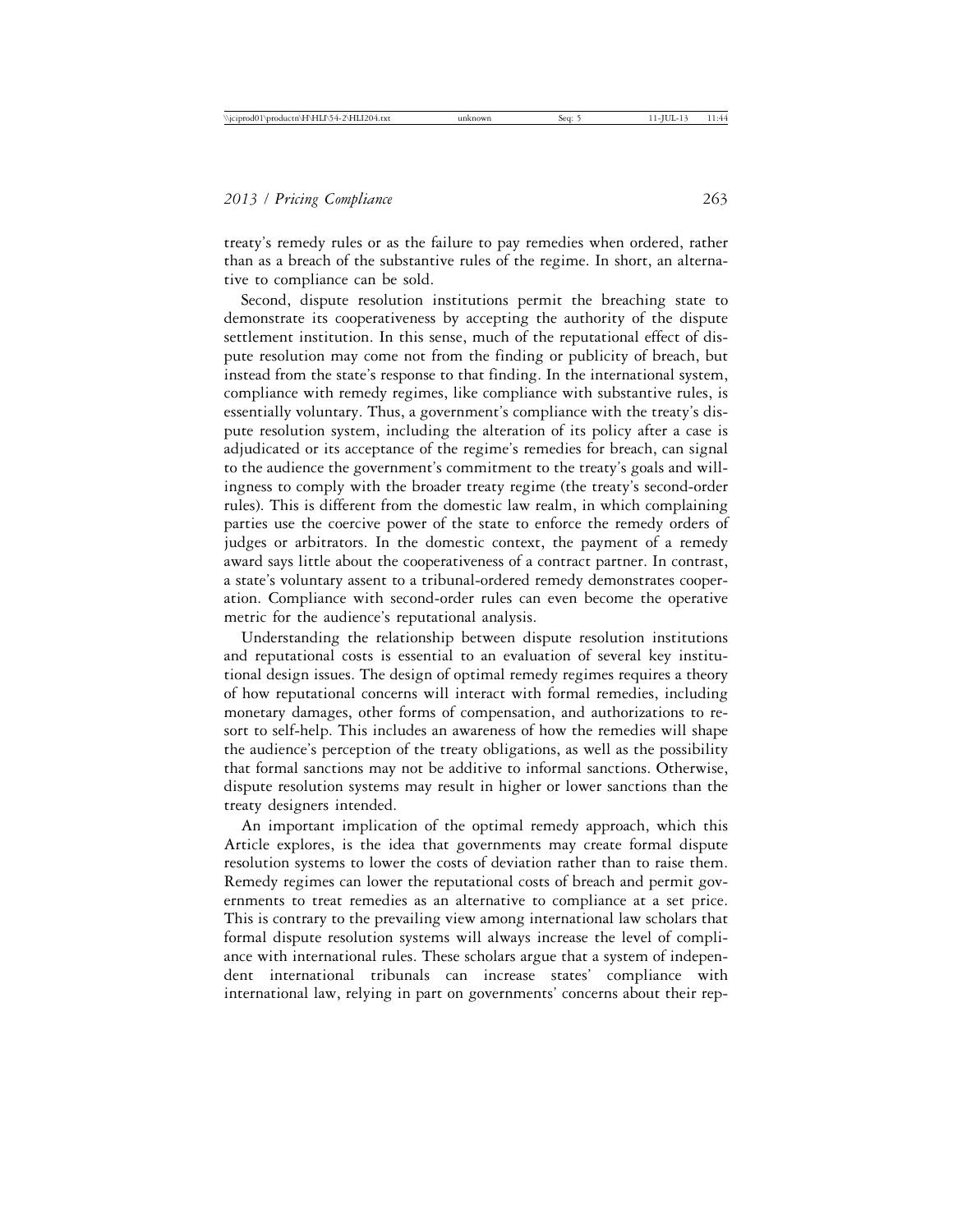utations to support their argument.8 This claim is not necessarily mistaken, but, in some cases, a different causal relationship may exist. I demonstrate that, by embedding dispute resolution within a broader cooperative arrangement, formal dispute resolution institutions may alter the audience's understanding of what the treaty's cooperative equilibrium entails and, for some treaties, lower the reputational costs of deviations from substantive rules. Therefore, negotiators may create a system of third-party adjudication and remedies specifically as a means of facilitating breach.

As used in this Article, the terms breach and violation have different and specific meanings. Breach refers to a deviation from the substantive terms of a treaty; any state action that is contrary to the first-order rules of an agreement is a breach. Breaches can be resolved within the treaty's framework through dispute resolution and remedies. In contrast, a violation of a treaty signifies a deviation from the dispute resolution rules; any state action that is contrary to the second-order rules of the agreement, such as refusing to pay any remedial damages, is a violation. Using these definitions, a state can breach a treaty (deviating from its substantive rules) without violating the treaty (deviating from its second-order rules). Any time a state breaches a treaty's substantive terms, it can stay within the treaty's framework (not violating the treaty) by accepting the jurisdiction of the dispute resolution system and complying with the remedy. In my analysis, a state both breaches and violates the treaty when it deviates from the substantive rules of the regime and refuses to comply with the dispute settlement system.9

Part I begins by establishing the prevailing view of the state's "reputation for cooperativeness" in the international law and international relations literature. This section demonstrates that the prevailing view generally holds that states develop good reputations in order to have future opportunities to join treaty regimes, and that dispute resolution institutions consistently raise the reputational costs of deviating from treaty obligations. Part II challenges this prevailing view by articulating how dispute resolution institutions can influence the audience's understanding of a deviation from a treaty regime, thereby altering the reputational importance of a state's breach. This section builds on Robert Scott and Paul Stephan's important discussion of how formal courts can crowd out informal remedies in interna-

<sup>8.</sup> *See* Abbott & Snidal, *supra* note 2, at 427; Hathaway, *supra* note 1, at 494; Laurence R. Helfer & **R** Anne-Marie Slaughter, *Toward a Theory of Effective Supranational Adjudication*, 107 Yale L.J. 273, 276 (1997) [hereinafter Helfer & Slaughter, *Supranational Adjudication*]; Helfer & Slaughter, *International Tribunals*, *supra* note 2, at 904. **R**

<sup>9.</sup> It is theoretically possible for a state to violate a treaty but not breach it under these definitions. For instance, if a state were wrongly accused of violating a treaty's substantive terms, then refused to comply with the dispute resolution system, this would be a violation without being a breach. The state would have complied with all of the substantive provisions of the treaty, thus not breaching it, but would have deviated from the second-order rules of the agreement, thereby violating the treaty. While this situation is theoretically possible, it is unlikely to occur in practice because states that have not deviated from any substantive rules are unlikely to resist the jurisdiction of the dispute resolution system. States may undertake such actions in exceptional cases but are unlikely to do so as a common practice.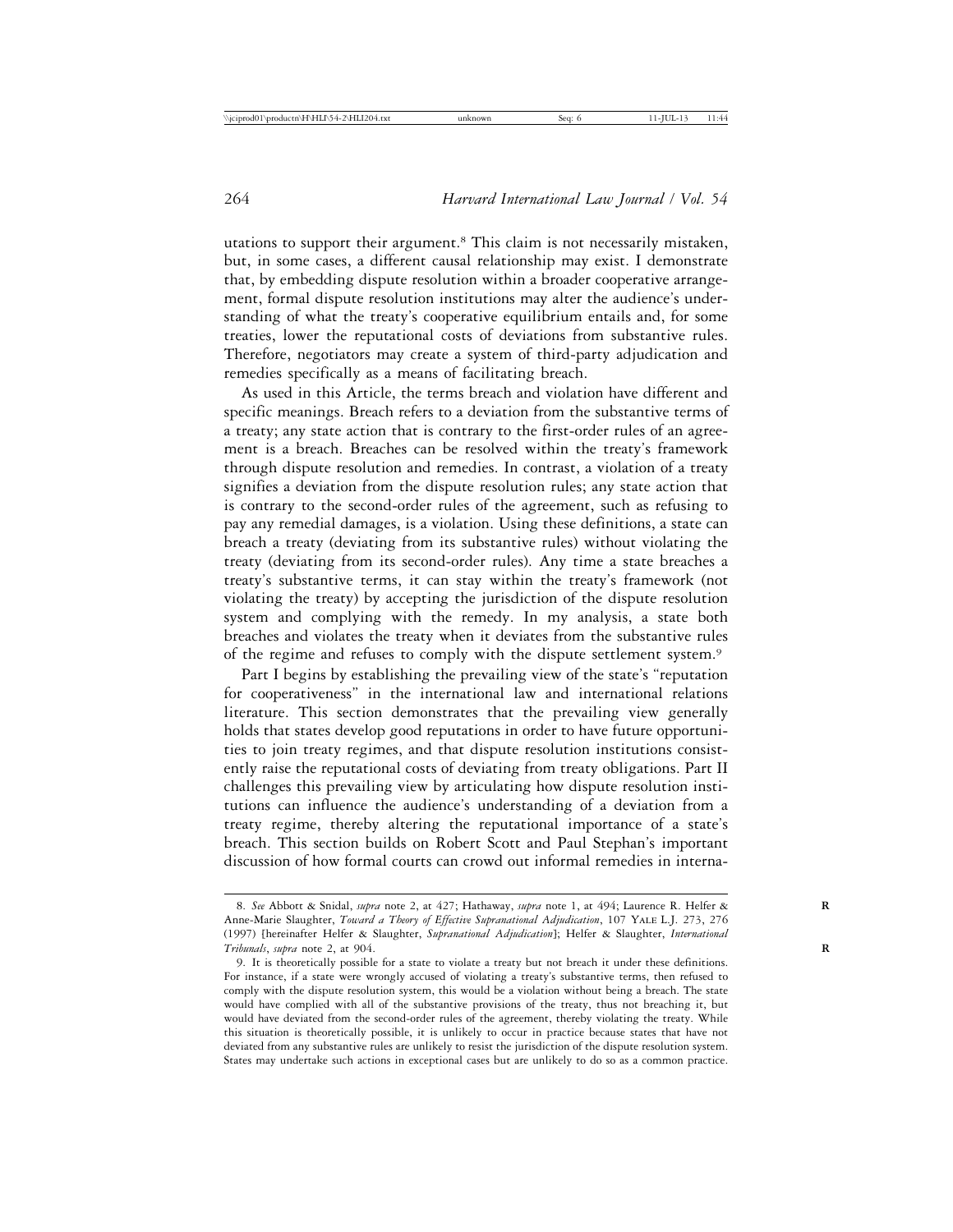tional law10 by explaining how the crowding-out effect is much broader than these authors suggest, affecting a host of international institutions, and not just highly developed courts. Part III provides examples from the World Trade Organization's ("WTO") treaty regime, bilateral investment treaties, and the public responses to states' deviations from these international economic agreements to illustrate how dispute resolution institutions may decrease the reputational costs of breach.

Part IV argues that this choice of a dispute resolution system is often a purposeful effort to limit remedies to the harm caused, and thus to price noncompliance rather than to sanction it. In addition, this Part incorporates discussions of institutional "flexibility" from political science, which highlights how cooperation may become more robust as a self-enforcing equilibrium if it permits more defections.<sup>11</sup> From this view, institutional design features that facilitate treaty breach can enable greater cooperation by permitting more flexible provisions in the negotiation stage and more escape options in the implementation phase.12 The political science literature has thus far not focused on how these flexibility mechanisms interact with informal sanctions, such as reputation and reciprocity, which is surprising given the heavy emphasis in international relations scholarship on reputation as an enforcement device. This Article attempts to integrate political science literature's focus on flexibility with scholarly work in international law.

Part V concludes by discussing how negotiators may *accidently* lower the reputational costs of breach by establishing a formal remedy regime. Such a remedy mismatch has significant implications for international law theories of institutional design and optimal remedies. While this Article focuses on international economic agreements, the relationship between remedies and the audience's beliefs about the mandatory nature of substantive treaty rules is an issue for other types of treaties as well. This section discusses the possible implications for human rights treaties and environmental agreements, namely how attempts to "harden" international rules by adding formal remedies may be self-defeating because remedies may lower the reputational costs of breach and, in some cases, may also lower the overall level of enforcement.

<sup>10.</sup> See generally SCOTT & STEPHAN, LIMITS OF THE LEVIATHAN, *supra* note 1 (arguing that formal institutions can crowd out reciprocity and reputational effects).

<sup>11.</sup> The approach of this Article is a positive theoretical approach, not a normative approach. This Article claims that dispute resolution institutions can, and sometimes do, decrease reputational costs to states. The claim is not that lowering reputational costs of defections is beneficial for the international legal system or would improve global welfare. Understanding how reputational mechanisms are likely to work, however, is important for scholars who more directly engage in normative analyses.

<sup>12.</sup> *See generally* Alan O. Sykes, *Protectionism as a "Safeguard": A Positive Analysis of the GATT "Escape Clause" with Normative Speculations*, 58 U. Chi. L. Rev. 255 (1991) [hereinafter Sykes, *Protectionism as a "Safeguard"*]; B. Peter Rosendorff & Helen V. Milner, *The Optimal Design of International Trade Institutions: Uncertainty and Escape*, 55 Int'l Org. 829 (2001); Kyle Bagwell & Robert W. Staiger, *Enforcement, Private Political Pressure, and the General Agreement on Tariffs and Trade/World Trade Organization Escape Clause*, 34 J. Legal Stud. 471 (2005); George W. Downs & David M. Rocke, Optimal Imperfection? Domestic Uncertainty and Institutions in International Relations 76–104 (1995).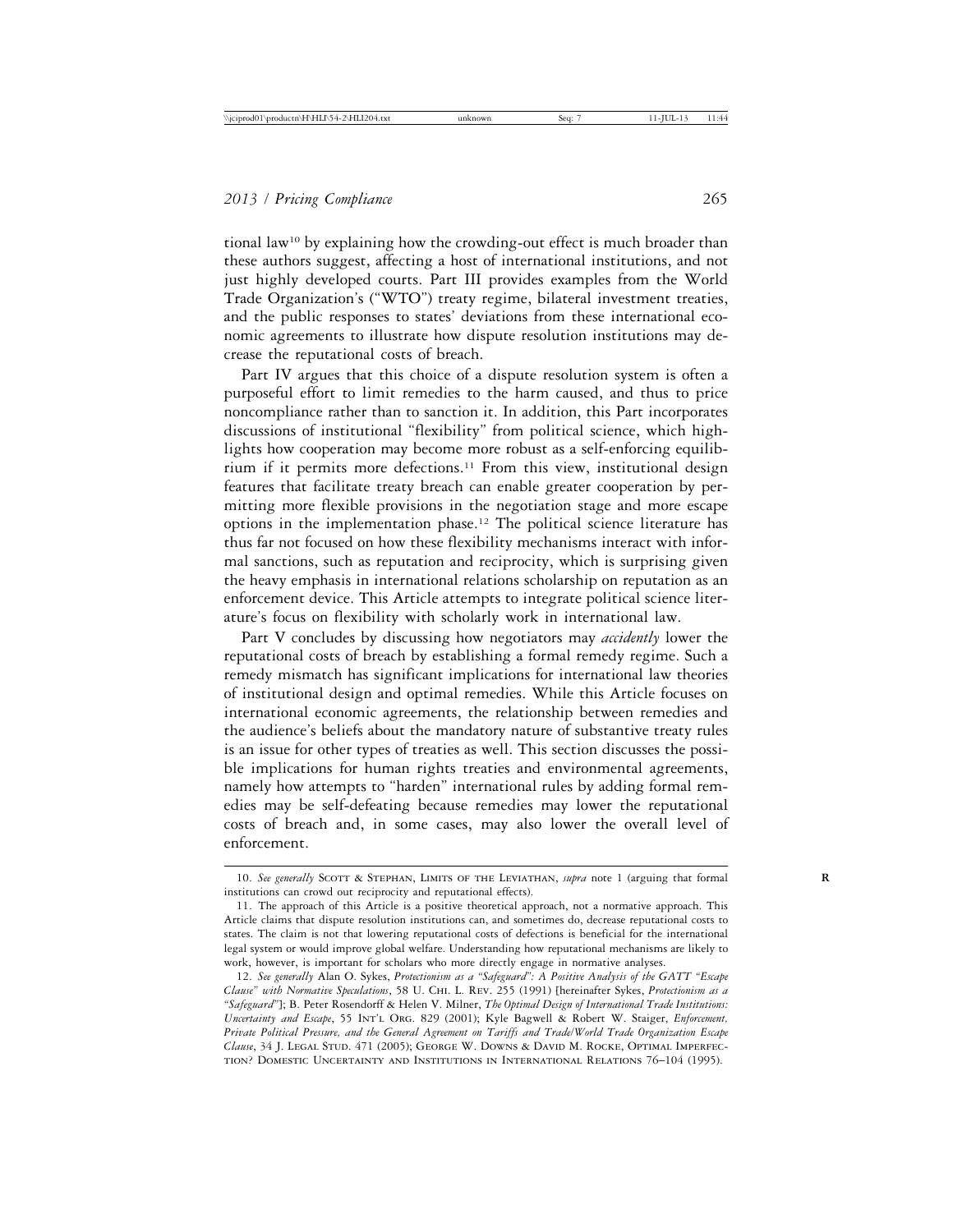#### I. The Conventional Account

The relevant reputation generally discussed in international relations and international law scholarship is a "reputation for cooperativeness," because it is this reputation that treaty partners are interested in when entering into negotiations. As I show below, this literature generally holds the view that compliance with international agreements is the basis for the state's reputation for cooperativeness. It also embraces the conventional wisdom that dispute resolution institutions will raise the reputational costs to states that breach international law.

The standard model of reputation in international law focuses on the "state's reputation" and assumes that the state has a single reputation for cooperativeness that encompasses all issue areas.13 These assumptions (the "unitary state" view and the "unitary reputation" view) concern how the audience perceives the state and how the audience assesses information about the state's reputation.14 Scholars who use these assumptions do not necessarily believe that they are true, but argue that these are simplifying assumptions that are appropriate for models of reputational effects.15

15. *See, e.g.*, Guzman, How International Law Works, *supra* note 1, at 17–19 (articulating and **R** justifying "standard rational choice assumptions"). *See generally* Timothy J. McKeown, *The Limitations of "Structural" Theories of Commercial Policy*, 40 Int'l Org., 43–52 (1986) (discussing the broader justifications (and limits) to simplifying assumption in international relations theory). As commentators have argued elsewhere, these assumptions are problematic because they can systematically bias our understanding of how reputation works and dramatically inflate the potential effects of reputation in promoting compliance with international law in a wide range of areas. *See generally* George Downs & Michael Jones, Reputation, Compliance, and International Law, 31 J. LEGAL STUD. S95 (2002); Rachel Brewster, *Unpacking the State's Reputation*, 50 HARV. INT'L L.J. 231 (2009). Nonetheless, for the purposes of this Article, I accept and use these assumptions. I do so because they represent the strongest possible assumptions for the proposition that dispute resolution systems increase the reputational costs to the state for noncompliance with international rules. I do not mean to suggest that these assumptions are the correct level for modeling reputation. Rather, I am attempting to create the best possible conditions for the prevailing account's argument and the highest bar for demonstrating that dispute resolution institutions do not always increase the reputational costs to governments/states. If the conventional wisdom that dispute resolution adds to the state's reputational losses does not hold even with these assumptions incorporated, then they are even less likely to hold with different assumptions, such as attaching the

<sup>13.</sup> *See generally* Abbott & Snidal, *supra* note 2; Guzman, How International Law Works, *supra* **R** note 1; Hathaway, *supra* note 1; Raustiala, *supra* note 1; Simmons, *supra* note 1. **R**

<sup>14.</sup> This Article emphasizes reputation as a perception belonging to the members of the audience, rather than an asset that the state can directly control. The audience can be any observer of the state's actions. Observers include public actors (such as other governments; political parties, even when not in power; diplomats; members of international organizations; regulators; and judges), as well as private actors (such as corporations, private investors, policy-oriented non-governmental organizations, and voters). Moreover, these audience perceptions can change according to forces beyond the state's reach. Most international law and international relations scholars acknowledge this collective possession of reputation by the audience, but for ease of exposition, they model reputation as belonging to the state. This Article tries to depart from that simplifying assumption and argues that it is probably most useful to consider the audience as having a range of views, with different agreements having different means and distributions. The view of reputation as belonging to the audience also highlights the psychological aspects of reputation, thus emphasizing the role of perception, beliefs, and cognitive biases in the formation of audience members' views of a state's reputation. This approach can further provide hypotheses as to how reputation and dispute resolution institutions will interact in bilateral, multilateral, and public-private relationships.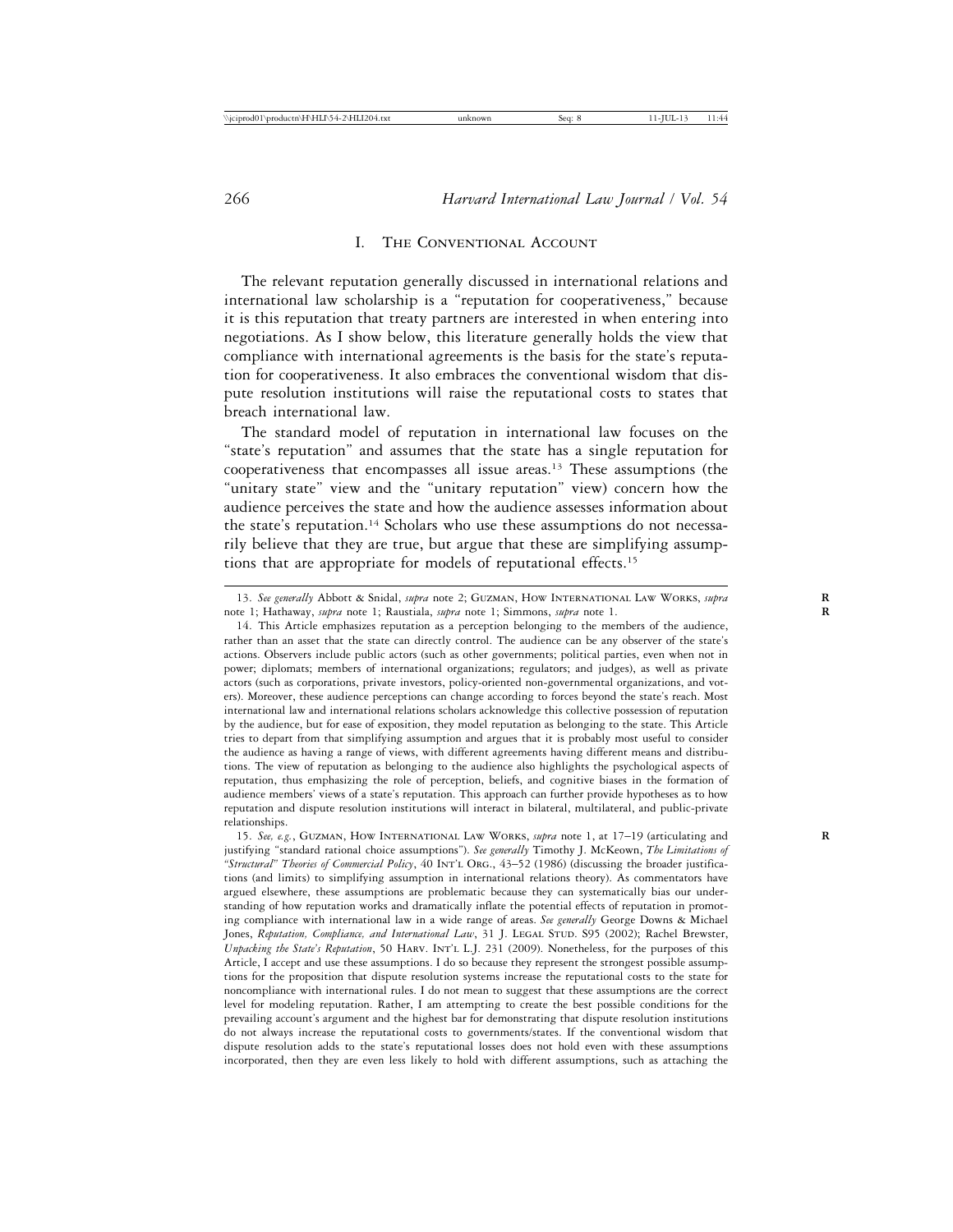#### *A. A Reputation for Cooperativeness*

States are interested in forming international agreements that offer benefits to the state and look for treaty partners that could also benefit from cooperation.16 The fact that a treaty is in both states' mutual interest does not assure compliance with the agreement's rules. A party to the treaty may have an interest in choosing cooperation over the status quo because the gains to the party are greater than in a world without the international agreement, but may nonetheless have an incentive to cheat because it will gain more if it defects while other states comply.<sup>17</sup> All parties understand the underlying strategic situation and its implication that cooperation is beneficial, but that obstacles to cooperation may persist. As a result, states are careful in selecting treaty partners. A state may announce that it plans to abide by a treaty's terms, but potential partners cannot be certain that the state will resist the temptation to cheat on the agreement at a later date.

The state's reputation—the audience's knowledge of its past behavior provides potential treaty partners with information on the state's future cooperativeness.18 If the state has cheated on treaties in the past, then other states may assume that the state may be likely to do so again in the future.19 The audience does not need to understand the domestic reason for the cheating to form an opinion, although such information may be useful.20 The cause can vary from a scofflaw dictatorial ruler to a gridlocked separation-ofpowers system that makes passing the necessary implementing legislation difficult. The audience can apply its knowledge of the government's reputation when deciding whether to include the government in a particular treaty agreement.<sup>21</sup> A government with a poor reputation may be completely ex-

19. Guzman, How International Law Works, *supra* note 1, at 35–36. **R**

relevant reputation to particular governmental regimes or officials or limiting the scope of reputation to specific issue areas.

<sup>16.</sup> See generally KEOHANE, supra note 1.

<sup>17.</sup> See generally Abbott & Snidal, *supra* note 2; GOLDSMITH & POSNER, *supra* note 1.

<sup>18.</sup> *See generally* sources cited *supra* note 1; Abbott & Snidal, *supra* note 2, at 427 (noting that the costs **R** of violating a hard law commitment are particularly high because "the reputational effects of a violation can be generalized to all agreements subject to international law").

<sup>20.</sup> How much information a prospective partner will gather on the government depends on a number of factors, including the extent of the cooperation and the search costs of obtaining additional information.

<sup>21.</sup> If a member of the audience has complete information regarding the state's course of action or probability of taking various policy actions, then reputation becomes irrelevant. In such a case, the audience member does not need the additional information that reputation provides and will rationally ignore it. In international relations, audience members rarely, if ever, have complete information on a state's future actions. Thus, reputation is widely believed to be relevant in a broad variety of settings. The informational point, however, remains important. First, to the extent that the state's past actions cease to be predictive of its future actions—for example, because of a change in leadership or in the form of government—then the state's reputation is either discounted or ceases to be pertinent. Second, reputational analysis is not a sanctioning system, and the inclusion of reputation in the audience's analysis is not costly (it is in the audience's interest to incorporate the information that it has about the state to the point where information-related search costs equal the expected benefits of greater information), while imposing sanctions often is. *See generally* Guzman, How International Law Works, *supra* note 1. **R** Third, the audience is not actively trying to reward or punish the state for its past acts in considering the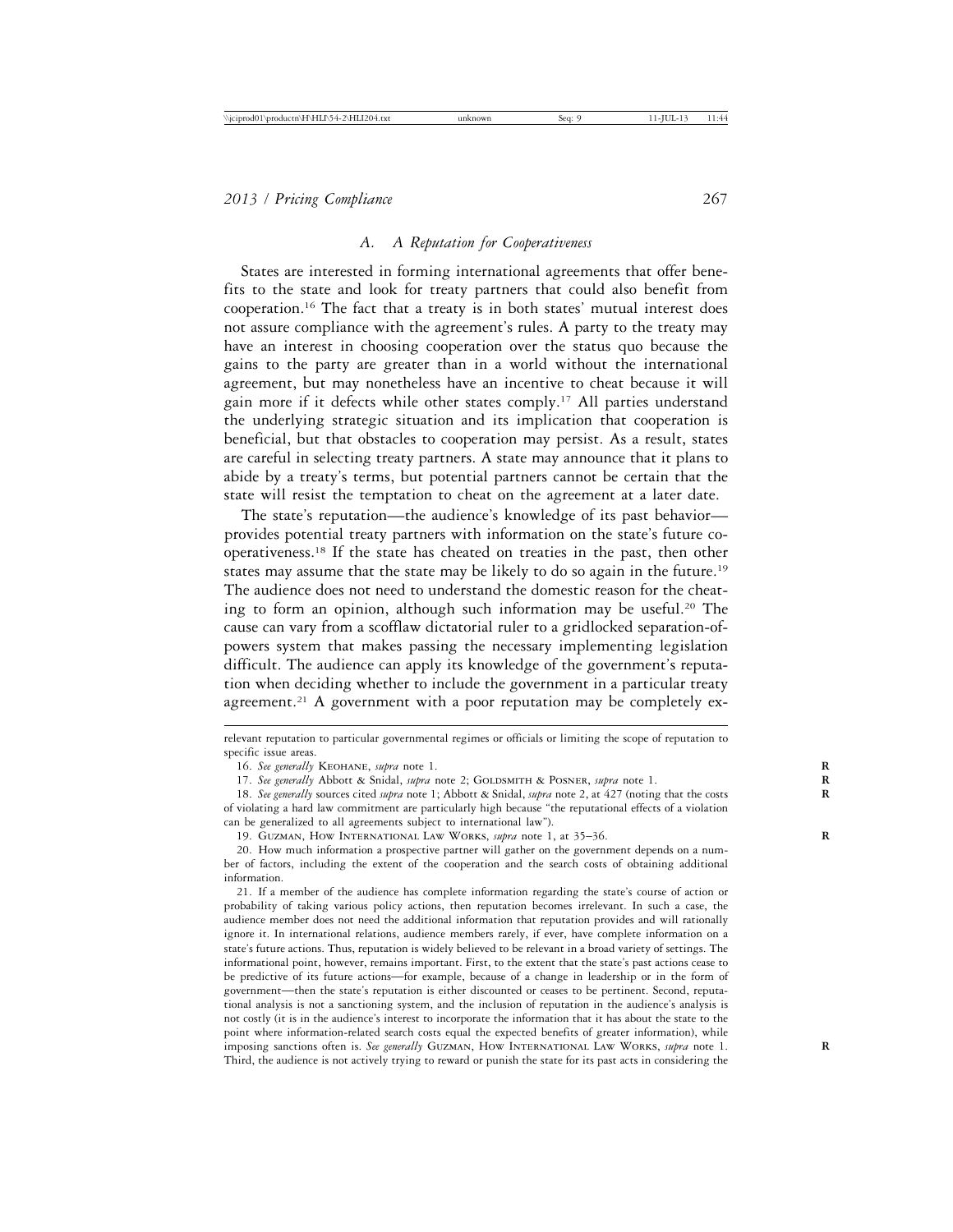cluded. Alternatively, a government may be included in the treaty, but its reputation may remain relevant in the treaty negotiations.<sup>22</sup> For instance, if State A abides by its trade concessions ninety percent of the time while State B does so eighty percent of the time, trade concessions by State A will be worth more than those by State B, all else being equal. As a result, reputation is thought to influence state decisionmaking. A state wants to comply with international law today because doing so will expand the state's opportunities to engage in beneficial cooperative activity tomorrow.

It is important to note that a reputation for cooperativeness within the regimes the state has *joined* is the operative reputation.<sup>23</sup> Complying with existing treaty obligations can be a very different matter than being perceived as a good global citizen.24 For instance, the refusal to take on legal obligations might do much more to influence the popular perception of the state than its breach of legal obligations. The United States' refusal to join the International Criminal Court has almost certainly hurt its reputation as a responsible member of international society. An American government looking to improve the popular image of the United States abroad might do better by committing to the Criminal Court, even if compliance is likely to be less than perfect, than by refusing the legal obligations altogether. Yet, by refusing to take on legal obligations, the United States is arguably enhancing its reputation for compliance within regimes it has joined by declining to sign treaties with which the government does not plan to obey.25 A reputation for cooperativeness is thought to be critical because it is this reputation that provides information about how a prospective treaty member will act as a member of an agreement.<sup>26</sup> A state's actions in issue areas where it does not have a legal obligation are less informative of the state's future behavior as a treaty partner.

# *B. A Reputation for Cooperativeness and Dispute Resolution Institutions*

The conventional account maintains that dispute resolution heightens the reputational costs to governments of breaching treaty obligations through two mechanisms: (1) providing an independent and authoritative decision

state's reputation. Past bad (or good) acts that the audience considers irrelevant towards the state's future behavior, whether towards cooperation in general or towards a specific treaty regime, are not incorporated into reputational analysis.

<sup>22.</sup> Andrew Guzman, *The Design of International Agreements*, 16 Eur. J. Int'l L. 579, 596 (2005) [hereinafter Guzman, *International Agreements*] ("When making a promise, a state pledges its reputation as a form of collateral. A state with a better reputation has more valuable collateral and, therefore, can extract more in exchange for its own promises."); Schwartz & Sykes, *supra* note 1, at S196–97 (discussing how the future value of trade concessions are diminished by breach).

<sup>23.</sup> *See generally* Guzman, How International Law Works, *supra* note 1; Brewster, *supra* note 15. **R**

<sup>24.</sup> *See* Brewster, *supra* note 15. For instance, the phrase "illegal but legitimate" highlights the gap **R** between actions that are widely understood to be good policy and actions that are legally permissible.

<sup>25.</sup> Edward Swaine, *Reserving*, 31 Yale J. Int'l L. 307, 340 (2006) (discussing this effect with reservations).

<sup>26.</sup> *See generally* Guzman, How International Law Works, *supra* note 1. **R**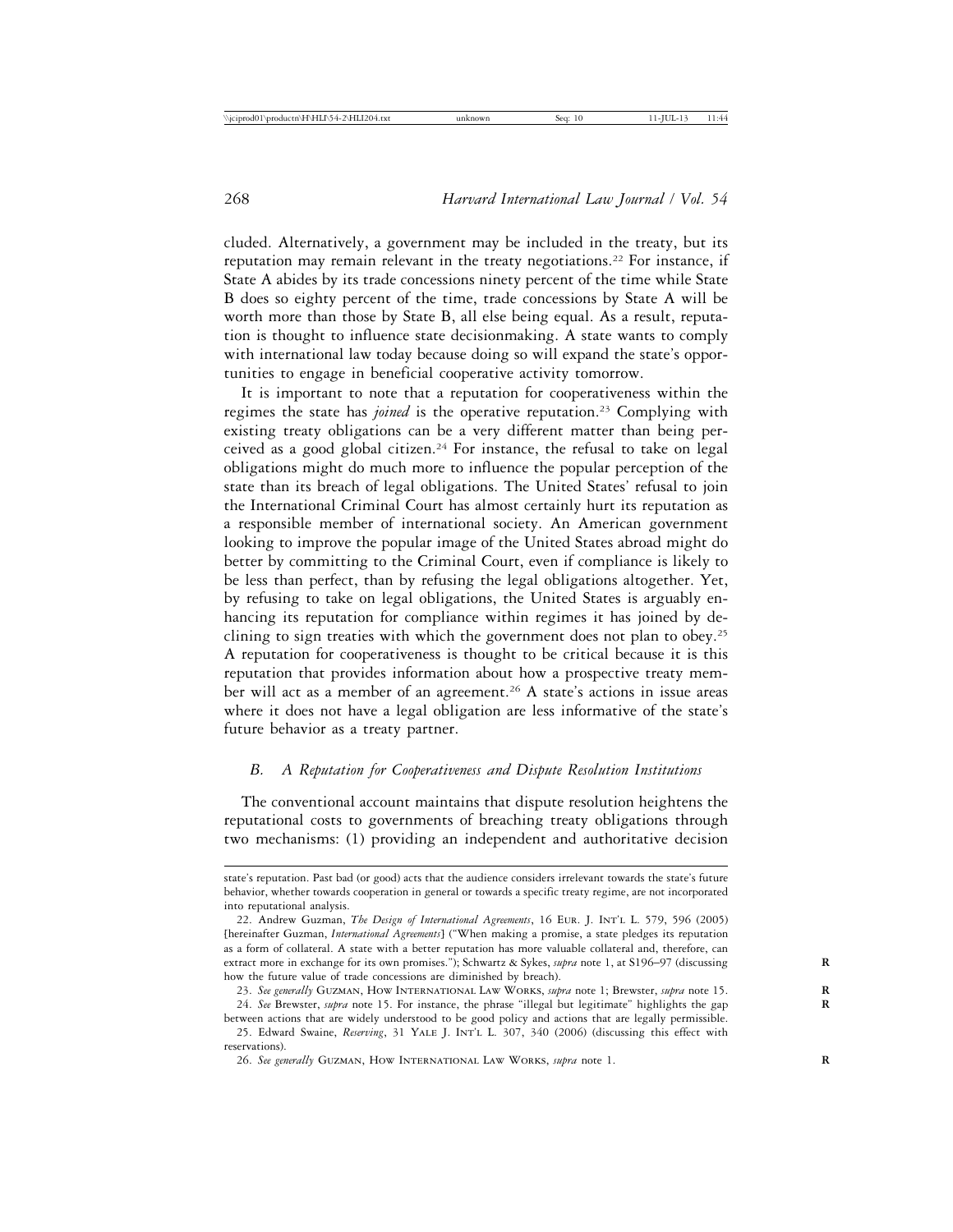on whether a breach has occurred; and (2) publicizing the announcement of a breach to a wide audience.

First, dispute resolution addresses the "auto-interpretation" problem in international law: without a dispute settlement institution, either ad hoc or permanent, governments are left to make their own decision regarding whether or not a breach of international law has occurred.<sup>27</sup> This involves both an assessment of what event actually occurred and whether that event was in breach of some international obligation.<sup>28</sup> The international system is a noisy informational environment, and various governments may reach different decisions and may have low levels of confidence in their decisions. Formal dispute resolution can provide clearer information to the international audience.29 Adjudicative bodies can declare their findings of fact as well as their legal analysis of whether a breach of international law has occurred. While the international audience may not strictly believe that the dispute resolution system is always correct in its assessments, a dispute resolution system can at least provide a credible narrative around which the international audience can coalesce.30 Having a dispute resolution system heightens the reputational costs of cheating to the state because the state cannot credibly maintain that it is not in breach of the treaty and thus cannot rely on the noisiness of the international system to mask its actions.<sup>31</sup>

Second, the decision of the international dispute resolution body is widely and cheaply available to all members of the audience, including non-state actors.32 The dispute resolution system effectively brands the state as being in breach of international law and broadly advertises this defection.<sup>33</sup> This results in higher reputational losses because more members of the audience are likely to learn about the breach and because the signal from the dispute

31. Schwartz & Sykes, *supra* note 1, at 196–98; Bernhard Zangle, *Judicialization Matters! A Comparison* **R** *of Dispute Settlement Under GATT and the WTO*, 52 INT'L STUD. Q. 825, 827-30 (2008).

32. Milgrom, North & Weingast, *supra* note 1 (discussing how the law merchant institution made **R** information available to trading parties at a reasonable price); Raustiala, *supra* note 1, at 606–13 (discuss- **R** ing how strong review mechanisms disperse information and thereby influence the state's reputation). The signal from the dispute resolution body can be complex if the reader wishes to understand what the legal reasoning was and what parts of the respondent government's measure were judged to be legal.

33. Abbott & Snidal, *supra* note 2; Helfer & Slaughter, *International Tribunals*, *supra* note 2. The **R** publicity aspect can be avoided through institutional design: some dispute resolution systems may be confidential to the parties and thus decrease this function. To the extent that the dispute resolution system is not public, its deterrence function declines. Most discussions of dispute resolution in international law assume that the resolution process is public. This Article accepts this assumption that dispute resolution will be public and argues that, even in that case, dispute resolution systems do not necessarily raise the reputational costs of breach to states.

<sup>27.</sup> Abbott & Snidal, *supra* note 2, at 427 (discussing how delegating interpretation of international **R** law rules to a court constraints self-serving interpretations by the respondent state).

<sup>28.</sup> Posner & Yoo, *Judicial Independence*, *supra* note 1, at 14–22 (discussing how international tribunals **R** can resolve the meaning of the treaty where the parties disagree on the facts or the application of the treaty rules).

<sup>29.</sup> *See* Gary Born, *A New Generation of International Adjudication*, 61 Duke L.J. 775, 782–91 (2012) (summarizing legal scholarship on international adjudication and concluding that advocates and skeptics of international adjudication agree that these institutions provide information to the audience).

<sup>30.</sup> *Id.*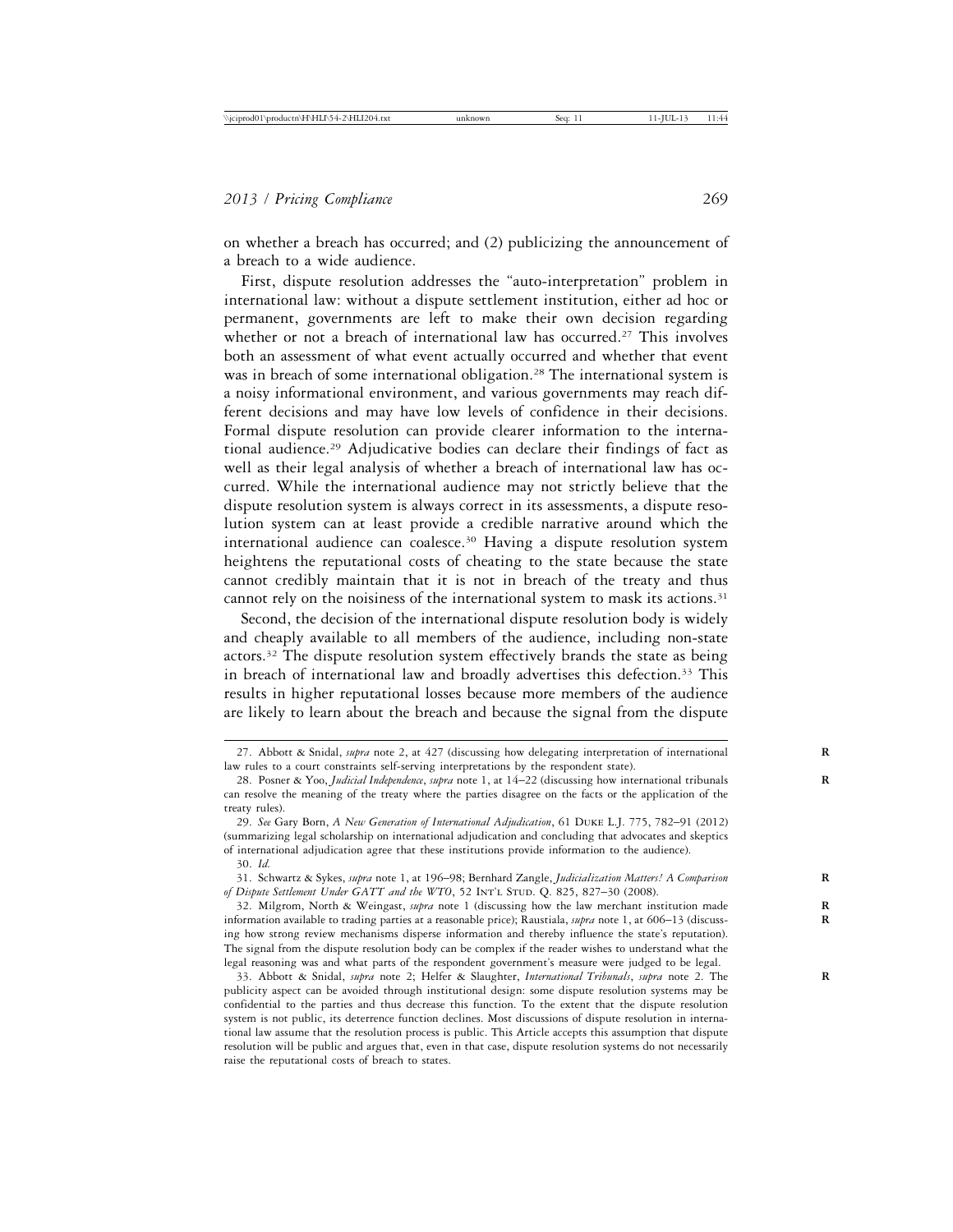settlement body is clear.<sup>34</sup> The cheaper and better the information, the more likely the audience will incorporate this information into its reputational assessment of the state.35

As a consequence, dispute resolution systems are believed to improve compliance with international law.36 Because reputation is thought to be relevant to a state's future set of potential cooperative ventures, the loss of reputation can deter states from breaching international agreements. A dispute resolution system can intensify these costs and thereby amplify the deterrent effect.<sup>37</sup>

Dispute resolution may also increase other states' recourse to self-help measures, such as economic sanctions, by reducing the risk of a reputational loss for the sanctioning state.<sup>38</sup> Thompson describes this as the sanctioner's dilemma: a state considering self-help measures may be concerned that its own actions will be considered breaches of international law and that it will face reputational damage.<sup>39</sup> For instance, a state that suspends its adherence to a treaty's obligations in response to what it believes to be another state's breach of that treaty is vulnerable to claims that it is itself breaching international law, if the international audience does not agree that the predicate action was a breach of international law or that the breaching government's action was serious enough to warrant the sanctioning state's reprisal.<sup>40</sup> Dispute settlement institutions are able to clarify when retaliation is warranted. These institutions can clarify whether a breach occurred and, if given the jurisdiction to do so, can authorize a specific level of counter-action by the injured government.<sup>41</sup> So long as the retaliating state stays within the limits set out by the dispute resolution system, the state is unlikely to face reputational harm.42 This raises the expected costs of deviations of international rules. Because the dispute resolution system protects the sanctioner's reputa-

39. See Thompson, supra note 38.

40. The United States has frequently been accused of acting illegally in its response to other states' alleged breaches of international trade law. *See generally* Alan O. Sykes, *Constructive Unilateral Threats in International Commercial Relations: The Limited Case for Section 301*, 23 Law & Pol'y Int'l Bus. 263 (1992) (discussing and arguing against the claim that the United States was overly aggressive in its retaliation); Alan O. Sykes, *"Mandatory" Retaliation for Breach of Trade Agreements: Some Thoughts on the Strategic Design of Section 301*, 8 B.U. Int'l L.J. 301, 311 (1990) (same).

41. *See* Schwartz & Sykes, *supra* note 1, at 183–88 (arguing that limiting retaliation is the primary **R** rationale for the WTO dispute settlement system)*. See also* Abbott & Snidal, *supra* note 38, at 27. **R**

42. Thompson, *supra* note 38, at 317–18. **R**

<sup>34.</sup> Schwartz & Sykes, *supra* note 1, at 196–98; Helfer & Slaughter, *International Tribunals*, *supra* note **R** 2. **R**

<sup>35.</sup> Milgrom, North & Weingast, *supra* note 1. **R**

<sup>36.</sup> *See* sources cited *supra* note 1. **R**

<sup>37.</sup> *See* Guzman, *International Agreements*, *supra* note 22, at 598; Raustiala, *supra* note 1, at 606. *See* **R** *generally* Guzman, How International Law Works, *supra* note 1. **R**

<sup>38.</sup> Kenneth Abbott & Duncan Snidal, *Why States Act Through Formal Institutions*, 42 J. CONFLICT Resol. 3, 27 (1998)*. See generally* Daniel Kono, *Making Anarchy Work: International Legal Institutions and Trade Cooperation*, 69 J. Pol. 746 (2006); Alexander Thompson, *The Rational Enforcement of International* Law: Solving the Sanctioners' Dilemma, 1 INT'L THEORY 307 (2009).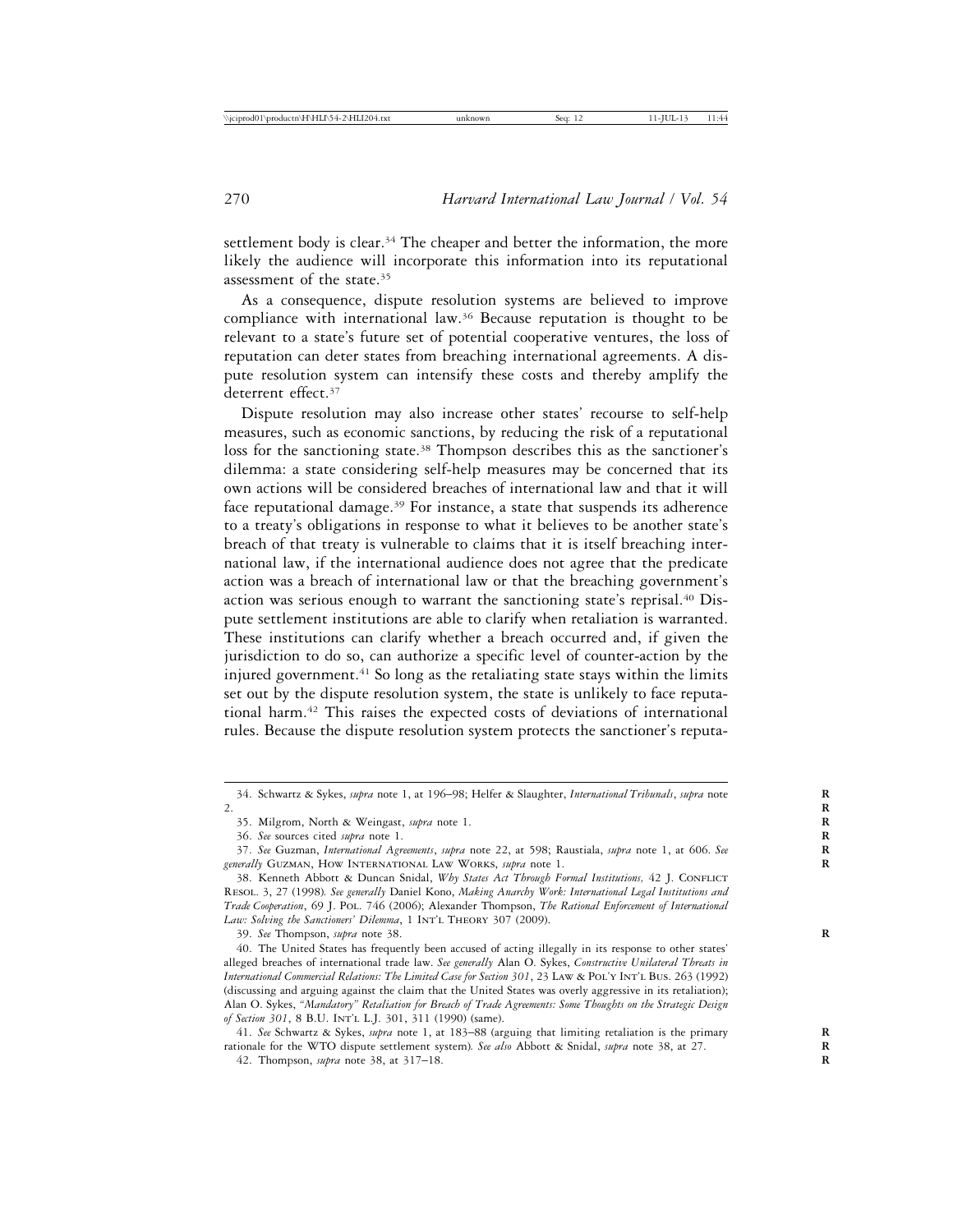tion, the sanctioning state is more likely to punish breaches of international law.

## II. Role of Dispute Resolution Institutions in Establishing Beliefs

Against the conventional model outlined in the previous section, this Article argues that breaches of a treaty obligation do not necessarily lead to greater reputational losses for the breaching party relative to a system without dispute resolution. Reputational analysis is a highly contextual decision process and institutions are an important part of this context. Institutions are not only sets of rules, but also sets of beliefs between parties about what constitutes cooperative behavior.43 Without institutions, either formal or informal, actions cannot inherently be viewed as cooperative or noncooperative. Even apparent acts of kindness, such as offering foreign aid, can be interpreted positively (as generosity) or negatively (as establishing a dependency relationship).44 Institutions develop expectations among members concerning future behavior by creating understandings of which future actions will be considered cooperative.45 In doing so, institutions influence the audience's view of whether existing laws or norms were contravened and what the action implies about the party's future behavior.

This section examines the role of dispute resolution and remedy regimes in clarifying the nature of a treaty obligation. Remedies have important framing effects. Conceived of as a sanction, remedies connote punishment and community disapproval of certain behaviors. Yet remedies that are framed as prices connote permission, even an entitlement, to undertake certain actions. When treaties establish remedy regimes, the treaty designers necessarily engage this framing issue. Similar discussions on the role of remedy regimes exist in debates in American contract law concerning the nature of contractual obligations. Much of that debate divides along disagreements concerning whether contract terms are promises backed by a moral obligation, economic relationships designed to promote the efficient allocation of resources, or something else. As this debate highlights, different framings of the nature of contract obligations result in different views concerning whether breach should be discouraged, tolerated, or facilitated. These different views influence the audience's perceptions about whether breach should have an effect on the deviating party's reputation.

<sup>43.</sup> *See generally* Jack Knight, Institutions and Social Conflict: Political Economy of Institutions and Decisions (1992); Douglass North, Institutions, Institutional Change and Economic Performance (1990).

<sup>44.</sup> For a discussion of how generous trade terms can establish a dependence relationship, see Albert O. Hirschman, National power and the structure of foreign trade (1980).

<sup>45.</sup> See generally AXELROD, supra note 1; KEOHANE, supra note 1.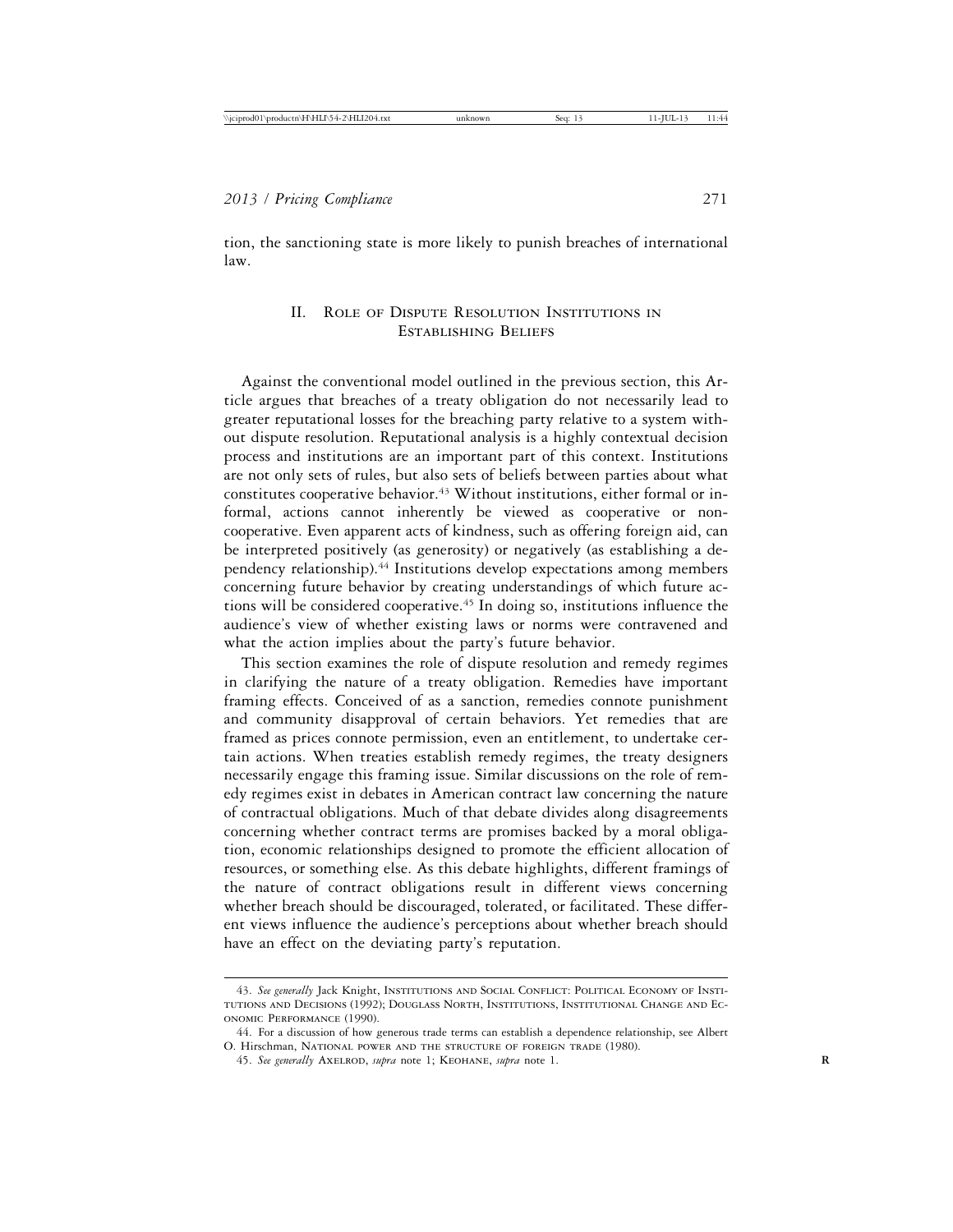Part IV argues that dispute resolution institutions give the breaching party an opportunity to demonstrate (or not) its compliance with the broader treaty regimes. Unlike domestic law, in which remedies can be enforced by a state with overwhelming coercive force, compliance with remedy rules in the international system is essentially voluntary. The willingness of the state to comply with these rules can establish, at least in part, the state's continued cooperativeness. Where dispute resolution institutions exist, the state's response to the dispute resolution institution's judgment may be more determinative of the reputational effects of the breach than is the judgment itself.

#### *A. Prices Versus Sanctions*

There is a relationship between the nature of a treaty obligation and the remedies the treaty offers in case of breach. Even if the drafters of a treaty do not intend it, the remedies for breach are a statement about the importance of the rule and the notions about the appropriate remedies if the rule is breached. In short, remedies have social meanings.46 As the legal literature has already recognized, remedies can be conceived of as a sanction—a punishment for undesirable behavior, or a price—a license to engage in behavior at a certain cost.47 These two functions have very different effects on how the community perceives the action.<sup>48</sup> A sanction is a stigma and re-enforces the informal remedies that the community may employ, such as social or economic isolation, or a loss of reputation.<sup>49</sup> A price is the purchase of permission to engage in a specific action and excludes (or lessens) informal sanctions because prices imply that the actor is entitled to the behavior: she has bought the "right" to act in the socially undesirable way.<sup>50</sup> So long as the price is paid, the formal remedies are exclusive of informal remedies; there are few social implications, and the purchaser does not suffer a reputational loss.

The key question in this analysis then becomes what makes a remedy a price and what makes it a sanction. Fundamentally, the difference between the two is the perception of the audience, but this definition is endogenous to the effects that we are trying to measure.<sup>51</sup> Cooter discusses the difference between prices and sanctions and distinguishes the two based on a variable

<sup>46.</sup> *See generally* Dan M. Kahan, *What Do Alternative Sanctions Mean?*, 63 U. Chi. L. Rev. 591 (1996) (discussing the differing social meanings of various sanctions); Lawrence Lessig, *The Regulation of Social Meaning*, 62 U. Chi. L. Rev. 943 (1995); Cass R. Sunstein, *On the Expressive Function of Law*, 144 U. Pa. L. Rev. 2021 (1996).

<sup>47.</sup> *See* Robert Cooter, *Expressive Law and Economics*, 27 J. Legal Stud. 585 (1998); *See generally* Robert Cooter, *Prices and Sanctions*, 84 Colum. L. Rev. 1523 (1984).

<sup>48.</sup> Cooter, *Prices and Sanctions*, *supra* note 47. **R**

<sup>49.</sup> *Id.*

<sup>50.</sup> *See, e.g.*, Sunstein, *supra* note 46, at 2045–46 ("Critics claim that emissions trading has damaging **R** effects on social norms by making environmental amenities seem like any other commodity: a good that has a price, to be set through market mechanisms.").

<sup>51.</sup> *See* Kahan, *supra* note 46; Sunstein, *supra* note 46. **R**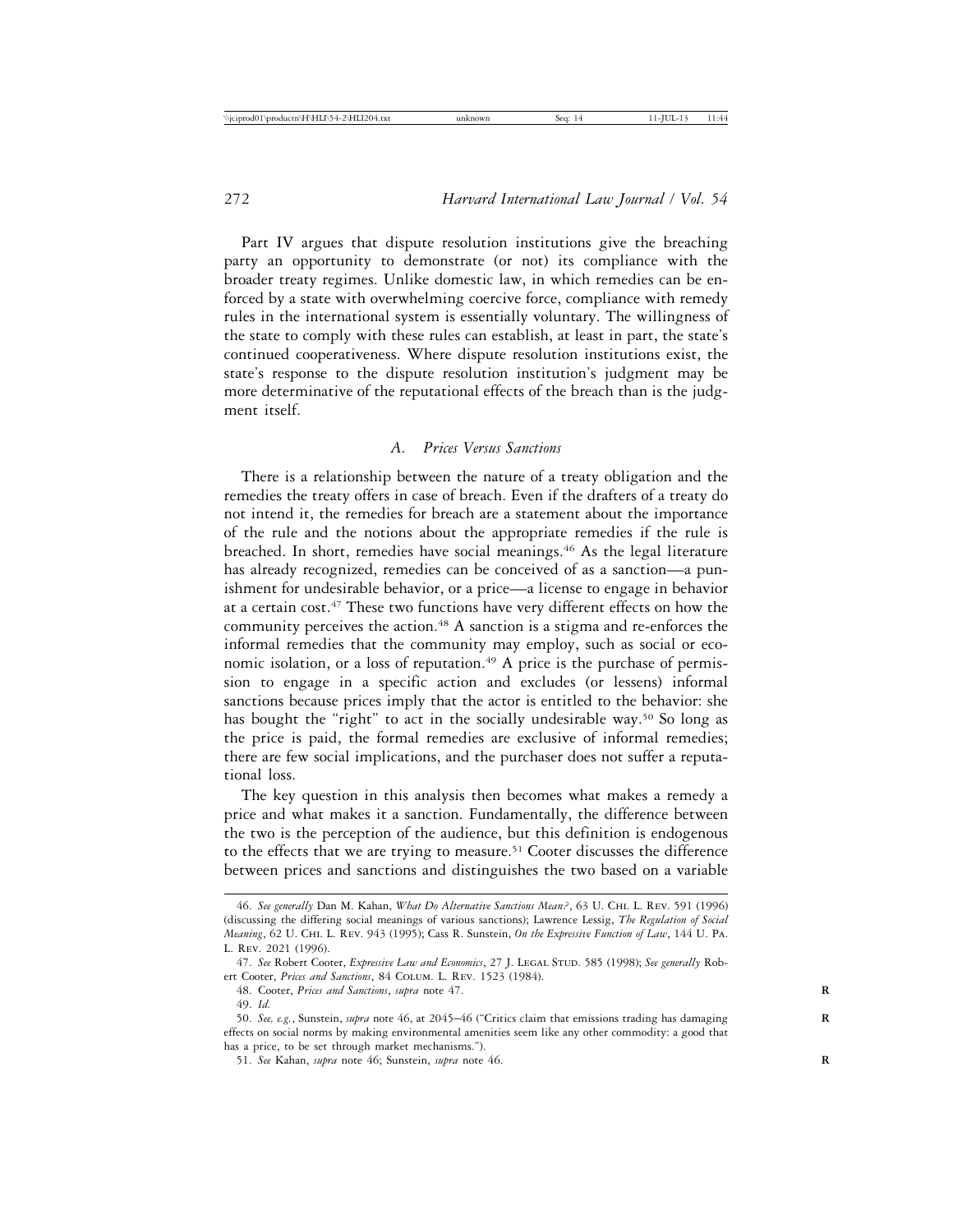exogenous to the audience's perception—the characteristics of the remedy itself.52 Cooter argues that a charge is a sanction when the remedy is designed to deter the behavior completely, and thus a sanction increases with the length of the breach and is conditional on the breacher's state of mind (whether the breach is intentional).53 The extent of the sanction is not limited to the damage resulting from the breach but can continue to increase based on the actions and moral fault of the breacher.<sup>54</sup> By contrast, prices are conditional on the harm the activity causes. The goal of a price is not to deter persons from engaging in an activity but to permit the activity when the level of gain is greater than the harm that the activity causes.55 Thus, whether a remedy is a price is based on the action's consequences, not the level necessary to deter the activity.<sup>56</sup>

Cooter's framework is not perfect. It has the advantage of defining the sanctions and price exogenously from community reaction, but it may not accurately track the social meaning that the audience assigns to the remedy. For instance, it is possible that a fine set at the level of harm that the activity causes (defined as a price in Cooter's framework) will be viewed as a sanction in the sense that the audience sees the fine as a condemnation of the person's actions. For instance, American tort law only permits the recovery of compensation for harms caused by negligence, but the audience may not view negligence, even if compensated, as "purchased." In these cases, informal community sanctions such as shaming, social exclusion, or loss of reputation may apply to the activity.<sup>57</sup> Nonetheless, Cooter's framework seems to be a decent rough guide to prices and sanctions in the sense that the community defines the remedy with social goals in mind. Remedies should track community views of forbidden versus permissible activities in broad strokes, even if the categories are not always perfect. Thus, Cooter's framework is a good starting point for the prices and sanctions distinction, but a reference back to the community reaction, where possible, is important for confirmation.

The difference in the normative forces between prices and sanctions exists at both the level of substantive law and law enforcement. As a matter of substantive regulation, the choice between prices and sanctions is at the forefront in discussions of environmental policy. While economists highlight the market efficiency of pricing pollution by creating tradable per-

<sup>52.</sup> Cooter, *Prices and Sanctions*, *supra* note 47, at 1537–38. **R**

<sup>53.</sup> *Id.*

<sup>54.</sup> *Id.*

<sup>55.</sup> *Id.*

<sup>56.</sup> *Id. See also* Kahan, *supra* note 46 (discussing why fines are not shaming and thus an insufficient **R** alternative to imprisonment or other shaming punishments).

<sup>57.</sup> *See generally* Robert R. Scott, *The Limits of Behavioral Theories of Law and Social Norms*, 86 Va L. Rev. 1603 (2000) (discussing how the creation of a rule, even without enforcement, can create community costs).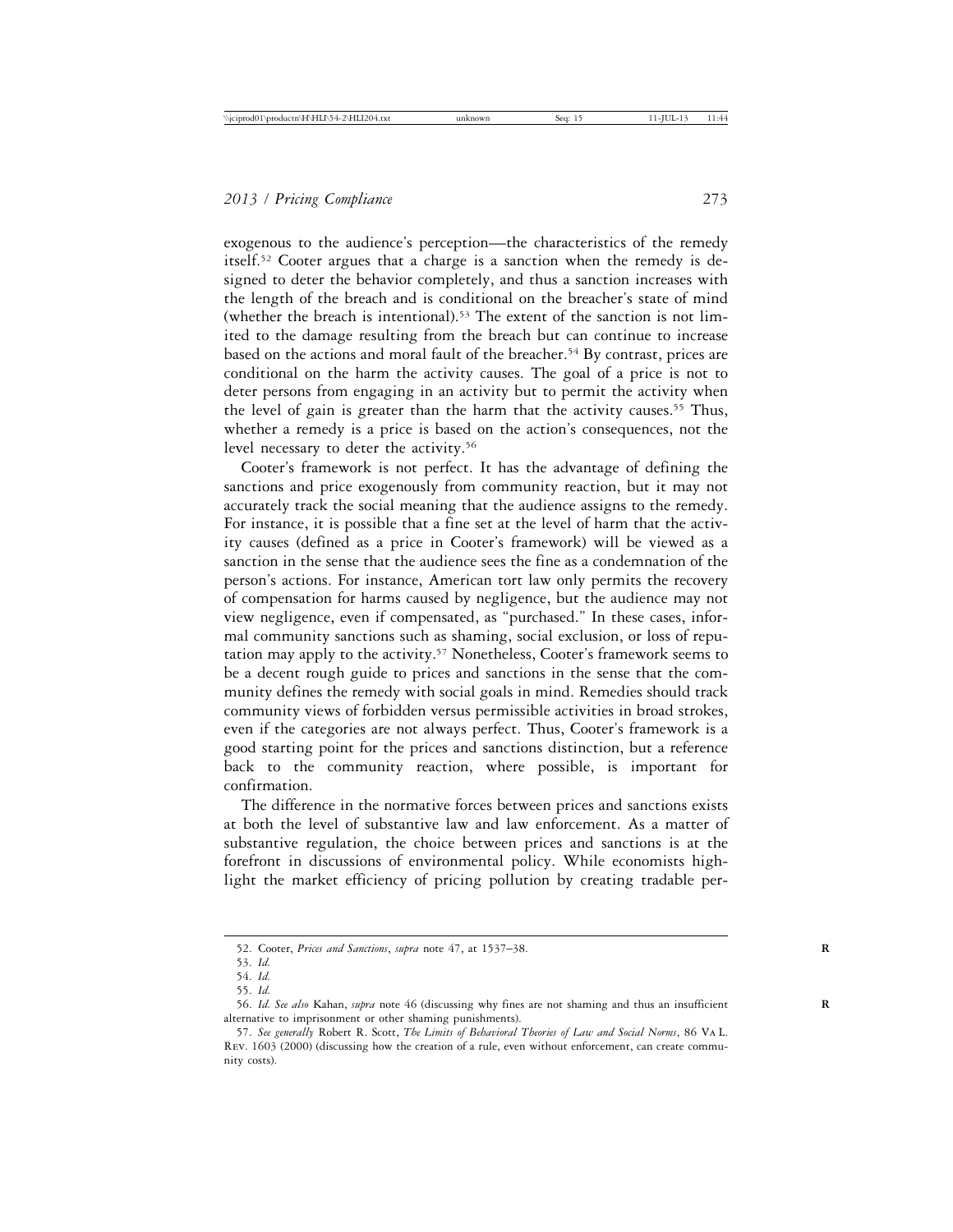mits,58 environmentalists are concerned about the social meaning of establishing a price for pollution.59 Michael Sandel reflects the views of permit skeptics, arguing that,

[T]urning pollution into a commodity to be bought and sold removes the moral stigma that is properly associated with it, if a company or a country is fined for spewing excessive pollutants into the air, the community conveys its judgment that the polluter has done something wrong. A fee, on the other hand, makes pollution just another cost of doing business, like wages, benefits and rent. The distinction between a fine and a fee for despoiling the environment is not one we should give up too easily.<sup>60</sup>

The *form of regulation* itself influences the views of the community with respect to the activity. Pricing the activity can create certain benefits, such as minimizing the cost of pollution control by allowing the firms capable of abating pollution at the lowest cost to decrease pollution the most, $61$  but it also alters the community's understanding of the pollution reduction requirement. The requirement to reduce pollution goes from being a shared community responsibility—in which the failure to participate has social costs—to a system in which one no longer has an individual responsibility to reduce pollution, but can simply pay others to do so.<sup>62</sup> The obligation is no longer mandatory, but priced.63

Similar discussions regarding the relationship between substantive contract law and remedy rules exist within American scholarship on law enforcement and the obligations imposed by contract. Much of this discussion can be viewed as a disagreement about what the nature of contract obligations and remedies are. Some scholars, such as Charles Fried, argue that the

60. Michael J. Sandel, *It's Immoral to Buy the Right to Pollute*, N.Y. Times, Dec. 17, 1997, at A23.

<sup>58.</sup> *See, e.g.*, Bruce A. Ackerman & Richard B. Stewart, *Reforming Environmental Law: The Democratic* Case for Market Incentives, 13 COLUM. J. ENVTL. L. 171 (1987); Robert N. Stavins, *A Meaningful U.S. Cap*and-Trade System To Address Climate Change, 32 HARV. ENVTL. L. REV. 293 (2008); Jonathan Baert Wiener, *Global Environmental Regulation: Instrument Choice in Legal Context,* 108 Yale L.J. 677, 724 (1999).

<sup>59.</sup> John P. Dwyer, *The Use of Market Incentives in Controlling Air Pollution: California's Marketable Permits Program*, 20 Ecology L.Q. 103, 111 (1993); Yuval Feldman & Doron Teichman, *Are All "Legal Dollars" Created Equal?*, 102 Nw. U. L. Rev. 223, 234 (2008); Carol M. Rose, *Rethinking Environmental Controls: Management Strategies for Common Resources,* 1991 Duke L.J. 1, 27, 34; Sunstein, *supra* note 46, at **R** 2045–46 ("Critics claim that emissions trading has damaging effects on social norms by making environmental amenities seem like any other commodity: a good that has a price, to be set through market mechanisms."); Wiener, *supra* note 58, at 724. *But see* Lior Jacob Strahleivitz, *How Changes in Property* **R** *Regimes Influence Social Norms: Commodifying California's Carpool Lanes*, 75 Ind. L.J. 1231, 1292–93 (2000) (arguing that commodification can bolster some environmental norms).

<sup>61.</sup> Stavins, *supra* note 58. **R**

<sup>62.</sup> Sandel, *supra* note 60, at A23; Sunstein, *supra* note 46, at 2045; Rose, *supra* note 59, at 34. **R**

<sup>63.</sup> Robert E. Goodin, *Selling Environmental Indulgences*, 47 Kyklos 573, 583 (1994) ("A religious indulgence is granted upon condition of the indulged feeling true contrition for their sins. The environmental indulgence may be granted, by the same token, upon condition of the indulged showing that they have no other choice and that they have made good-faith (albeit unsucessful) efforts to avoid damage to the environment. The objection here in view is not conditionality as such, but rather to making the granting of the indulgence conditional upon payment of hard, cold cash.").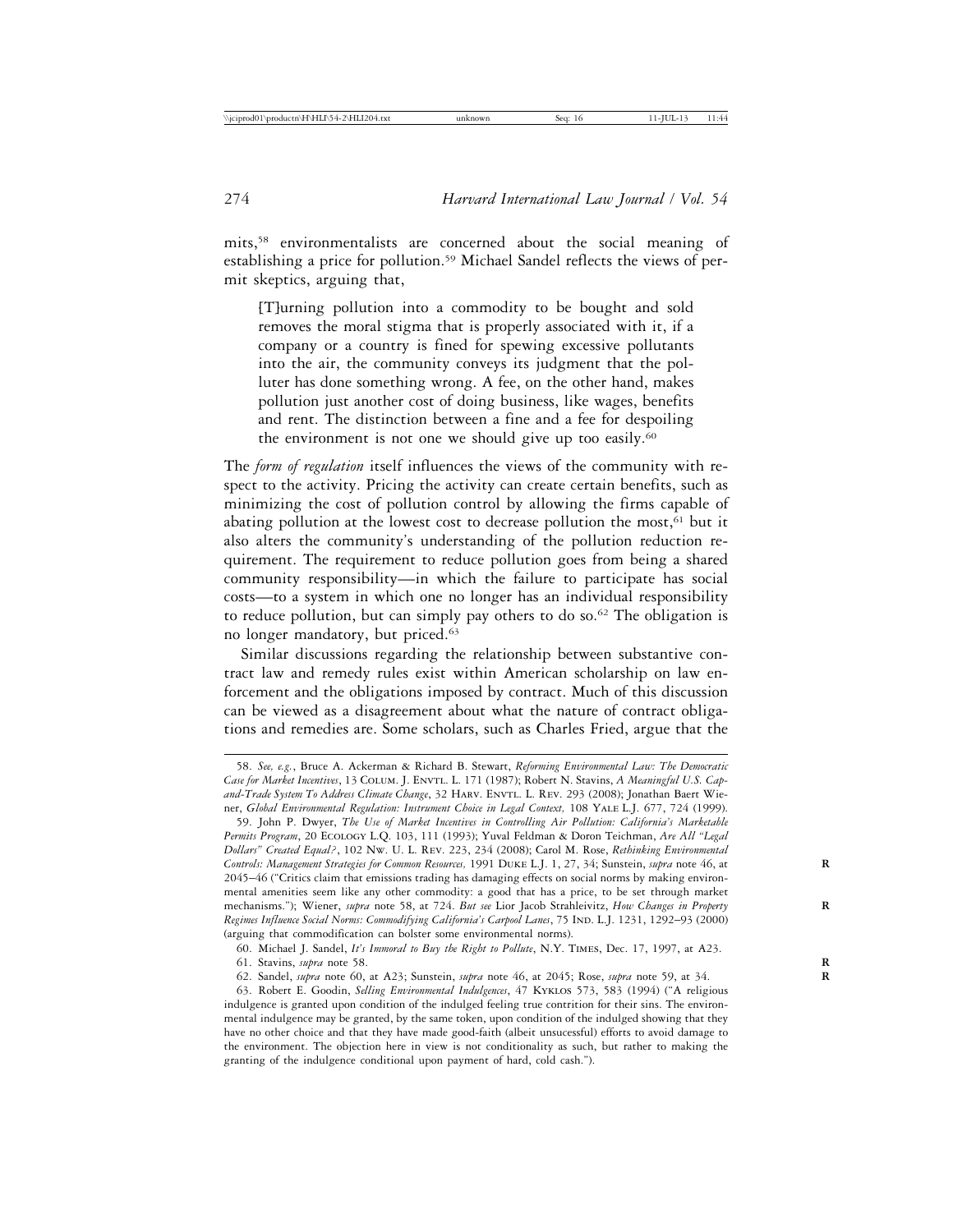parties to a contract have made a mutual promise to fulfill the terms of the contract and that they have a moral obligation to stand by that promise.<sup>64</sup> The remedy regime in American contract law, however, does not impose penalties for breach that would incentivize compliance appropriate with a moral obligation to keep a promise.<sup>65</sup> Contract law generally only offers parties expectation damages and imposes an obligation on the breached-upon party to mitigate its damages.<sup>66</sup> If contractual agreements are promises that the parties are morally obligated to fulfill (and the goal of remedies is to incentivize actions consistent with the goals of contract law), then more appropriate remedies would include punitive damages for breach of contract or specific performance, even if we expect parties to bargain for a monetary settlement.<sup>67</sup> Fried acknowledges that the available remedies may not be strong enough to encourage the appropriate level of contract compliance but maintains that the lack of remedies should not undercut the sense of moral obligation in keeping the substantive promise.68 He argues for the reform of contract rules in some areas, such as the assignment of attorney's fees, but generally supports the current set of contract remedies, including expectation damages and the obligation to mitigate damages, based in part on the moral obligations of the breached-upon party to minimize unnecessary  $\log 69$ 

Other scholars who embrace a moral-agent perspective (if not a contractas-moral-promise view) are more disturbed by the lack of adequate remedies. Seana Shiffrin argues that the lack of appropriate remedies denigrates promises, fails to provide a legal structure that a morally decent person could accept, and potentially undermines the legal and social culture necessary for democracy.<sup>70</sup> She maintains that the contract law requirement that the breached-upon party mitigate its losses and prohibitions on punitive damages creates conditions that make it impossible for moral agency to flourish, promoting a societal view that gives the benefits of breach to the party in the moral wrong.<sup>71</sup> Thus, for Shiffrin, the nature of the legal obligation and remedies have a tight relationship: the failure of the regime to provide for adequate remedies undermines the nature of the obligation and provides belief among the audience that breach is acceptable.

<sup>64.</sup> *See generally* Charles Fried, Contract as Promise (2007).

<sup>65.</sup> *See generally* Charles Fried, *Contract as Promise: 30 Years Later*, 44 Suffolk U. L. Rev. (forthcoming 2012) [hereinafter Fried, *Promise 30 Years Later*].

<sup>66.</sup> *Id. See generally* Seana Valentine Shiffrin, *The Divergence of Contract and Promise*, 120 Harv. L. Rev. 708 (2007).

<sup>67.</sup> Fried, *Promise 30 Years Later*, *supra* note 65; Shiffrin, *supra* note 66, at 722–27 (arguing that the **R** remedies to contract, if viewed a moral obligation, should include the possibility of punitive damages, specific performance, and attorneys fees).

<sup>68.</sup> Charles Fried, *The Convergence of Contract and Promise*, 120 Harv. L. Rev. 1 (2007).

<sup>69.</sup> *Id.* at 6–9.

<sup>70.</sup> Shiffrin, *supra* note 66. **R**

<sup>71.</sup> *Id.*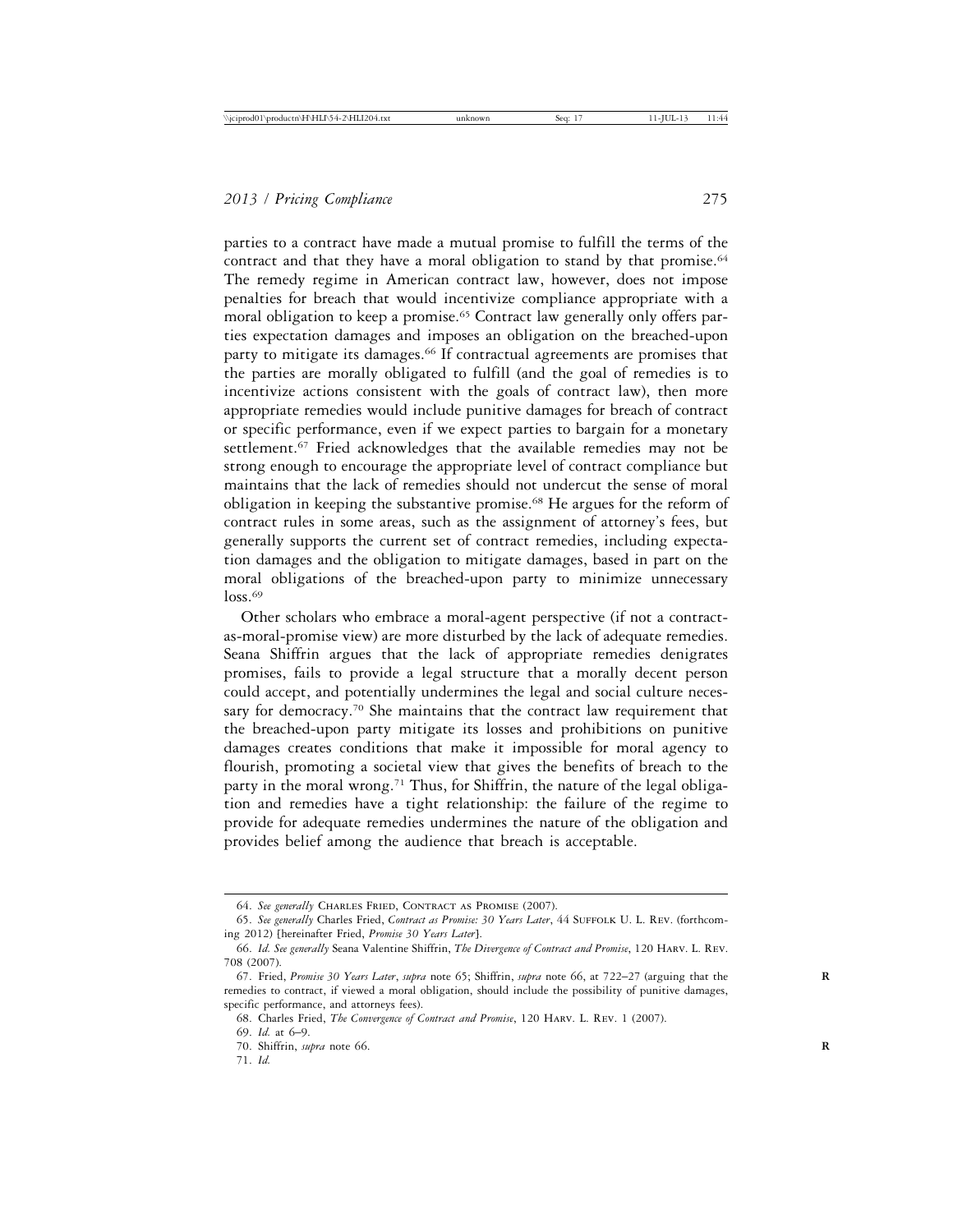Alternatively, contract scholars in the law and economics tradition have tended to discount the moral force of a promise between the parties and have focused more on the incomplete nature of contracts.<sup>72</sup> Steven Shavell argues that contracts are mostly incomplete in that they do not include contingencies for most future states of the world.73 When contract breach occurs, the implicit contingency statement is that the seller should perform unless the costs to the seller are less than the value of the performance to the buyer.<sup>74</sup> Any other rule, such as demanding performance as the default, does not maximize the joint welfare of the parties because it requires the seller to perform at a cost that is greater than the value of the performance to the buyer. Instead, if the seller pays expectation damages, then the joint welfare of the parties is maximized. Because a rule that permits breach if expectation damages are paid produces the greatest joint welfare for the parties and compensates the buyer's injury, Shavell concludes that breach should not be considered immoral.75 Actual contract remedies are a better fit with this rationale—the breached-upon party receives expectation damages and has an obligation to mitigate its losses—although there are several arguments that expectation damages may not fully compensate the breached-upon party.76 Under the law and economics rubric, remedy rules encourage optimal compliance with contract rules: compliance when a breach would result in a net loss to the parties, but breach when it produces a net benefit. That a party has the option of breaching when there is a joint economic gain is uncontroversial, and there is not necessarily any social or moral opprobrium with breach.77

An alternative way to construct a contract (if not an alternative approach to contractual obligation) is to have the parties make the substance of the contract an option of performance.78 The parties agree either to perform or

78. Robert E. Scott & George G. Triantis, *Embedded Options and the Case Against Compensation in Contract Law*, 104 Colum. L. Rev. 1428 (2004). Scott and Triantis actually go further than acknowledging that option contracts are a possibility. They argue that the best interpretation of contracts between sophisticated parties is the frame of an option contract even if the contract is not structured specifically that way. *Id. But see* Curtis Bridgeman & John C.P. Goldberg, *Do Promises Distinguish Contract from Tort?*, 44 Suffolk U. L. Rev. (forthcoming 2012) (noting that even highly sophisticated parties may enter into a contract where they understand performance, not compensation, to be legally binding).

<sup>72.</sup> Steven Shavell, *Why Breach of Contract May Not Be Immoral Given the Incompleteness of Contracts*, 107 Mich. L. Rev. 1569 (2009); Steven Shavell, *Is Breach of Contract Immoral?*, 56 Emory L.J. 439 (2006).

<sup>73.</sup> Shavell, *Incompleteness of Contracts*, *supra* note 72, at 1571–73. **R**

<sup>74.</sup> *Id.* at 1572.

<sup>75.</sup> *Id.* at 1579–80.

<sup>76.</sup> Fried, *Convergence of Contract*, *supra* note 68, at 6. Shavell and others in the law and economic **R** tradition acknowledge these issues. *See* Shavell, *Incompleteness of Contracts*, *supra* note 72, at 1575. **R**

<sup>77.</sup> Compare Shiffrin, *supra* note 66, at 710 ("Morality classifies intentional promissory breach as a wrong that, in addition to requiring compensation, may merit punitive reactions, albeit some minor ones; these may include proportionate expressions of reprobation, distrust, and self-inflicted reproofs, such as guilt.") with STEVEN SHAVELL, ECONOMIC ANALYSIS OF LAW 354 (2004) ("[Against the background of incomplete contracts that parties in fact make] breach is thus not an undesirable act but a desirable, good act from the standpoint of the parties and their true wishes."). There could be appropriation assigned to the failure to pay expectation damages, however, because such actions would make one party worse off (even if the breach remains Kaldor-Hicks efficient).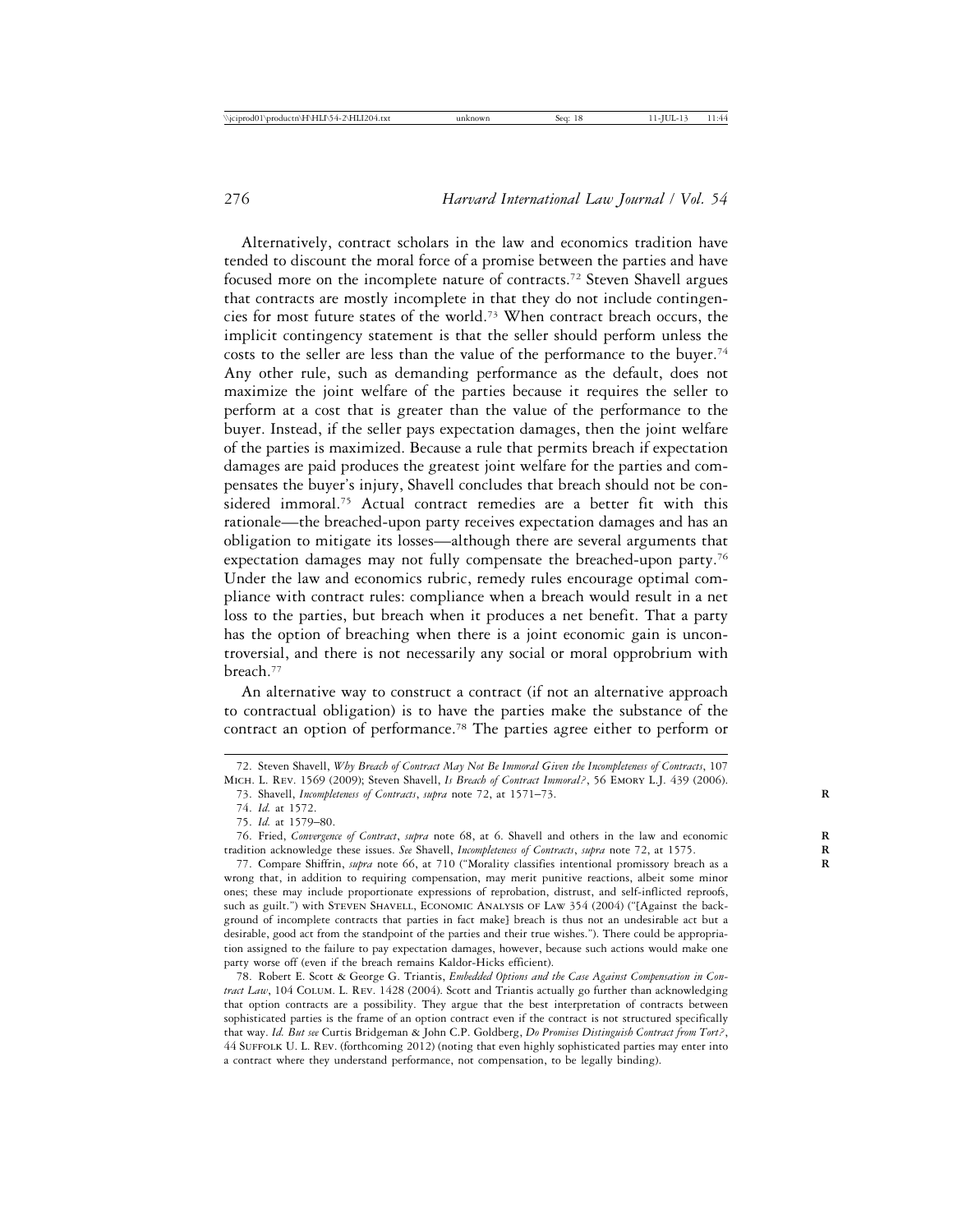to pay a predetermined amount to forego performance. The choice between performance and payment belongs to the parties. This approach blurs the line between substantive contract terms and damages rules. One could interpret a decision not to perform as a breach and the contractually-specified remedy as the ex ante agreed compensation. Yet an equally natural reading of the contract could be that both activities are consistent with the terms of the contract: the decision not to perform is not a breach, but a valid completion of the contract. This reading questions what the first-order obligation entails and broadens the scope of compliance with the contract to include paying the agreed-upon sum. Here, second-order rules merge with first-order rules (although they may remain distinct if the courts refuse to enforce the ex ante remedy rules because the monetary option is viewed as punitive).79 This is a distinction with a difference, though, because it speaks to the agreement the parties have actually made and permits acts of non-performance without an allegation of breach.<sup>80</sup>

In all of these approaches, remedies shape the audience's view of the obligation. The audience's perception of the authority of the obligation will, to some extent, reflect what the institution (here, contract law) says the consequences of the breach should be. Remedies can price noncompliance not only for the breached-upon party but also for the audience. Naturally, the nature of the substantive obligations and the remedies can remain separate, but it can be hard to maintain this distinction when one is well aware of the remedy regimes. Contract law is sequenced such that rules regarding breach (what qualifies as a breach) precede discussions of remedies, yet the knowledge of the remedy rule is available and will influence perceptions of what the nature of the obligation is.<sup>81</sup>

Debates regarding contracts are not so far removed from treaties. Treaties are widely viewed as contracts between governments.82 The parties are able to select the terms that they prefer, including remedies and exit options.<sup>83</sup> Treaties obligate only those states that choose to sign them, affording parties the ability to refuse to take on legal obligations. As with contracts, the

<sup>79.</sup> SHAVELL, *supra* note 77.

<sup>80.</sup> Fried, *Promise 30 Years Later*, *supra* note 65. **R**

<sup>81.</sup> Taken a step further, limits on remedies may lead judges or adjudicators in other dispute resolution systems to redefine the meaning of contracts or statutes. Daryl Levinson demonstrates how limits on a court's ability to provide a remedy for constitutional deviations may lead judges to redefine the party's rights in a manner that fits the available set of remedies. Daryl Levinson, *Rights Essentialism and Remedial Equilibration*, 99 Colum. L. Rev. 857 (1999). Levinson highlights how limits on remedies can redefine judges' views of protectable rights. This Article focuses on the influence of remedies on the obligatory nature of the treaty regime, and thus on the reputational effects of breach, rather than the possibility that the content of first-order rules could themselves be redefined.

<sup>82.</sup> Scholars often discuss treaty as a form of contract. See generally GOLDSMITH & POSNER, THE Limits of International Law, *supra* note 1; Guzman, How International Law Works, *supra* note **R** 1. **R**

<sup>83.</sup> Laurence Helfer, *Exiting Treaties*, 91 Va. L. Rev. 1579 (2005); Barbara Koremenos, Charles Lipson, & Duncan Snidal, *The Rational Design of International Institutions*, 55 Int'l Org. 761 (2001); Swaine, *supra* note 25; Schwartz & Sykes, *supra* note 1. **R**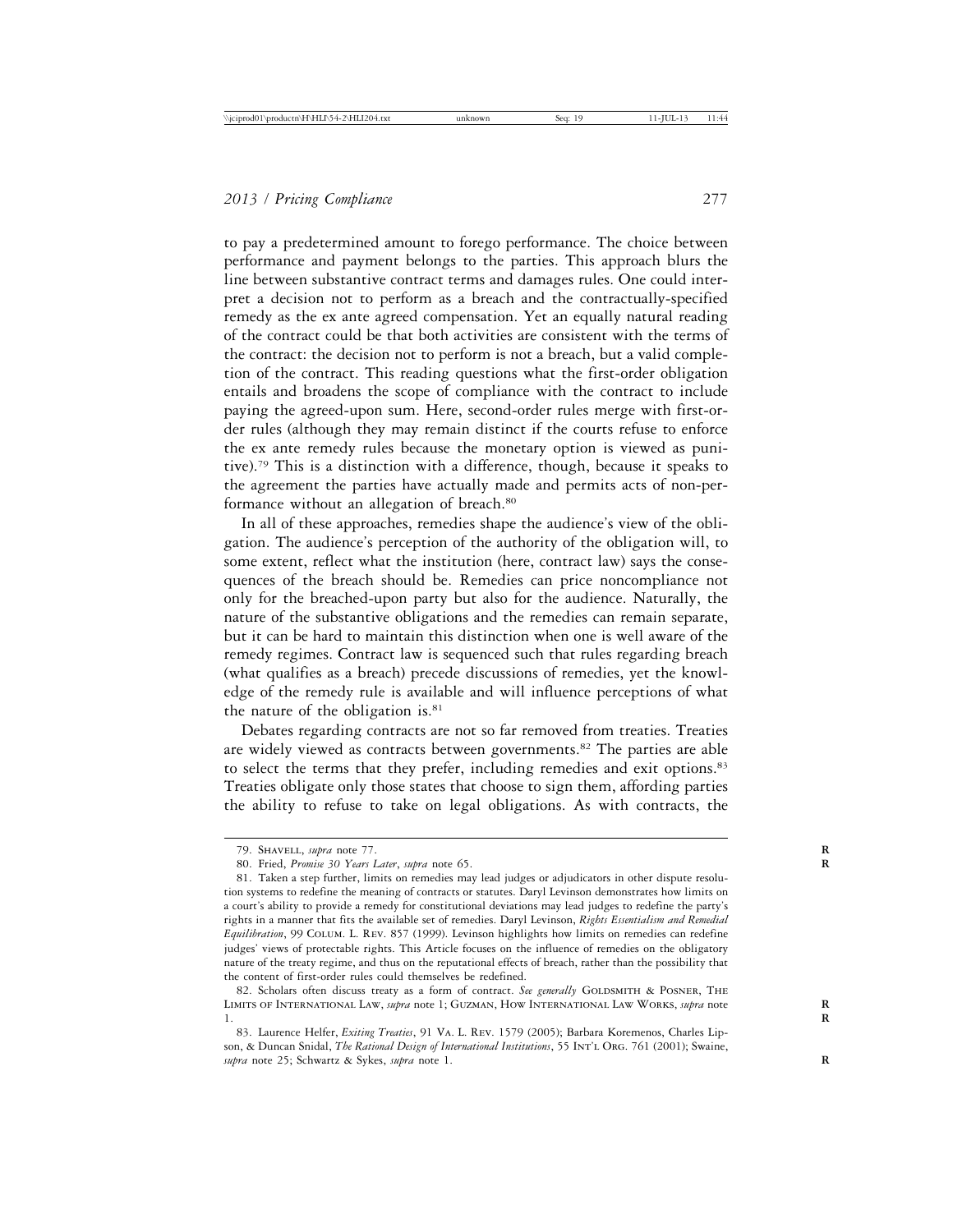treaty regime is an institution whose terms will shape the audience's view of the obligation.

From the point of view of the contracting party's reputation, the traditional view in international law is that all treaty obligations should be considered equally binding.84 The principle of *pacta sunt servanda* (treaties should be obeyed) applies to all treaty obligations and generally matches the "contract as a promise" approach.<sup>85</sup> Thus a party to a treaty who breaches any treaty agreement demonstrates a lack of respect for promises, which carries across all treaty agreements.<sup>86</sup> As result, the traditional view is that breach in one issue area damages the party's reputation for cooperativeness in many, or all, issue areas.<sup>87</sup>

Treaties have historically not included remedies as part of the treaty text, although many prominent treaty regimes now do. The entry of remedy regimes, as part and parcel of broader dispute resolution institutions, will affect the audience's perception of the nature of the treaty obligation and the reputational consequences of breach. This relationship can increase or decrease the audience's perception of the mandatory nature of a treaty's obligations. The argument of this Article is not that dispute resolution institutions always lessen the reputational costs of treaty breach. A remedy regime that provides for both compensatory and punitive damages can reinforce the idea that the treaty obligation is a promise that should not be breached.88 Dispute resolution institutions may impose sanctions (not prices), and thus reinforce the audience's beliefs regarding the mandatory nature of the related treaty obligations.<sup>89</sup> In these cases, remedies may actually increase the reputational costs of breach to the non-compliant party.

<sup>84.</sup> Some rules of international law may be more binding because they have become jus cogens norms of international law, but this greater legal obligation derives from the jus cogens status not from the legal obligations status as treaty law.

<sup>85.</sup> Eric Posner and Alan Sykes have recently argued that all treaties *should* be viewed under the efficient breach lens. Alan O. Sykes & Eric A. Posner, *Efficient Breach in International Law: Optimal Remedies, "Legalized Noncompliance," and Related Issues* 110 Mich. L. Rev. 243 (2011). This Article does not take a normative view of what the nature of treaty obligations should be. Rather, this Article explores how the creation of dispute resolution institutions will likely influence the audience's beliefs of the nature of the obligations. This will depend, at least in part, on the broader legal context of the rule included in the remedy regime. The audience's understanding of whether the obligation is a normative promise that cannot be broken or a political deal that can be cured through compensation will then influence views of whether breach, in and of itself, is noncooperative and resulting in reputational loss.

<sup>86.</sup> For a critique of the view that breach necessarily means a lack of respect for law, see Brewster, *supra* note 15; JONATHAN MERCER, REPUTATION IN INTERNATIONAL POLITICS (2010).

<sup>87.</sup> *See generally* Abbott & Snidal, *supra* note 2; Guzman, How International Law Works, *supra* **R** note 1. For a critique of the view that reputation carries across issue areas, see Downs & Jones, *supra* note **R** 15. **R**

<sup>88.</sup> The general prohibition of punitive damages in contract law would not apply at the international level. The parties can reach whatever terms they like and certainly can set the damages for breach at a level that deters breach.

<sup>89.</sup> *But see* Scott & Stephan, The Limits of the Leviathan*, supra* note 1; Scott & Stephan, *Self-* **R** *Enforcing Agreements*, *supra* note 1. **R**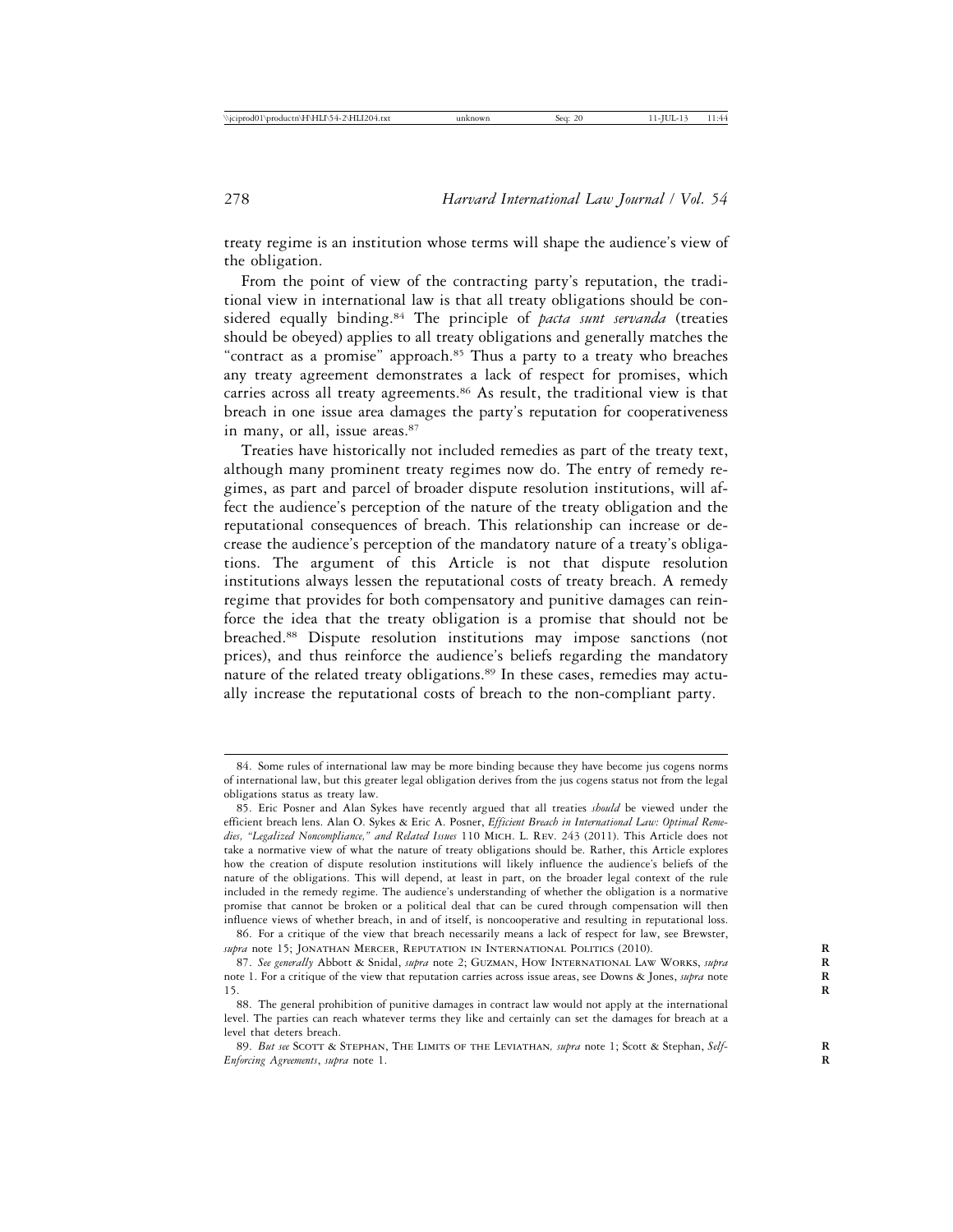In some cases, dispute resolution regimes may lower the reputational costs of treaty breach to states. Where treaty agreements set the remedies for breach at compensation, the treaty negotiators recognize that the costs of breach will sometimes be less than the breaching party's gain from the treaty deviation. If the remedy is not to deter or punish breach, but to compensate those injured by the breach, then this becomes part of the audience's beliefs concerning the political deal embodied by the treaty. The remedy regime itself represents the parties' view of the treaty—the parties do not wish to deter a breach of the agreement's obligations in each and every circumstance. The parties may prefer compliance, but only up to a certain point—the point at which the costs of deviation (set out by the remedy regime) outweigh the benefits of the deviation.

Such a remedy regime will influence the audience's view of the mandatory nature of the treaty's substantive obligations. In these cases, the audience may see noncompliance as priced into the treaty. Alternatively, the audience may believe that treaties with their own remedy regimes function as option contracts. This goes to the heart of the question of what states have agreed to when they sign treaties. Have they promised to adopt policies that conform to the policy terms of the treaty, or have they only promised to provide a set level of compensation? Compliance may still be preferred, but the audience's view of the compulsory nature of the treaty's substantive obligations will be influenced by the remedy regime.

Where remedies are compensatory, rather than deterring, a dispute resolution system may lower the reputational costs of deviations to the breaching state. There may be some reputational loss to the state from breach where the remedy regime seems to permit breach, or at least where the remedy is not set at a level that would deter breach. Breach may still be perceived as less cooperative than compliance, even if the breaching party abides by the remedy rules. But the argument here is that reputational costs are lower in these cases than if the treaty did not have a dispute settlement institution. The reputational costs of breaching a treaty are lower if the treaty includes a dispute resolution system and compensatory remedies than if the treaty does not include them.90

#### *A. Crowding Out Informal Remedies*

Feedback effects between the creation of formal remedies and parties' beliefs about the binding effect of rules can be observed in studies of how penalties alter the audience's perception of the original agreement. The increasingly robust literature on "crowding out" discusses how imposing formal sanctions can have a negative effect on the application of informal

<sup>90.</sup> The opposite effect can also occur: if the dispute settlement system has "high" remedies that eliminate any gain from breach or include punitive damages, then the reputational costs of breach may also be higher. In these cases, dispute resolution institutions may better deter breaches.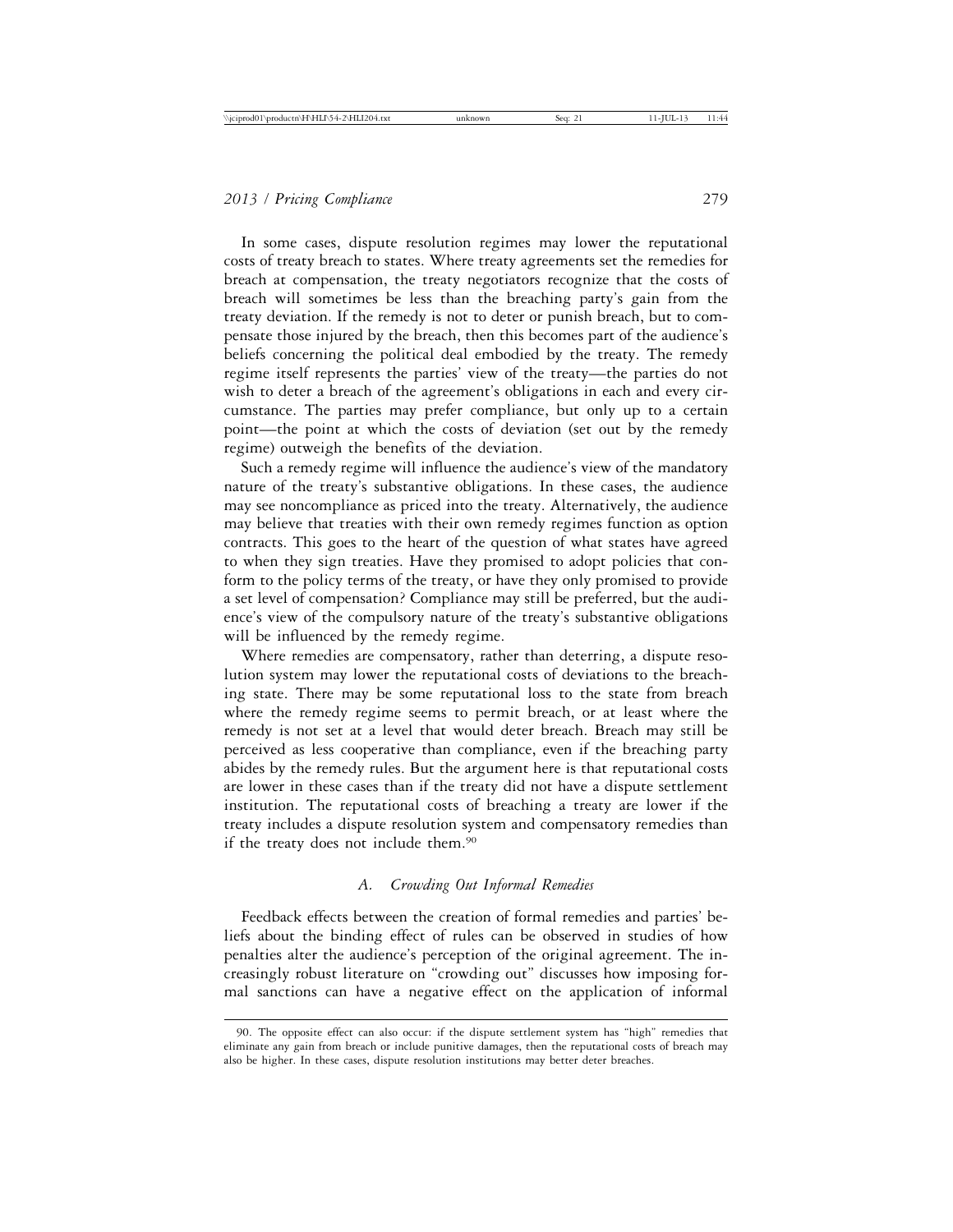sanctions.91 Bruno Frey and others have demonstrated that the addition of formal remedies can lead the audience to rely on these remedies exclusively, and thereby decrease the use of informal remedies, such as reputation and reciprocity. This literature highlights how external motivation can influence intrinsic motivation. For instance, adding a monetary reward for an activity can *reduce* a population's willingness to engage in the activity.<sup>92</sup>

This is true for monetary punishments as well. Even if there are very few formal consequences to breach (as there have traditionally been in international law), the addition of a formal punishment such as a monetary punishment can decrease compliance with the rule rather than raise it. In their study of the behavior of the parents of children attending ten daycare centers in Israel, Uri Gneezy and Aldo Rustichini found that the imposition of a monetary fine actually increased the number of breaches observed, in comparison to the initial situation of no fines.<sup>93</sup> In their study, Gneezy and Rustichini observed the incidence of parents picking up their children after the centers' hours of operation had ended for the day. Parents were occasionally late in retrieving their children, but incidences of lateness were low, with about ten late parents per week per daycare center (each center had an average of thirty-three children). There was initially no fine or other formal sanction for a late pick-up. As directed by Gneezy and Rustichini, six of the daycare centers established a system of fines to be levied when parents failed to pick up their children on time. The number of incidences of late pick-ups rose at these centers to about twenty late pick-ups per week. In contrast, there was not a significant change in the control group of the four daycare centers that continued not to impose any fines.

The conclusion of this study is that parents made use of the system of fines to increase the hours of childcare available to them. The fines were clearly not sufficiently high to achieve the goal of decreasing the rate of late pick-ups. That the rate of late pick-ups *increased* after the system of fines was imposed suggests that formal rules decreased the pre-existing informal sanctions for lateness. Under the previous system, parents did not pay fines even though they bore certain informal sanctions, such as guilt for imposing a burden on the daycare center's personnel and perhaps a reputational loss with the daycare center. If the fines simply reflected an additional penalty

<sup>91.</sup> *See* Iris Bohnet, Bruno S. Frey & Steffen Huck, *More Order with Less Law: On Contract Enforcement, Trust, and Crowding*, 95 Am. Pol. Sci. Rev. 131, 132 (2001); Bruno S. Frey & Felix Oberholzer-Gee, *The Costs of Price Incentives: An Empirical Analysis of Motivation Crowding Out*, 87 Am. Econ. Rev. 746, 747 (1997); Peter H. Huang & Ho-Mou Wu, *More Order Without More Law: A Theory of Social Norms and Organizational Cultures*, 20 J.L. & Econ. 390, 391 (1994); Bruno S. Frey, *A Constitution for Knaves Crowds out Civic Virtues*, 107 Econ. J. 1043, 1044 (1997); Uri Gneezy & Aldo Rustichini, *A Fine is a Price*, 29 J. LEGAL STUD. 1, 1 (2000).

<sup>92.</sup> Frey & Oberholzer-Gee, *supra* note 91, at 747–50 (discussing how residents were less willing to **R** accept a waste dump in their community when they were offered monetary compensation); for a survey of similar studies, see Edward Deci, Richard Koestner & Richard Ryan, *A Meta-Analytic Review of Experiments Examining the Effects of Extrinsic Rewards on Intrinsic Motivation*, 125 PSYCH. BULL. 627 (1999).

<sup>93.</sup> Gneezy & Rustichini, *supra* note 91, at 1. **R**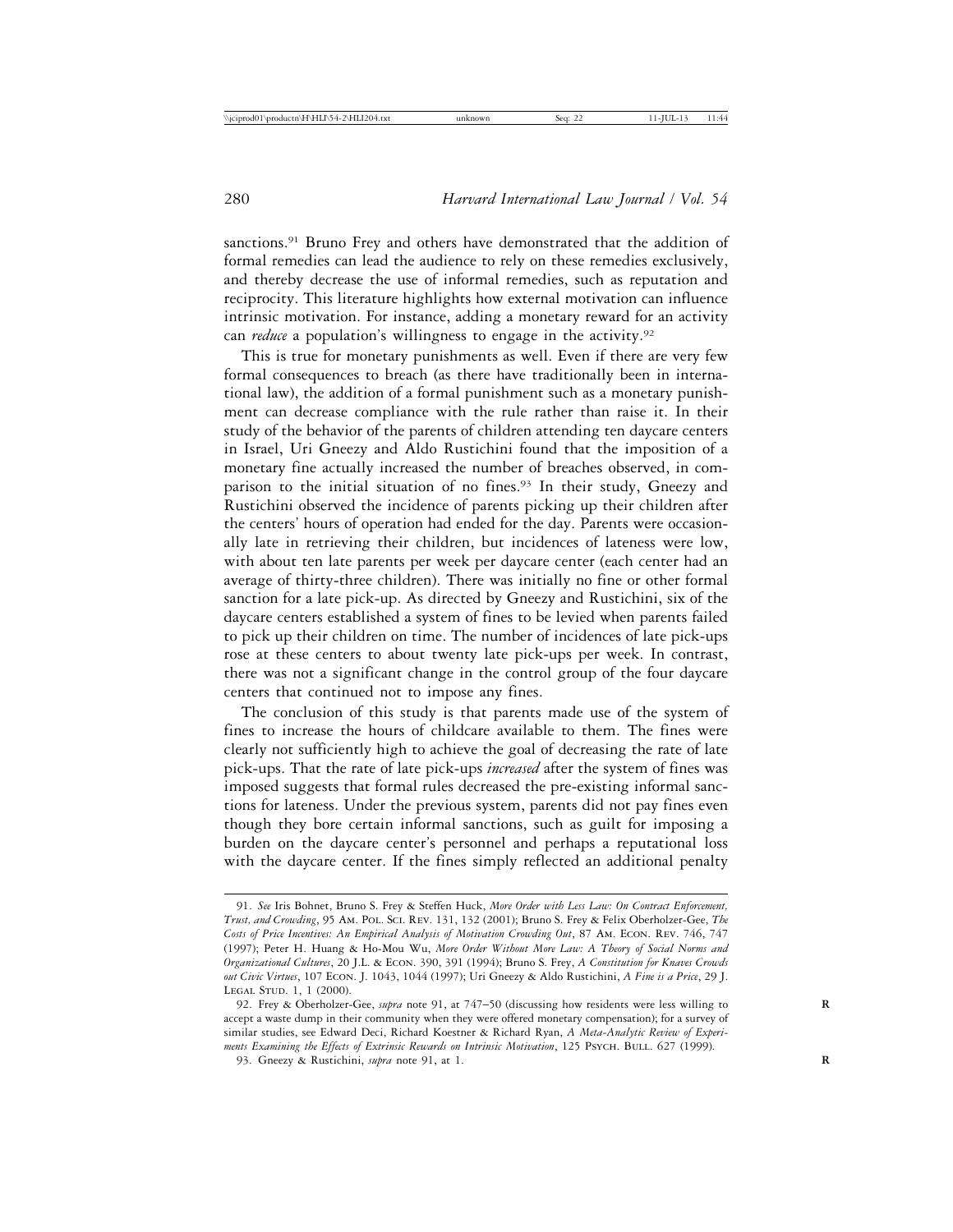added to the penalties of informal sanctions, then the overall level of penalties for late pick-ups should have increased, and the rate of parent breach should have decreased. The fact that the rate of parent breach increased suggests (but does not conclusively prove) that the actual level of penalties decreased with the imposition of the fine. Once the parents were required to pay a fine, some of the parents (though not necessarily all of the parents) faced lower actual sanctions, and thus breached more frequently. Although we cannot know what the parents' decisionmaking process was, the most intuitive explanation is that some of the parents altered their beliefs about how "mandatory" it was to pick up their children on time. The obligation was less binding because they had the option to "pay for" deviations from the rule.94 If the rule was not mandatory, then the informal sanctions decreased as well. Parents may have expected a lower reputational loss with the daycare center and may have felt less guilt about being late. This study suggests that there is a feedback effect between the imposition of remedies, understandings of the rule, and the effectiveness of informal sanctions in promoting compliance. The imposition of formal sanctions revised the parents' understanding of the daycare center's policy, undermined the system of informal sanctions, and, at least at the level of fines used in the experiment, resulted in a lower overall level of sanctions from the perspective of the parents.95

The crowding out literature speaks directly to the design of remedies even at the international level. Iris Bohnet, Bruno Frey, and Steffen Huck argue that, with regard to legal rules, having "medium levels of enforcement" some formal remedies, but at levels insufficient to deter breach—is the worst possible outcome in terms of compliance.<sup>96</sup> In an experimental setting, the authors found that when there was no formal enforcement of an agreement, participants relied heavily on informal remedies to enforce contracts. The participants were careful in choosing partners and thus formed more contracts with other participants with a preference for keeping

<sup>94.</sup> It is also consistent with economic and legal analyses of the commodification of certain publicregarding actions. Public organizations, such as the Red Cross (which receives blood donations) or groups encouraging organ donation, often resist efforts to offer financial compensation for donations. There are many concerns with financial compensation for these types of donations, including the exploitation of the poor. But one major concern is a decrease in the level of donations from individuals who do not need such compensation. See generally RICHARD M. TITMUSS, THE GIFT RELATIONSHIP (1970). So long as blood or organ donations are viewed as altruistic, the donor (or the donor's family) receives some psychic benefits from the gift. If the donation were given a price, this could actually decrease the number of donations, since the formal benefits, or the price for the donations, would reduce the informal benefits to the point where the overall benefit of donation would be lower for many members of the population. This could occur because the individuals considering making donations (or at least some of them) would alter their beliefs regarding the benefits of the action.

<sup>95.</sup> In another interesting twist, the experiment removed the system of fines to see if the incidence of parent breaches would return to the earlier level. The level of breach remained at the higher level that existed under the system of fines. One interpretation of this result is that once parents altered their beliefs regarding the existence of informal sanctions, these beliefs were difficult to shift back. Other interpretations are obviously viable as well. Gneezy & Rustichini, *supra* note 91, at 8.

<sup>96.</sup> Bohnet, Frey & Huck, *supra* note 91, at 138–42. **R**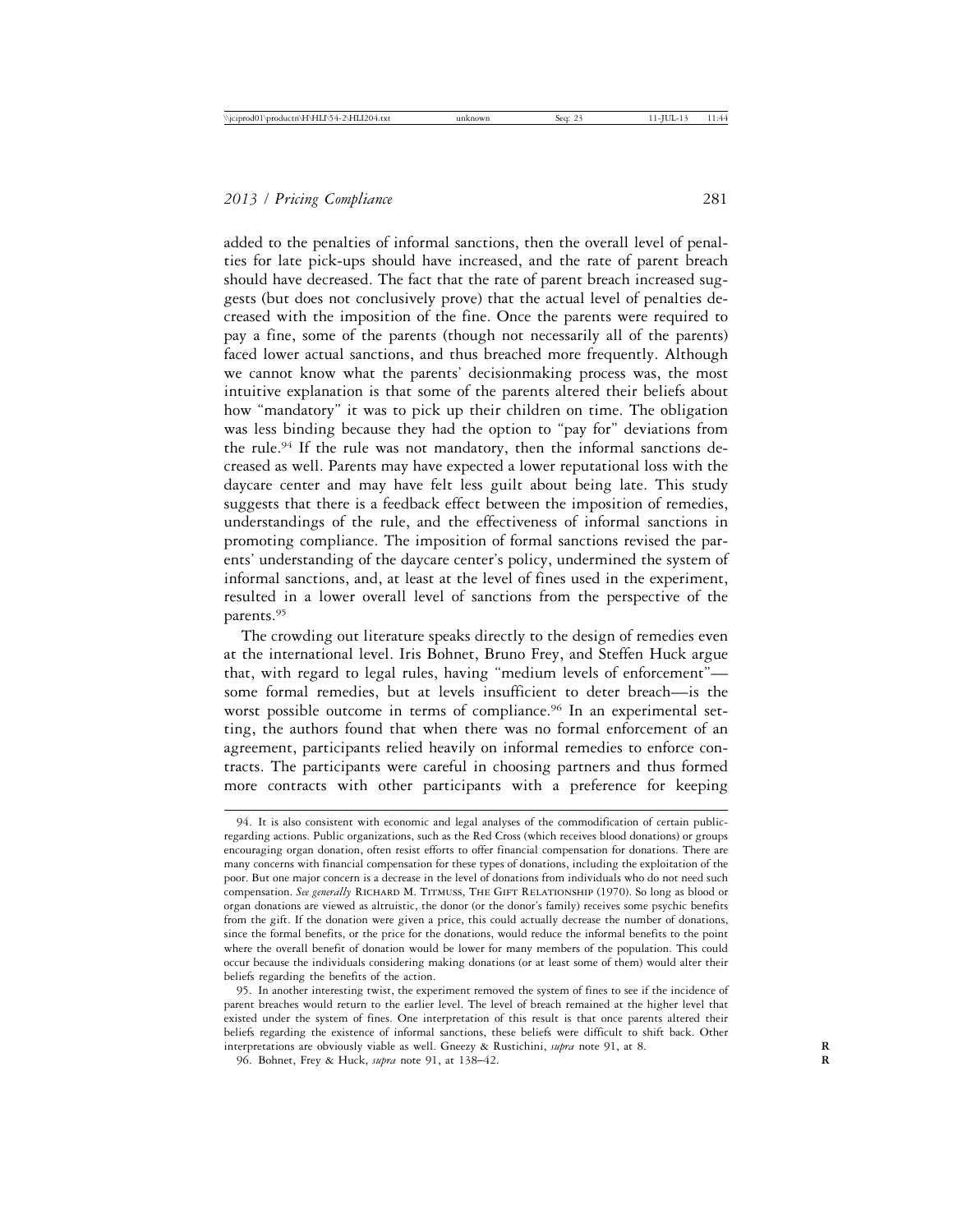promises. When formal sanctions were available, parties substantially decreased their use of informal remedies and relied instead upon the remedies provided by the legal system. This did not result in a lower rate of contract performance so long as remedies were high enough to deter defection. Where remedies were set at a medium level, however, the rate of contract breach increased.97 The formal remedies crowded out the informal remedies as participants put their trust in the legal system rather than screening the other participants.98 The decline of informal remedies led to an increase in the incidence of breach because the formal remedies were not sufficient to support cooperation with this pool of contracting parties. Thus, the authors argue that "[t]he worst legal regime is not one in which contracts cannot be enforced but one with an intermediate level of enforceability."99

While the authors do not use the term "reputation" to describe the informal remedies, their description of how participants look for signals of trustworthiness in other participants matches the informational function of reputation. The hardening of enforcement mechanisms by establishing formal adjudication or explicit remedies does not necessarily prove additive to informal reputational enforcement mechanisms. Instead, formal remedies may crowd out the use of reputational mechanisms, leading to lower contract performance under certain formal remedy regimes.

International law studies have generally ignored the possibility of formal remedies crowding out informal remedies. The primary exception is Robert Scott and Paul Stephan, who argue that the creation of courts with formal enforcement power decreases the state's reliance on reciprocity and reputation.100 Scott and Stephan argue that the growth of a specific kind of international dispute resolution crowds out the effects of reciprocity and reputation in international law. The dispute resolution systems that the authors discuss are institutions that have two characteristics: broad standing rules, including standing for individuals as well as states, and the capacity to assign and enforce remedies on their own. Scott and Stephan argue that these institutions, which are often, but not exclusively, domestic courts, can decrease parties' willingness to act in a good-faith manner with one another. Instead, the parties rely on the court system and are less vested in their own relationship.

The authors highlight that the move to such formal dispute resolution systems can be less efficient than a system of informal dispute resolution. To the extent that the parties can monitor and enforce the agreement on their own, an informal system is both cheaper (not requiring a legal system) and more accurate (relying on observable rather than verifiable information). Yet

<sup>97.</sup> *Id.*

<sup>98.</sup> *Id.* at 136.

<sup>99.</sup> *Id.*

<sup>100.</sup> Scott & Stephan, The Limits of the Leviathan*, supra* note 1, at 4; Scott & Stephan, *Self-* **R** *Enforcing Agreements*, *supra* note 1, at 554. **R**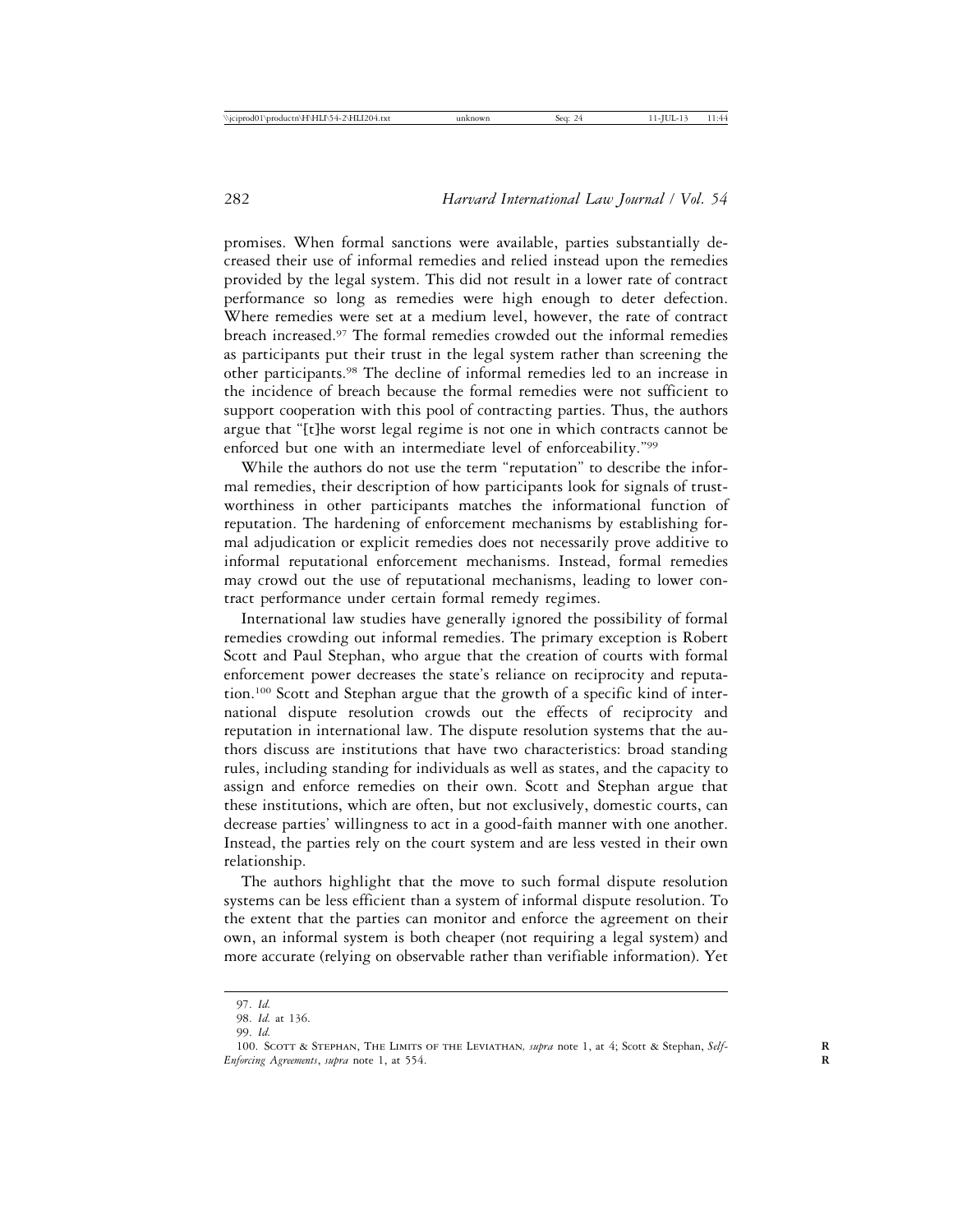there are circumstances where an informal enforcement system will not be effective and a formal system is necessary to support the agreement. Where the agreement involves significant sunk costs by one party or where the information needed to detect defections from the agreements is hard to observe, then the parties will need to create a dispute resolution system to address these hurdles to cooperation.

Scott and Stephan's argument is both positive and normative. They argue that the situations in which we observe such formal dispute resolution systems match these conditions. Thus, governments have implicitly recognized that formal dispute resolution is only necessary in certain issue areas and have made use of formal dispute resolution systems only when the correct circumstances exist. Normatively, they argue that efforts to increase or decrease the legalization of international law in all areas is counterproductive because it can result in sub-optimal enforcement regimes in many areas. If informal dispute resolution can provide cheaper and more accurate resolution of parties' disputes, then efforts to establish formal dispute resolution systems will lead to worse conditions for cooperation. At the same time, scholars who oppose the creation of international courts with broad standing rules and independent remedial power in all (or most) situations fail to recognize the functional benefits of establishing these institutions.

This Article builds on Scott and Stephan's novel application of the crowding out literature and expands the theoretical range of this phenomenon in international law. Scott and Stephan's work can be framed as an example of a much larger understanding of how informal and formal remedies interact in a highly formalized legal system. This Article broadens this view by demonstrating that the interaction between formal and informal remedies is influenced by a host of design elements. The relationship between the design of the treaty and informal sanctions is multifaceted. It encompasses the substantive provisions of a treaty agreement (the form of the treaty's regulation) and the structure of formal remedies, not just the structure of the legal system.

This Article also explores why Scott and Stephan's view that formal dispute resolution will always crowd out informal remedies may be overly pessimistic. If the remedies are structured as sanctions, rather than prices, formal dispute resolution may be able to "crowd in" reputational costs (if not reciprocity), even if administered through a highly formalized legal system. In addition, the analysis of formal and informal remedies need not be limited to institutions with broad standing rules and the ability to impose their own remedies—a definition that excludes many of the most important dispute resolution systems. Rather, this approach to enforcement is relevant to any system that has formal remedies. This Article provides a framework for this analysis and expands the range of international enforcement systems Scott and Stephan discuss to the far larger universe of treaties and international interactions.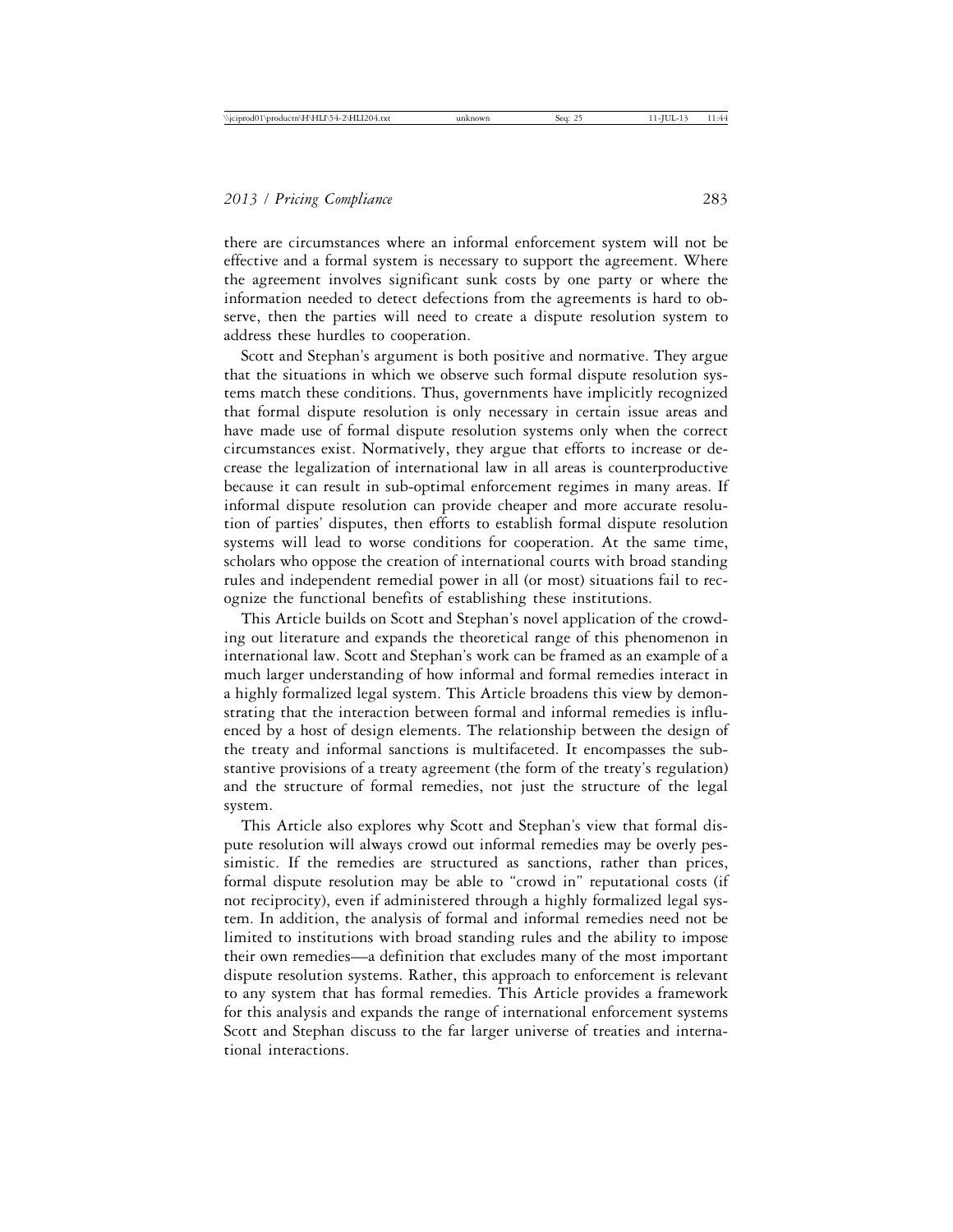#### III. Formal Remedies in International Economic Law

Dispute resolution systems do not need to include explicit remedy regimes. Governments designing a dispute resolution institution can opt to include a remedy element, clarifying what consequences come from breach or continued breach, or they can remain silent on the question of remedies.<sup>101</sup> Some international agreements include explicit remedy regimes.<sup>102</sup> The Dispute Settlement Understanding ("DSU") in the WTO details what remedies are available in the case of breach.103 Most of the hundreds of bilateral investment treaty regimes include agreements that provide the opportunity for monetary damages and rules for calculating those damages.104 Human rights treaties also sometimes include explicit remedy provisions. The treaty creating the Inter-American Human Rights Court provides the Court with the authority to award remedies to complaining parties against respondent governments. Tribunals may also develop their own jurisprudence on remedies. The European Court of Human Rights ("ECHR") has treaty authority to award remedies, but has also developed its own doctrines concerning the types of remedies to be awarded.105

This section examines the interaction between formal sanctions and reputational concerns in international economic agreements. This section first discusses the WTO's dispute resolution system and then considers bilateral investment treaties. In both cases, the remedy regimes are prices rather than sanctions under Cooter's framework. This section examines how a state's willingness to pay damages alters the audience's perception of its cooperativeness with the economic regime.

## *A. Dispute Resolution at the WTO*

The WTO has perhaps the most well-known dispute resolution process. The WTO Agreements include the DSU, which provides the dispute settlement system with compulsory jurisdiction over all WTO complaints (only states can bring complaints) and the authority to interpret the WTO Agree-

<sup>101.</sup> *See* Henrik Horn & Petros Mavroidis, *Remedies in the WTO Dispute Settlement System and Developing Country Interests*, Report Commissioned by the World Bank 7 (1999), *available at* http://www.econ-law. se/Papers/Remedies%20990611-1.pdf (noting that "[the absence of explicit remedies in treaties] is not an anomaly. It is often the case that drafters of a treaty leave to the discretion of the adjudicating body to recommend the appropriate remedy").

<sup>102.</sup> Born, *supra* note 29, at 819–67 (detailing the growth of international adjudication institutions, **R** particularly in international economic law).

<sup>103.</sup> Petros C. Mavroidis, *Remedies in the WTO Legal System: Between a Rock and a Hard Place*, 11 Eur. J. Int'l L. 763, 763 (2000).

<sup>104.</sup> Jason Webb Yackee, Pacta Sunt Servanda *and State Promises to Foreign Investors Before Bilateral Investment Treaties: Myth and Reality*, 32 FORDHAM INT'L L.J. 1550, 1551-52 (2009).

<sup>105.</sup> Laurence R. Helfer, *Redesigning the European Court of Human Rights: Embeddedness as a Deep Struc*tural Principle of the European Human Rights Regime, 19 EUR. J. INT'L L. 125, 128 (2008).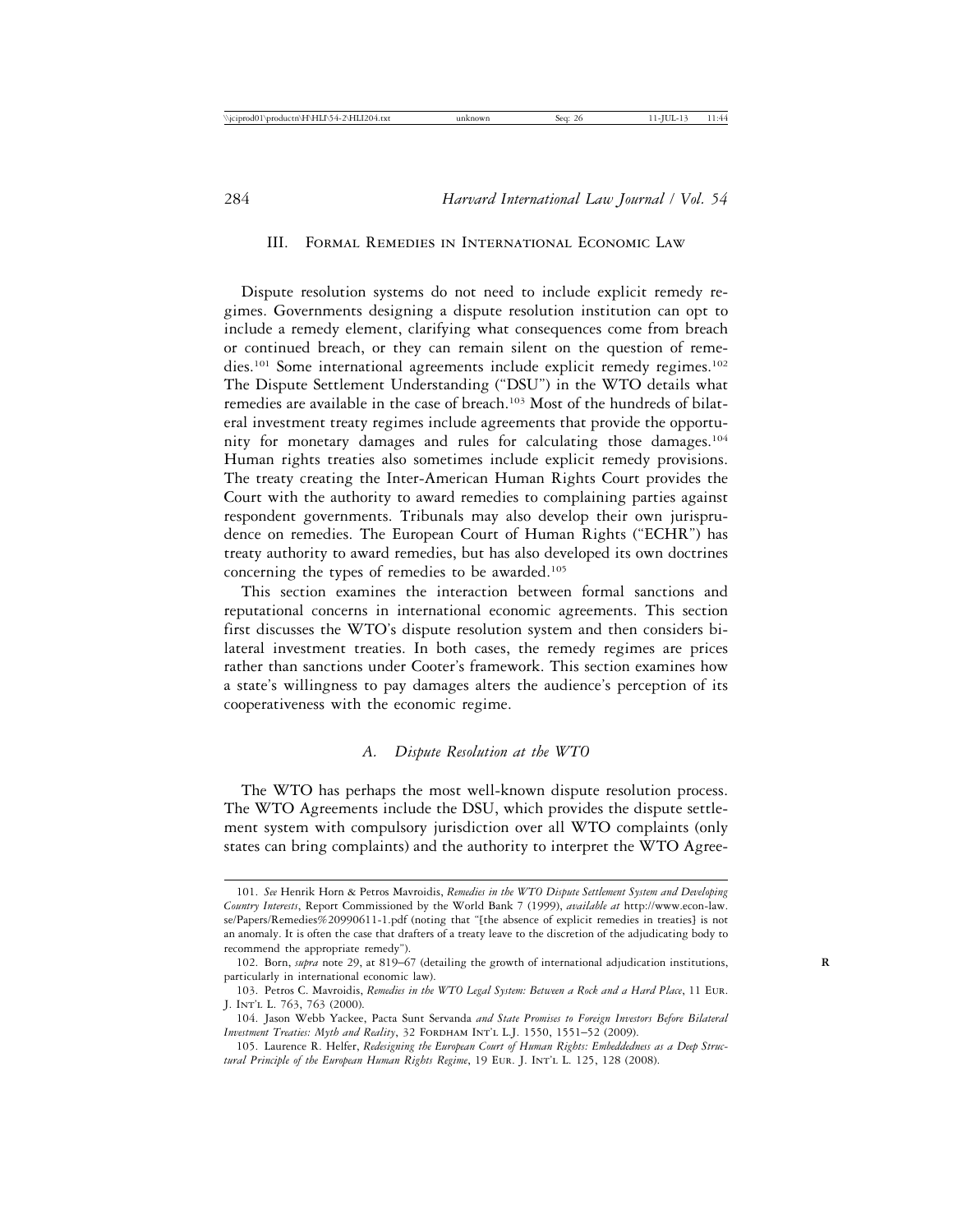ments.106 The DSU also provides a set of explicit remedies. If a state breaches a WTO obligation and does not come into compliance within a reasonable period of time after the ruling, then the complaining state can impose its own trade barriers on the breaching state up to the level of the complaing state's current injury.107 The formal remedy alone is not sufficient to deter deviations—the remedy does not necessarily eliminate the state's gains from the breach. Rather, the remedy seems a rough approximation of American contract law's remedy regime—providing the breachedupon state with the power to raise its own barriers to trade only to the extent that it has lost access to the foreign market. WTO remedies differ from those of American contract law, however, in that they do not provide any remedy for the harm caused by breach if the respondent state decides to "perform" by altering its policies to comply with the regime.<sup>108</sup>

The DSU underscores that the purpose of the dispute settlement mechanism is to resolve disputes, not necessarily to effect compliance with trade rules.109 The dispute resolution system states a preference for mutually agreeable settlements that are "consistent with the [WTO] agreements," but clearly leaves room for mutually agreeable solutions that are not.<sup>110</sup> Indeed, before a member brings a case for the breach of trade rules, the agreement counsels that the state should not just consider the legal merits of the case, but also "exercise its judgment as to whether action under [dispute resolution] procedures would be fruitful."111

#### 1. *The Structure of the Remedy*

Under the Cooter framework, the WTO system is a pricing system rather than a sanctioning system because it assigns a remedy based on the level of harm rather than the level of sanctions needed for deterrence.<sup>112</sup> Where parties cannot reach a mutually acceptable resolution of a dispute on their own, the WTO system provides for third-party adjudication of the dispute.113 If the respondent state is found to be in breach of trade rules, the DSU system establishes a preference for compliance with the legal ruling, but provides remedies if compliance is not forthcoming. If the respondent state fails to

<sup>106.</sup> Understanding on Rules and Procedures Governing the Settlement of Disputes art. 1.1, Apr. 15, 1994, Marrakesh Agreement Establishing the World Trade Organization, Annex 2, 1869 U.N.T.S. 401 [hereinafter WTO DSU] (stating that dispute settlement rules apply to any dispute between members concerning their rights and obligations under the WTO agreement); WTO DSU art. 3.1 (affirming the members' agreement to adhere to the rules of the DSU).

<sup>107.</sup> Schwartz & Sykes, *supra* note 1, at S180–81. **R**

<sup>108.</sup> Rachel Brewster, *The Remedy Gap: Institutional Design, Retaliation, and Trade Law Enforcement*, 80 Geo. Wash. L. Rev. 102, 109–11 (2011) [hereinafter *Remedy Gap*].

<sup>109.</sup> The DSU explicitly identifies the "aim of dispute settlement mechanism is to secure a positive solution to a dispute."

<sup>110.</sup> *Id.*

<sup>111.</sup> *Id.*

<sup>112.</sup> Cooter, *Prices and Sanctions*, *supra* note 47. **R**

<sup>113.</sup> WTO DSU arts. 4.7, 6.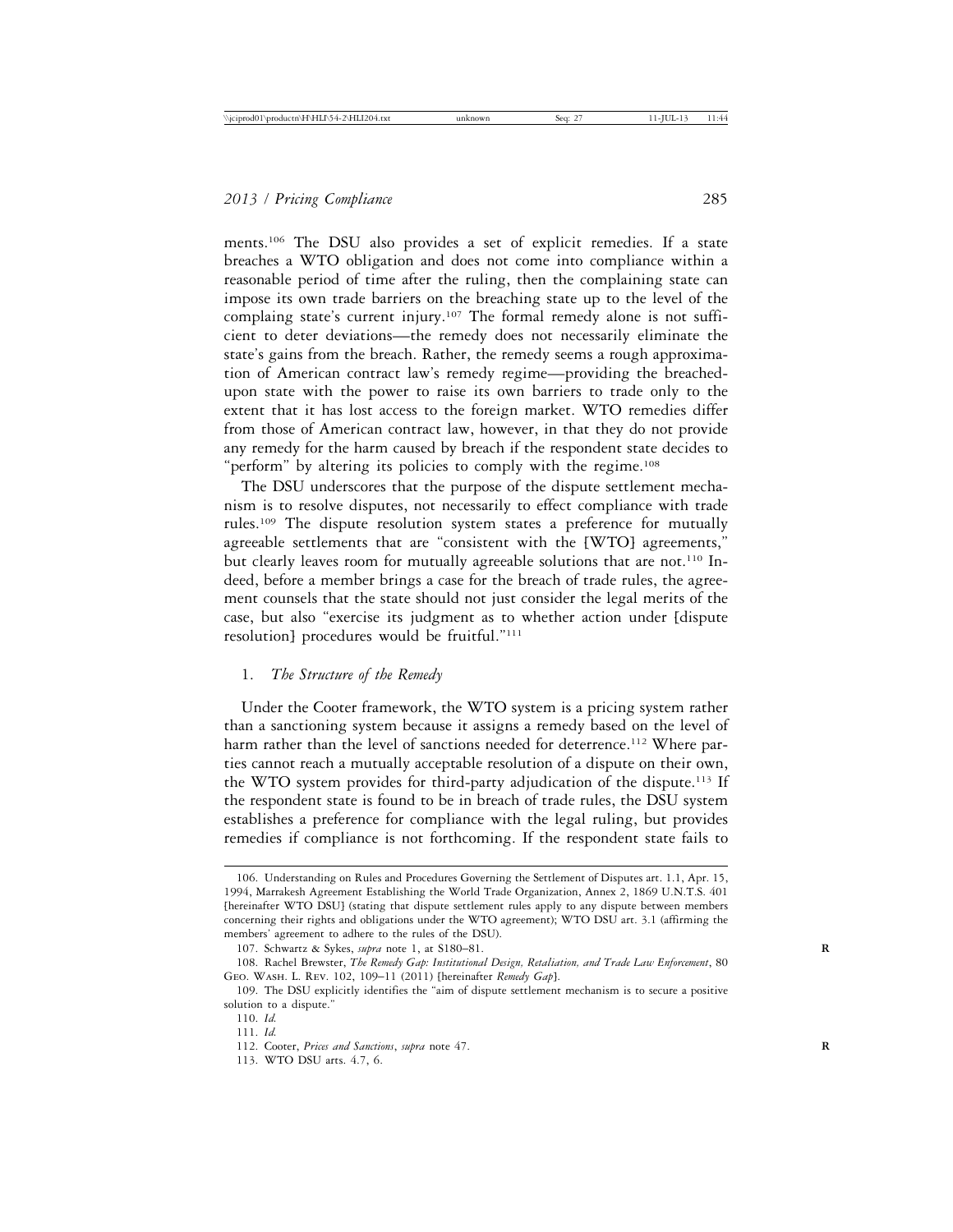withdraw the measure that breaches trade rules, the complaining state can suspend trade concessions to a level "equivalent to the level of the nullification or impairment [from the trade violation]."114 The remedy is static as to the level of harm: the remedy award does not increase if the respondent state fails to comply or if the respondent state intended to breach international trade rules. Punitive damages are never permitted.115

The WTO arbitration panels, which are responsible for calculating the level of the suspension of concessions, have similarly embraced the level-ofharm view of trade remedies, rather than the deterrence view. The calculation of the suspension award is based on the trade flows lost to the complaining state, not the benefits to the respondent state.116 In addition, the panels have explicitly rejected the idea that the suspension of concessions should be calibrated to the level necessary to secure compliance.<sup>117</sup> For instance, in the arbitration between the United States and the European Communities regarding compliance with the WTO's *Bananas* decision, the panel highlighted that, while the purpose of the suspension of trade concessions was to induce compliance, "this purpose does not mean that the [Dispute Settlement Body] should grant authorization to suspend concessions beyond what is *equivalent* to the level of nullification or impairment."<sup>118</sup> The panel further determined that punitive damages were similarly unavailable as a remedy under the WTO system.119 The WTO system works effectively like a contract law system, providing damages to make the injured party whole, but the remedies are, in many cases, insufficient to eliminate the gains from breach.

In addition, the DSU specifically requires that the dispute resolution system be exclusive of some informal remedies. States cannot act reciprocally in international trade—engaging in tit-for-tat behavior—outside of the WTO dispute resolution system. To engage in any in-kind actions, states must proceed through the DSU system, limiting any reciprocal actions to those specifically authorized by the WTO Dispute Settlement Body.<sup>120</sup> The WTO dispute resolution system has taken a narrow view of even otherwise *legal* actions that are reciprocal actions for suspected breaches of trade rules. In *European Communities*—*Measures Affecting Trade in Commercial Vessels*, a WTO

<sup>114.</sup> WTO DSU art. 22.4 ("The level of the suspension of concessions or other obligations authorized by the [Dispute Settlement Body] shall be equivalent to the level of the nullification or impairment.").

<sup>115.</sup> Horn & Mavroidis, *supra* note 101, at 22. **R**

<sup>116.</sup> *See, e.g.*, Panel Report, *United States*—*Subsidies on Upland Cotton,* WT/DS267/ARB1 & WT/ DS267/ARB2 (Aug. 31, 2009).

<sup>117.</sup> *See also* David Palmeter & Stanimir A. Alexandrov, *"Inducing Compliance" in WTO Dispute Settlement*, *in* The Political Economy of International Trade Law: Essays in Honor of Robert E. Hudec 646, 646–47 (Daniel L.M. Kennedy & James D. Southwick eds., 2002); Andrew Mitchell, *Pro*portionality and Remedies Under WTO Law, 17 EUR. J. OF INT'L L. 985, 999 (2006).

<sup>118.</sup> Panel Report, *European Communities*—*Regime for the Sale, Importation and Distribution of Bananas*— *Recourse to Arbitration by the European Communities under Article 22.6 of the DSU*, ¶ 6.3, WT/DS27/ARB/ ECU (Mar. 24, 2000).

<sup>119.</sup> *Id.*

<sup>120.</sup> WTO DSU art. 23.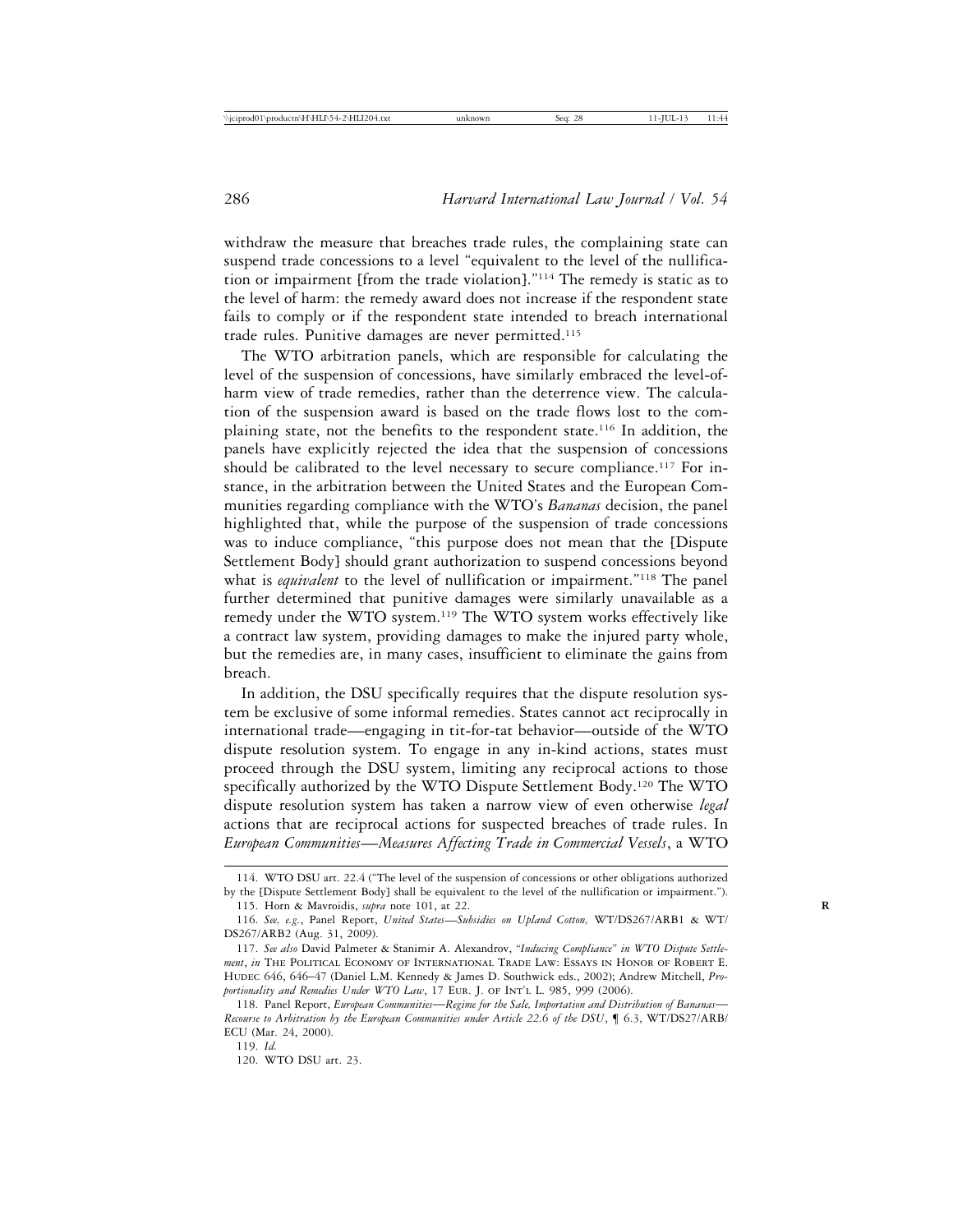panel examined whether an allowable subsidy offer by the European Union ("EU") was a breach of trade rules because the subsidy was adopted in response to an alleged South Korean breach of trade law.<sup>121</sup> The panel found that the EU actions were contrary to trade rules, even if they were otherwise legal as a subsidy, because such actions were an attempt to enforce trade rule outside of the DSU system.122 In so doing, the panel interpreted the WTO Agreement as condemning any attempts by member states to use in-kind reciprocity as an addition to the formal remedies offered by the DSU.

Whether the fundamental legal obligation of the WTO regime is compliance with the treaty's substantive rules or is a contract law-type system is the basis for the disagreement between John Jackson, on the one hand, and Warren Schwartz and Alan Sykes, on the other.<sup>123</sup>Jackson argues that governments have a legal obligation under the DSU to comply with the WTO's substantive obligations.<sup>124</sup> For him, the remedies established by the DSU are not an alternative to compliance, but are penalties levied if legal obligations are not satisfied.<sup>125</sup> Schwartz and Sykes argue that governments' obligations are more passive and extend only as far as accepting the rebalance of trade concessions if a government opts not to comply.126 Notably, they rely in part on the nature of the remedies to support their position. They argue that the structure of the agreement is itself conclusive: "[w]e simply note that the provisions of the DSU, taken as a whole, allow a violator to continue a violation in perpetuity, as long as it compensates or is willing to bear the costs of the retaliatory suspension of concessions."127

Much of this debate can be reduced to a question of whether the WTO permits governments to escape from their obligations. The idea of an escape clause is already commonly used to explain the WTO's Safeguard Agreement.128 This idea, as formulated by legal scholars and political scientists, is

<sup>121.</sup> Panel Report, *European Communities*—*Measures Affecting Trade in Commercial Vessels*, WT/DS301/R (June 20, 2005).

<sup>122.</sup> *Id.* ¶¶ 7.187–216.

<sup>123.</sup> Judith Hippler Bello, *The WTO Dispute Settlement Understanding: Less is More*, 90 Am. J. Int'l L. 416, 416 (1996); John H. Jackson, *The WTO Dispute Settlement Understanding*—*Misunderstanding on the Nature of Legal Obligation*, 91 Am. J. Int'l L. 60, 60–61 (1997); Alan O. Sykes, *The Remedy for Breach of Obligations under the WTO Dispute Settlement Understanding: Damages or Specific Performance?*, *in* New Directions in International Economic Law: Essays in Honour of John H. Jackson, 347–57 (Marco Bronckers & Reinhard Quick eds., 2000).

<sup>124.</sup> Jackson, *supra* note 123, at 60–61. **R**

<sup>125.</sup> *Id*. at 61.

<sup>126.</sup> Schwartz & Sykes, *supra* note 1, at S181. *See also* Bello, *supra* note 123; Sykes, *supra* note 123. **R**

<sup>127.</sup> Schwartz & Sykes*, supra* note 1, at S191. This raises the interesting possibility that the treaty **R** designers may purposely devise formal remedies to be too low to deter breach, relying on reputational losses to supplement the formal sanctions and thus raise the overall level of sanctions to the appropriate level. In choosing lower sanctions, however, the treaty designers may undermine the reputational costs of breach. Treaty members and the larger international audience may understand the treaty differently and view the low sanctions as a statement that the treaty's provisions are not intended to be mandatory.

<sup>128.</sup> *See*, *e.g.*, Sykes, *Protectionism as a "Safeguard," supra* note 12; Rosendorff & Milner, *supra* note 12; **R** *see also* Krzysztof J. Pelc, *Seeking Escape: Escape Clauses in International Trade Agreements*, 53 Int'l Stud. Q. 349, 349 (2009).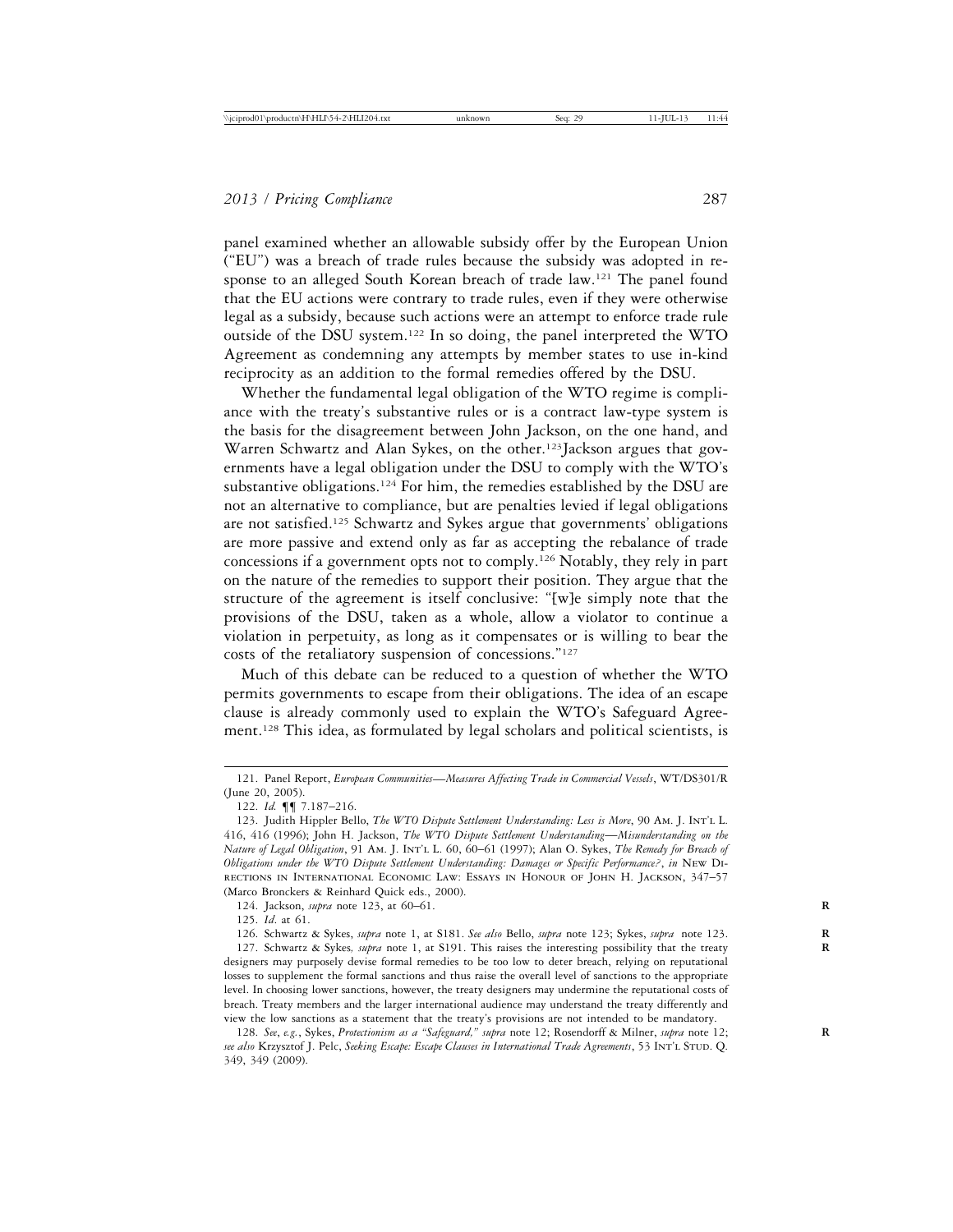that the parties to an agreement will recognize in negotiations that there will be certain situations in which governments will wish to deviate from the Agreement.129 The Safeguard Agreement sets out the conditions for these deviations ex ante. Dispute resolution, in contrast, can function as an ex post escape clause.130 For instance, the WTO's DSU does not attempt to detail ex ante the situations under which states are explicitly permitted to deviate from trade rules, but instead assigns a certain penalty when they do. The goal of this paper is not to resolve this debate but to emphasize how dispute resolution institutions can alter the beliefs of some or all members of the audience. If there is reasonable disagreement over whether the DSU permits escape, then at least some international actors will alter their expectations about what set of actions qualify as "cooperative" if the state follows the WTO's remedy regime.

#### 2. *Community Response to the Use of WTO Remedies*

In addition to the structure of the remedy, we can observe the audience's response to WTO remedies. The international trade system does not often resort to the use of formal remedies. Less than a dozen cases have actually resulted in the WTO-authorized suspension of trade concessions.131 Yet the available remedies inform much of the bargaining that takes place regarding compliance. Parties regularly bargain to mutually agreed resolutions of disputes that are less than full compliance.<sup>132</sup>

Most relevant to the question of informal sanctions is how the other member states respond to the use of formal sanctions. Is the suspension of concessions a complement or a substitute for informal sanction? This analysis goes beyond Cooter's framework and attempts to gauge the audience's reaction directly. Determining audience reaction is difficult, as we cannot directly observe how the views of members of the trade community change after a dispute, but member states' public reactions to the use of formal remedies can be illuminating. In a sanctioning regime, we would expect that a dispute would lead to greater community costs. A successful case would encourage other nations to similarly condemn the breaching state's actions and restrict their dealings with the breaching state. If the respondent state continued to refuse to comply with the ruling, the informal sanctions on the breaching state would increase. By contrast, a pricing regime would limit the community response to the formal remedy offered to the com-

<sup>129.</sup> Sykes, *Protectionism as a "Safeguard", supra* note 12, at 258–259; Rosendorff & Milner, *supra* note **R** 12, at 829; *see also* Krzysztof, *supra* note 128. **R**

<sup>130.</sup> *See* Brewster, *Remedy Gap*, *supra* note 108, at 125–27. **R**

<sup>131.</sup> William Davey, *Implementation in WTO Dispute Settlement: An Introduction to the Problems and Possible Solutions*, RIETI Discussion Paper Series 05-E-013 (2005), at 12 (discussing the infrequent use of sanctions in the implementation of WTO dispute settlement reports).

<sup>132.</sup> *See generally* Davey, *supra* note 131 (addressing case studies in which parties engage in bargaining **R** for the settlement of disputes).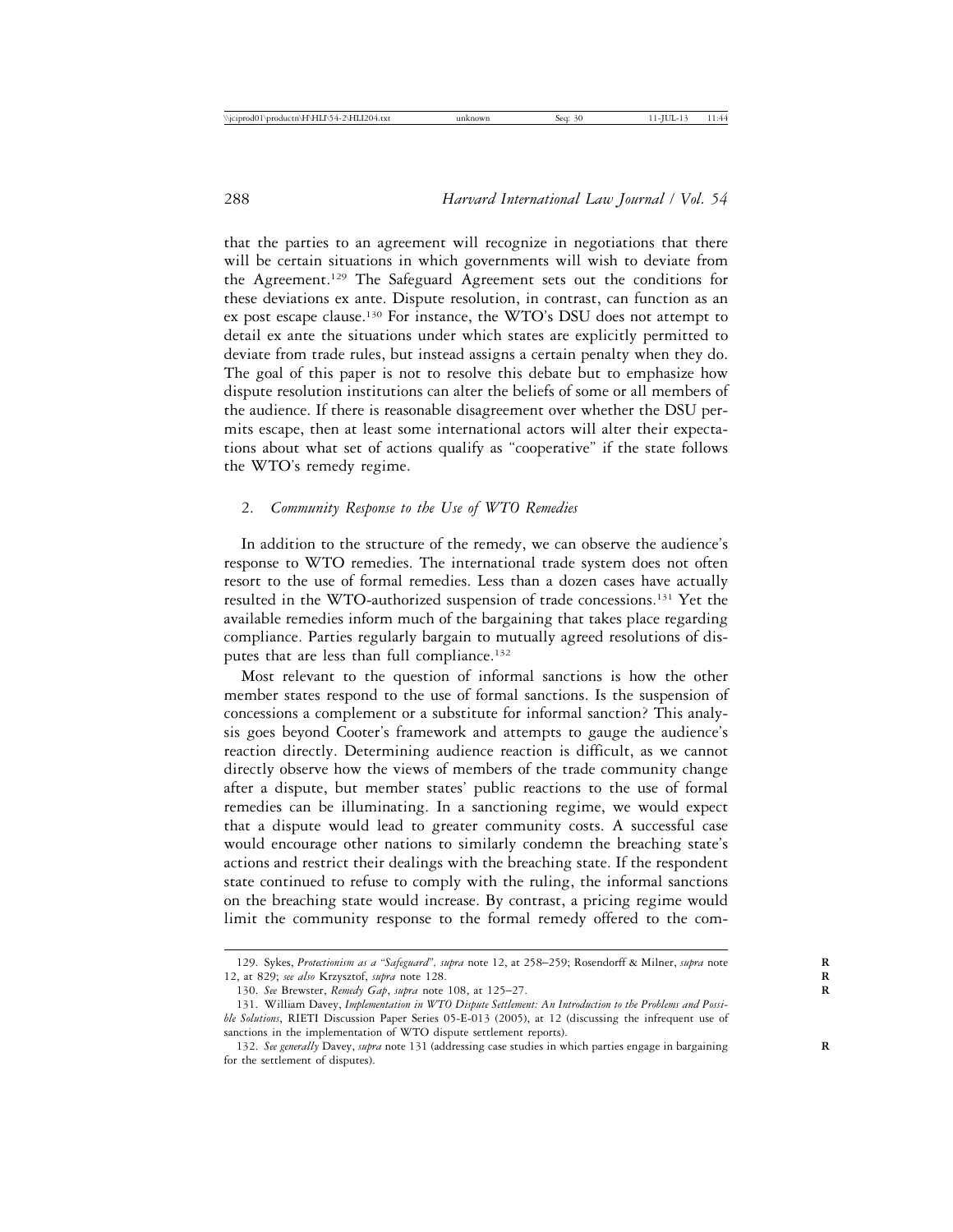plaining party. Continued refusal to comply with the trade rule would not lead to escalating informal sanctions.

In most cases, WTO remedies function as a price regime approach would predict. The trade remedies act as parameters within which parties may bargain over levels of compensation. Once the parties reach an agreement based on those parameters, the case is considered concluded even if compliance is not forthcoming. Furthermore, the continued existence of a breach of trade rules does not result in additional litigation by other parties who would have standing to bring a claim. The lack of additional litigation by third parties is particularly interesting because there is not an explicit settlement of the claim with regard to these states.

For instance, in the *European Communities*—*Hormones* case, the United States and Canada brought a complaint against the EU based on its ban on the import of beef treated with growth hormones.133 The panel and WTO Appellate Body found that this ban was a breach of international trade rules, largely because of the lack of scientific evidence supporting the European claim that the meat posed a hazard to human health.134 The EU refused to remove the ban, and the WTO authorized the United States and Canada to suspend trade concessions equaling USD 116 million and CAD 11.3 million, respectively.<sup>135</sup> The United States and Canada did suspend concessions but ultimately reached an agreement with the EU that permitted the hormone ban to remain in place.<sup>136</sup> The EU offered both states additional dutyfree access for non-hormone-treated beef and the parties notified the WTO that they had reached a mutually acceptable settlement.<sup>137</sup> The parties are treating the matter as final even though the illegal measure remains in place. Other members of the WTO also seem to accept the settlement as final. No other beef producing states have brought a claim against the EU, including Australia and New Zealand, who were third parties to the original case.

Some WTO disputes are truly priced in the sense that they are resolved through an exchange of cash. In *United States*—*Section 110(5) of the U.S. Copyright Act*, the European Communities filed a complaint regarding the United States' failure to require the payment of royalties for music played in some commercial venues.<sup>138</sup> The European Communities alleged that the breach was due to an exemption in the U.S. copyright law, which made U.S. law inconsistent with the WTO's Trade Related Intellectual Property

<sup>133.</sup> Appellate Body Report, *European Communities*—*Measures Concerning Meat and Meat Products (Hormones)*, WT/DS48/AB/R (Jan. 16, 1998).

<sup>134.</sup> *Id.*

<sup>135.</sup> Daniel Pruzin, *EU, Canada Announce Provisional Deal to End Dispute on Hormone-Treated Beef*, BNA WTO Reporter, Mar. 22, 2011.

<sup>136.</sup> *Id.*

<sup>137.</sup> *Id.*

<sup>138.</sup> Panel Report, *United States*—*Section 110(5) of the US Copyright Act*, WT/DS160/R (June 15, 2000).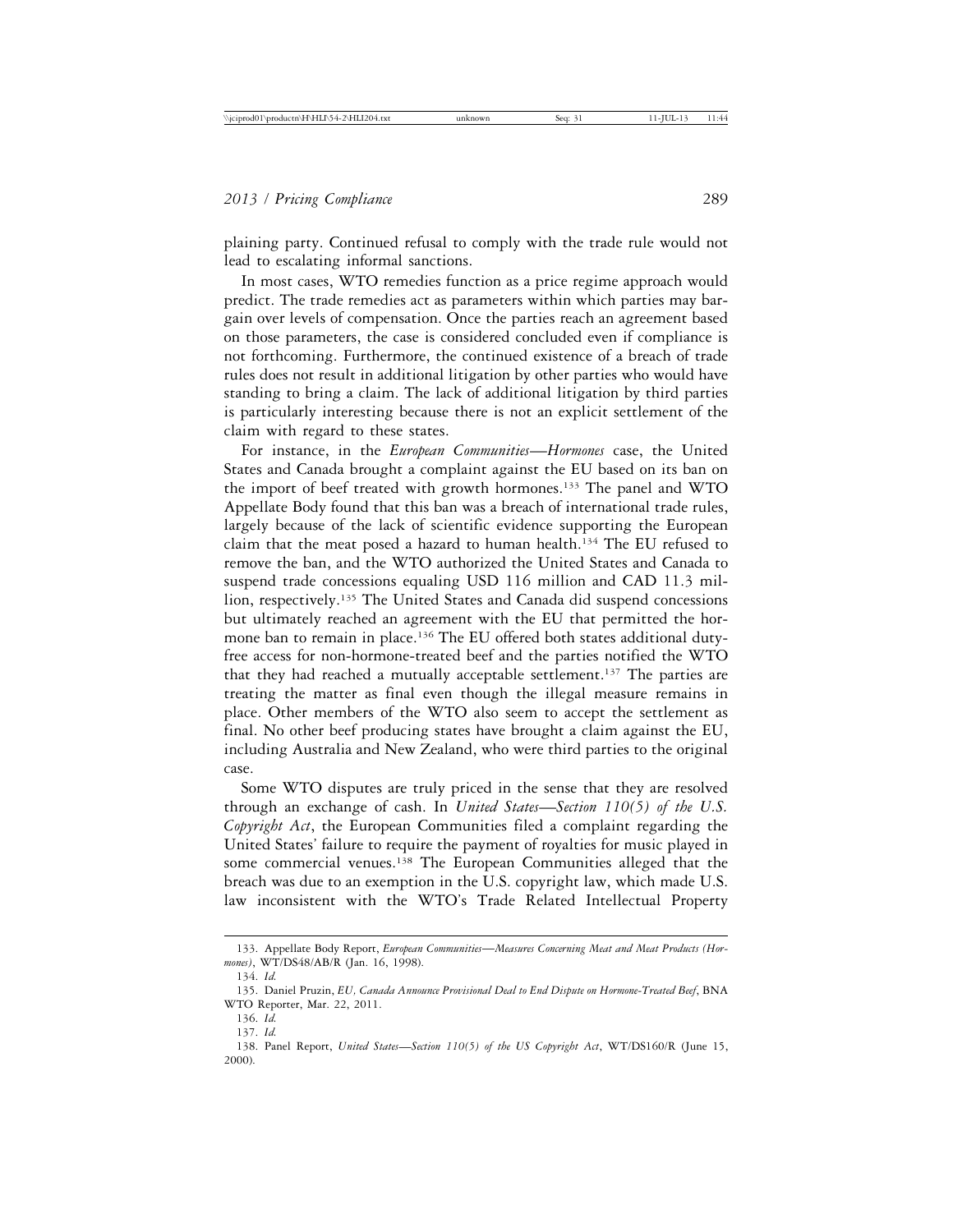Agreement.139 Five states—Japan, Canada, Australia, Brazil, and Switzerland—joined the dispute as third parties.<sup>140</sup> The panel that heard the case found in favor of the European Communities, and the United States decided not to appeal the decision.<sup>141</sup> Instead, the United States agreed to arbitrate the amount of the injury to the European Communities from the breach.<sup>142</sup> The arbitration panel found that the European losses from the American breach were EUR 1.2 million annually.<sup>143</sup> Bargaining around that figure, the United States and the European Communities agreed to a payment of USD 3.3 million over three years to resolve the dispute, and the parties notified the WTO that they had a mutually acceptable temporary resolution.144 The United States has not made any additional payments after the three years and has not altered Section 110(5) of the U.S. Copyright Act to cure the breach of trade rules.145

While the legal status of the case remains open, politically, the case remains effectively settled. Once the United States and the European Communities reached an agreement, none of the third parties or any other member states affected by the breach brought a case against the United States. Although other states could bring WTO litigation with the aim of receiving similar monetary compensation, no other members of the international trade community have sought to impose sanctions or seek compensation from the United States. In addition, the European Communities have effectively treated the matter as settled. The United States has not made any payments to the European Communities since 2004 and the European Communities have not renewed their compliant or requested the suspension of trade concessions due to the on-going trade breach.

Similarly, in the *United States*—*Subsidies on Upland Cotton* case, the Brazilian government brought a complaint alleging that the United States was subsidizing cotton production in breach of trade rules. Seventeen other members joined the case as third parties.<sup>146</sup> Both the panel and the Appellate Body found that the U.S. subsidies were illegal, and recommended that the United States withdraw these measures. After the United States failed to withdraw the contested subsidies, the Brazilian government requested the

145. O'Connor & Djordjevic, *supra* note 144, at 130. **R**

<sup>139.</sup> *Id.* ¶ 3.1.

<sup>140.</sup> *Id.* ¶ 1.4.

<sup>141.</sup> Daniel Pruzin, *U.S. Will not Appeal WTO Panel Ruling Striking Down U.S. Music Licensing Law*, BNA WTO Reporter, July 28, 2000.

<sup>142.</sup> Daniel Pruzin, *U.S. Finally Moves to Pay EU Musicians in Fund Settling WTO Licensing Spat,* BNA WTO Reporter, May 14, 2003.

<sup>143.</sup> Article 25 Arbitration Report, *United States*—*Section 110(5) of the US Copyright Act*, WT/DS160/ ARB25/1 (Nov. 9, 2001).

<sup>144.</sup> Notification of Mutually Acceptable Temporary Arrangement, *United States*—*Section 110(5) of the US Copyright Act*, WT/DS160/23 (June 23, 2003) *See also* Bernard O'Connor and Margareta Djordjevic, *Practical Aspects of Monetary Compensation: The US*–*Copyright Case*, 8 J. Int'l Econ. L. 127, 128 (2005) (discussing the case and its settlement).

<sup>146.</sup> The members were Argentina, Australia, Benin, Canada, Chad, China, Chinese Taipei, the EU, India, New Zealand, Pakistan, Paraguay, Venezuela, Bolivia, Japan, and Thailand.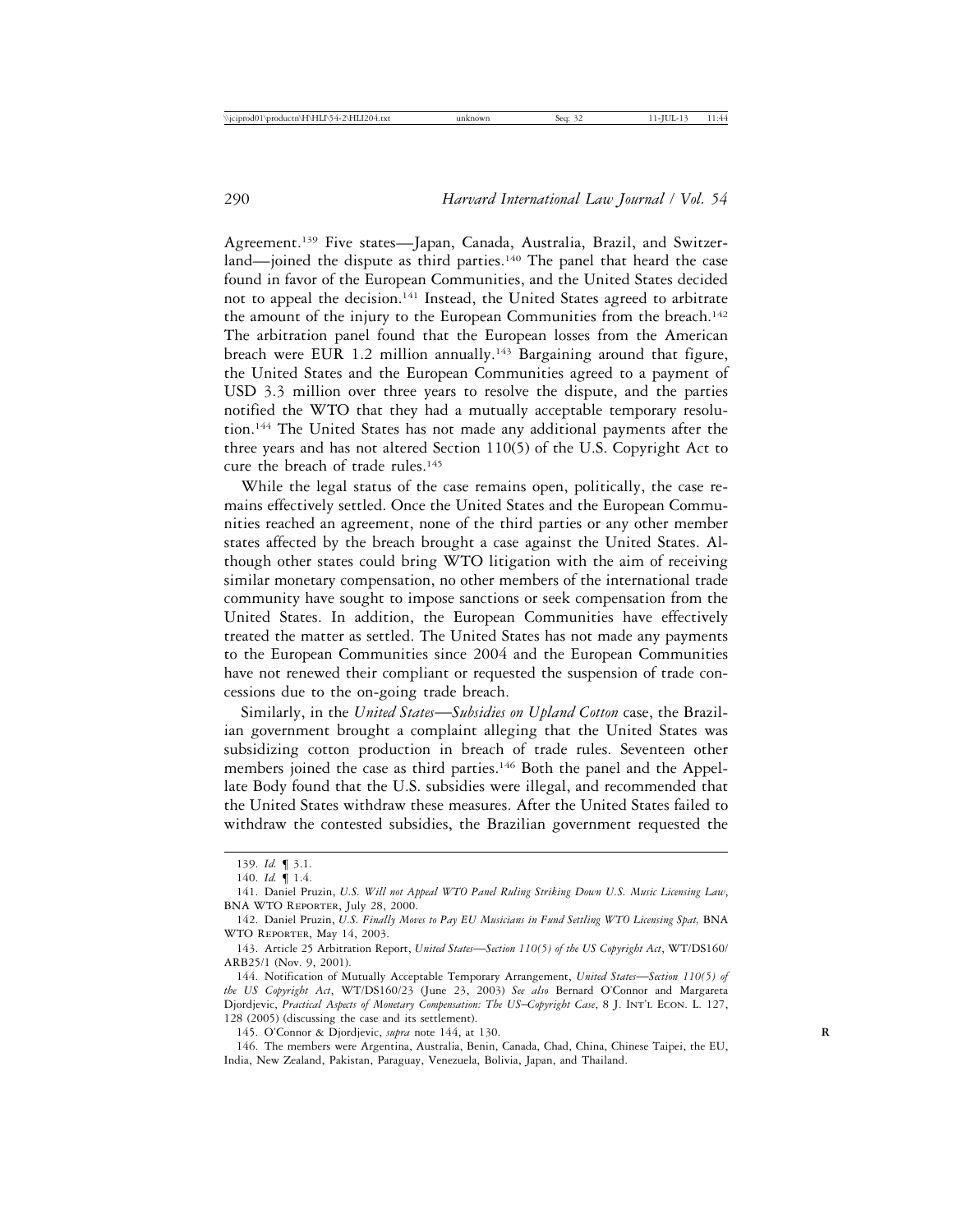suspension of concessions, and a WTO arbitration panel created a formula for determining the level of suspension, which permitted the suspension of USD 294.7 million in trade flows for 2009.147 The United States and Brazil then reached a separate agreement in which the United States would maintain its subsidies, but provide Brazil with USD 147 million a year to refrain from exercising its right to suspend concessions.<sup>148</sup> As of this writing, the agreement resolving the dispute continues to govern the parties. Moreover, none of the other seventeen states that joined the dispute as third parties, including some other major cotton producers, has brought another case against the United States in spite of the fact that its trade-law-inconsistent policies remain in effect.149

Although it is impossible to rule out the possibility that the United States suffers informal costs from its continued breach, there is little evidence that the WTO system encourages the use of informal remedies. The WTO system explicitly restricts the ability of member states to supplement formal remedies with in-kind reciprocity. The dispute resolution system also seems to resolve the controversy, not only for the complaining state, but also for other states that may have similar claims. While it is very difficult to measure reputational gain and loss, we would expect some public statements objecting to the settlements that leave the breach in place; however, we do not observe this. If there are such objections, they have not been particularly loud. Indeed, public officials have embraced the WTO remedies as a price paradigm. Pascal Lamy (now the Director-General of the WTO), while acting as Trade Commissioner of the European Communities, described WTO dispute resolution as such: "[so] long as you pay the penalties, you can go on as you are."150 Rufus Yerxa, while acting as a U.S. trade official, stated that the WTO dispute settlement system was designed to mimic contractual remedies and not necessarily to demand compliance.151 This indicates, but does not prove, that the audience understands the WTO to be the type of agreement in which the payment of remedies is consistent with cooperative behavior.

<sup>147.</sup> *See* Panel Report, *United States*—*Subsidies on Upland Cotton*, WT/DS267/ARB/1 & WT/DS267/ ARB/2 (Aug. 31, 2009).

<sup>148.</sup> Ed Taylor, *Brazil Suspends Sanctions Against U.S. Until 2012 in WTO Cotton Subsidy Dispute*, BNA WTO Reporter, June 18, 2010.

<sup>149.</sup> *See*, *e.g.*, Charan Devereaux et al., Case Studies in US Trade Negotiation, Vol. 2: Resolving Disputes 235–82 (2006) (introducing a case study of the U.S.-Brazil cotton dispute and discussing why West African states did not join as complaining parties).

<sup>150.</sup> Press and Communication Service Brussels, No. 3036, May 23, 2000, *quoted in* Petros C. Mavroidis, *Remedies in the WTO Legal System: Between a Rock and a Hard Place*, 11 Eur. J. Int'l L. 763, 808 (2000).

<sup>151.</sup> Rufus Yerxa, *The Power of the WTO Dispute Settlement System*, *in* Key Issues in the WTO Settlement System: The First Ten Years 3, 4 (Rufus Yerxa & Bruce Wilson eds., 2005).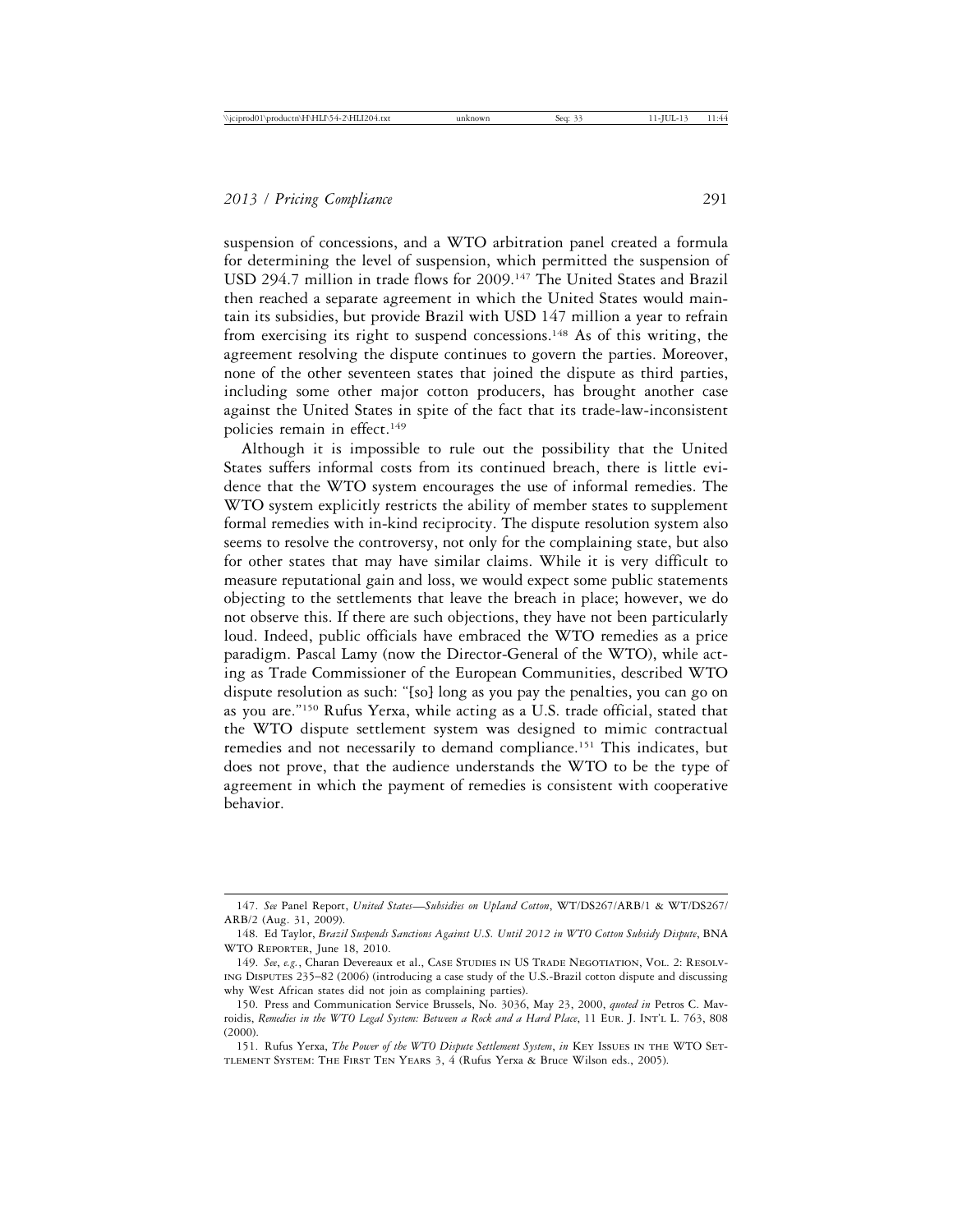#### *B. Bilateral Investment Treaties*

Bilateral investment treaties are structured similarly to option contracts. The treaties are agreements that foreign investment will be welcomed in both states.152 The treaties normally contain a number of provisions regarding investment, including descriptions of what capital measures are prohibited (rules against repatriation of capital and rules requiring local content in a production process) as well as a list of industries in which the state plans to maintain restrictions on foreign investment.153 Yet the core obligation of most bilateral investment treaties is the promise to pay prompt, adequate, and full compensation if the host government expropriates investment.<sup>154</sup> This core obligation is structured as an option contract in the sense that the government does not promise to refrain from expropriating the investment for a public purpose, but rather promises to provide compensation if it does.155 Consequently, the decision of a state to expropriate property for a public purpose is not itself a breach of the substantive terms of the treaty. For instance, the United States can continue to take property for a public purpose under the bilateral investment treaty without breaching any of the investment treaties it has signed. The breach occurs only if the state fails to pay prompt, adequate, and effective compensation.156

To be clear, the state may be breaching its promise to the investor.157 A firm and the government may enter into a detailed agreement regarding the terms of a firm's proposed investment. For instance, a firm offering to make a large investment may receive a favorable tax rate or the government may

155. 2004 Model Bilateral Investment Treaty, *available at* http://www.state.gov/documents/organization/117601.pdf. The right of the government to control the territory within one's state is considered not only a key sovereign right but also a necessary characteristic of statehood.

156. See generally LOWENFELD, *supra* note 153.

<sup>152.</sup> Often investment provisions are incorporated as part of a bilateral or regional trade agreement. The investment provisions in these agreements generally mimic the terms of the bilateral investment treaties. *See* Kenneth Vandevelde, *A Brief History of International Investment Agreements*, 12 U. C. Davis J. Int'l L. & Pol. 157, 179–80 (2005–06).

<sup>153.</sup> *See generally* Andreas Lowenfeld, International Economic Law (2010).

<sup>154.</sup> Many capital exporting states argue that this is the minimum standard of treatment for foreign investment that customary international law requires. What customary law requires is controversial. Over the last century, many developing states have contested the claim that customary international law requires compensation. See generally LOWENFELD, supra note 153. More recently, the question of whether the network of bilateral investment treaties has created new customary international law is also contested. Commentators argue that there are now thousands of bilateral investment treaties and that this should qualify both as state practice and as evidence of *opinio juris*. *See, e.g.*, Jeswald W. Salacuse, *The Emerging Global Regime for Investment*, 51 HARV. INT'L L.J. 427, 428-29 (2010). Yet there is a difference between what concessions states are willing to bargain for and what they have a legal obligation to provide as a matter of law. In addition, what qualifies as state practice depends on one's view of the absolute number of BITS in existence or the practice of the international system as a whole. The number of bilateral investment treaties in existence—hundreds—is a small proportion of the number of possible bilateral treaties that could exist in the international system. The failure of multilateral investment treaty negotiations further casts doubt on the idea that bilateral treaties reflect a consistent state practice.

<sup>157.</sup> *See generally* Jason Webb Yackee, Pacta Sunt Servanda *and State Promises to Foreign Investors Before* Bilateral Investment Treaties: Myth and Reality, 32 FORDHAM INT'L L.J. 1550 (2009) [hereinafter Webb Yackee, *State Promises*].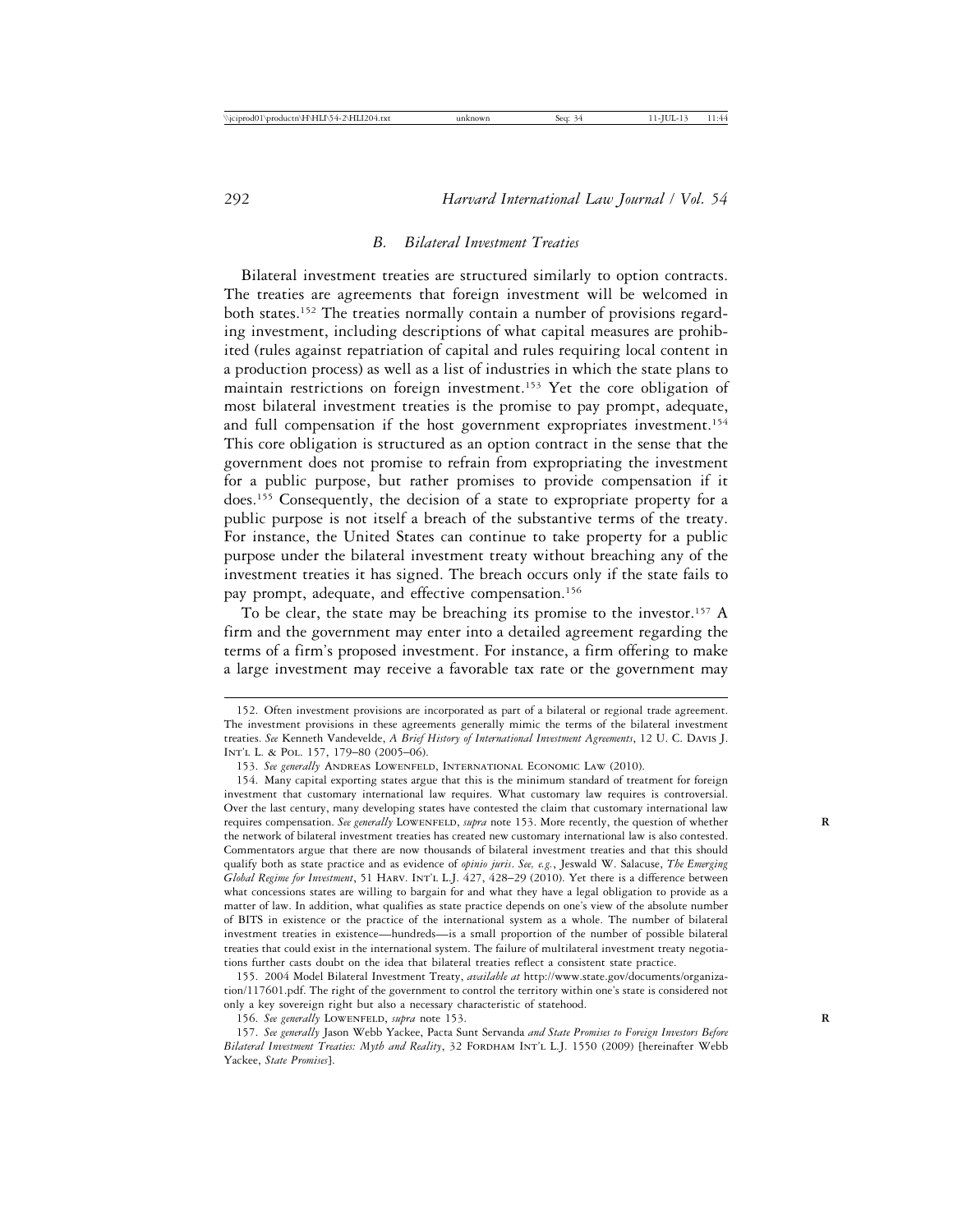promise to build the local infrastructure necessary for the investment's success.158 Where the government fails to maintain its agreement, arbitration panels (relying on either bilateral investment agreements or customary international law) have found that the state has breached its agreement with the firm.159 Yet the host state's decision to breach a promise to the investor does not necessarily breach the host state's promise in the investment treaty to the investor's home state. The bilateral investment treaty only demands that the host state take the property for a public purpose and compensate the investor. So long as the host state pays fair compensation in a prompt manner, then the terms of the agreement are met.

Bilateral investment treaties have garnered significant scholarly attention and popular criticism within the last decade for a variety of reasons. First, it is unclear whether these agreements provide mutual benefits to the parties or, in contrast, whether they are fundamentally harmful to developing states.160 Many scholars question whether bilateral investment treaties actually increase foreign direct investment to developing countries.<sup>161</sup> Along similar lines, arbitration panels have tended to interpret the agreements with an investor-friendly slant, frequently finding that any change in the regulatory or tax treatment of a foreign investment is a form of expropriation.162 Such regulatory takings are different from the "classic" expropriation cases, in which the government seizes control of a foreign natural resource extraction project (for example, oil or copper) and takes the revenues from the project as its own without compensation.163 In a regulatory taking—or "creeping" expropriation—case, the government is not directly profiting from the expropriation in the sense that it is not taking the revenues from a project that the foreign investor would otherwise enjoy.164 The government may benefit from greater political support due to higher regulatory standards popular among key constituencies, but the government in these cases does not have the intent to seize the foreign property and gain the revenue from the investment for itself.<sup>165</sup> The idea that regulatory ac-

<sup>158.</sup> *See generally* Debra Spar, *Attracting High Technology Investment: Intel's Costa Rica Plant*, Foreign Investment Advisory Service Occassional Paper 11 (1998).

<sup>159.</sup> *See* Webb Yackee, *State Promises*, *supra* note 157. **R**

<sup>160.</sup> *See generally* Andrew Guzman, *Why do LDCs Sign Treaties that Hurt Them: Explaining the Popularity of Bilateral Investment Treaties*, 38 Va. J. Int'l L. 639 (1998) [hereinafter Guzman, *LDCs*].

<sup>161.</sup> *See, e.g.*, Jason Webb Yackee, *Are BITs Such a Bright Idea? Exploring the Ideational Basis of Investment Treaty Enthusiasm*, 12 U.C. Davis J. Int'l L. & Policy 1550 (2005); Guzman, *LDCs*, *supra* note 160; Salacuse, *supra* note 154 (noting that BITS are built on the assumption that the developing country **R** will benefit from increased foreign direct investment but acknowledging that this assumption has not been empirically demonstrated in a robust fashion).

<sup>162.</sup> *See generally* Vicki Been & Joel C. Beauvais*, The Global Fifth Amendment? NAFTA's Investment Protections and the Misguided Quest for an International "Regulatory Takings" Doctrine*, 78 N.Y.U. L. Rev. 30 (2003).

<sup>163.</sup> *See generally* Raymon Vernon, Sovereignty at Bay (1971).

<sup>164.</sup> *Id*.

<sup>165.</sup> *See generally* Been & Beauvais, *supra* note 162; Metalclad Corp. v. United Mexican States, ICSID **R** Case No. ARB(AF)/97/1 (Aug. 30, 2000) (bad government motive not needed to find expropriation)*.*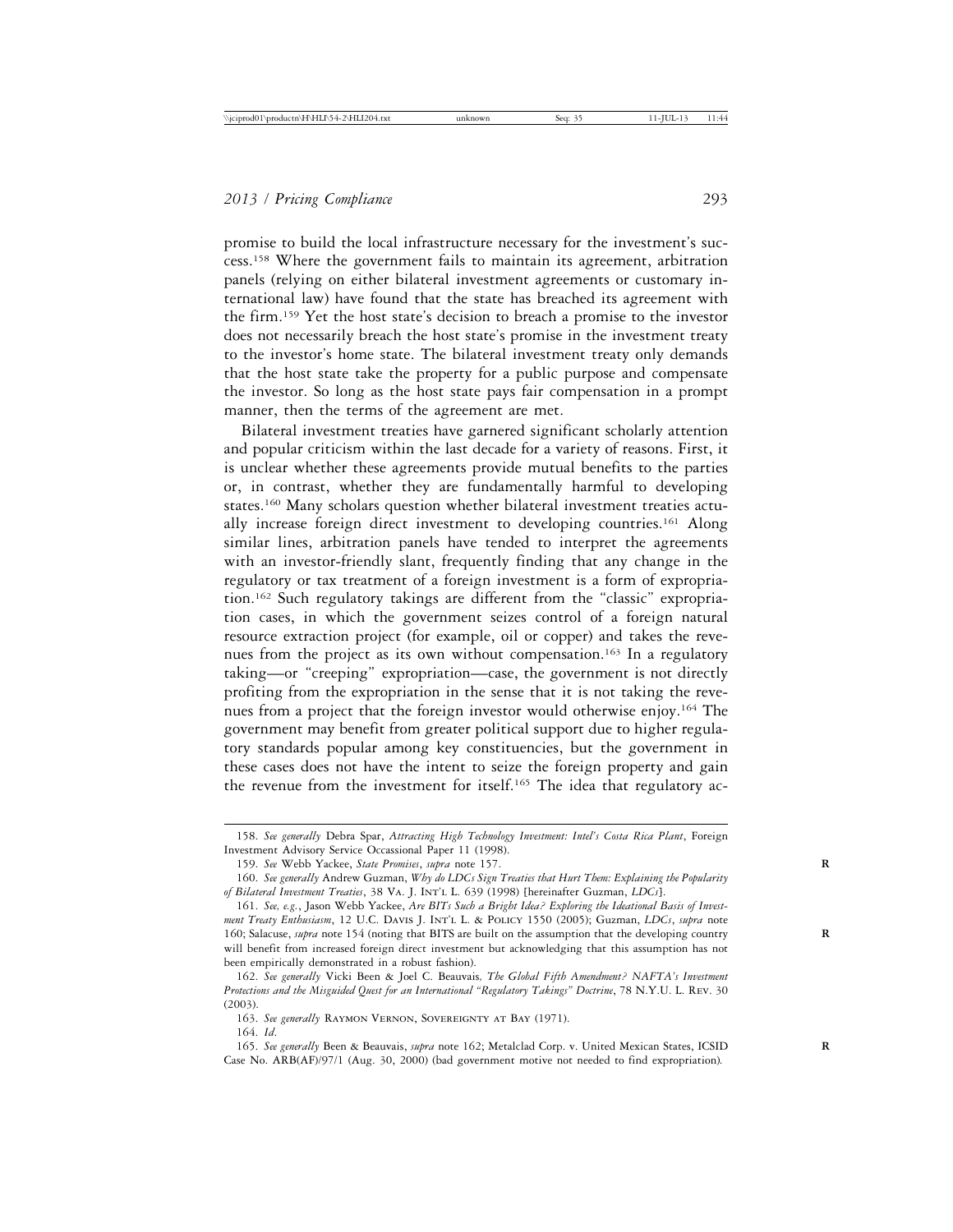tions can be takings for the purposes of an investment treaty is controversial with the governments of developed states because it exposes them to investor liability for common regulatory actions, such as environmental regulations or local zoning ordinances.<sup>166</sup>

Second, bilateral investment treaties are unique among international economic agreements in that private investors have standing to sue the host country government.167 In almost all other international economic agreements, governments serve as gatekeepers for international litigation.168 The expansion of standing to individual investors allows private actors to file claims, even when their home governments would not do so for diplomatic or other reasons. Moreover, the judgments of the arbitration panel are generally enforceable anywhere the host government has assets. This combination of the freedom to bring suits without the home state's authorization and the authority to enforce judgments against the host state provides foreign investors with much greater autonomy from home government action than in other economic agreements.169

This Article focuses on the obligations and remedies in these treaties. Whether one wants to view a bilateral investment treaty as an option contract or as an obligation not to breach, the remedy remains the same: compensation based on the harm to the investor.170 The structure of the remedy—one of compensation, without any assessment or incorporation of fault—indicates that the bilateral investment treaty system is a pricing scheme. Governments buy the right to expropriate property so long as they pay for the harm incurred by the foreign investor.<sup>171</sup> Arbitration panels do not have the authority to issue punitive damages or an alternative amount that would deter expropriation.

While the structure of the remedy is informative, it is still important to gauge the community reaction to the extent possible. Does the payment of the remedy act as a fulfillment of the host country's obligations or does the act of expropriation lead to a reputational loss as a cooperative state? In this case, it is helpful to distinguish between two audiences: other states—the bilateral investment treaty partners or other states observing the investment—and private investors. These two audiences may have different perspectives on whether compensation buys compliance because they come from structurally different positions. Governments are sometimes foreign in-

<sup>166.</sup> Been & Beauvais, *supra* note 162, at 116–28. **R**

<sup>167.</sup> *See* Alan O. Sykes, *Public Versus Private Enforcement of International Economic Law: Of Standing and Remedy*, 34 J. Legal Stud. 631, 633–34 (2005) [hereinafter Sykes*, Public Versus Private Enforcement*].

<sup>168.</sup> *See id.* at 635–36.

<sup>169.</sup> *See id.* at 643–44.

<sup>170.</sup> While the international arbitration panels that hear the cases and award damages are authorized to award lost profits, the calculation of the harm rarely includes lost profits because the numbers are considered too speculative. *See, e.g.*, Metalclad Corp. v. United Mexican States, ICSID Case No. ARB(AF)/97/1, ¶¶ 121–22 (Aug. 30, 2000). In most cases, the award is based on the amount of the actual investment rather than the expected gain from the project.

<sup>171.</sup> Domestic investors only have recourse to local law.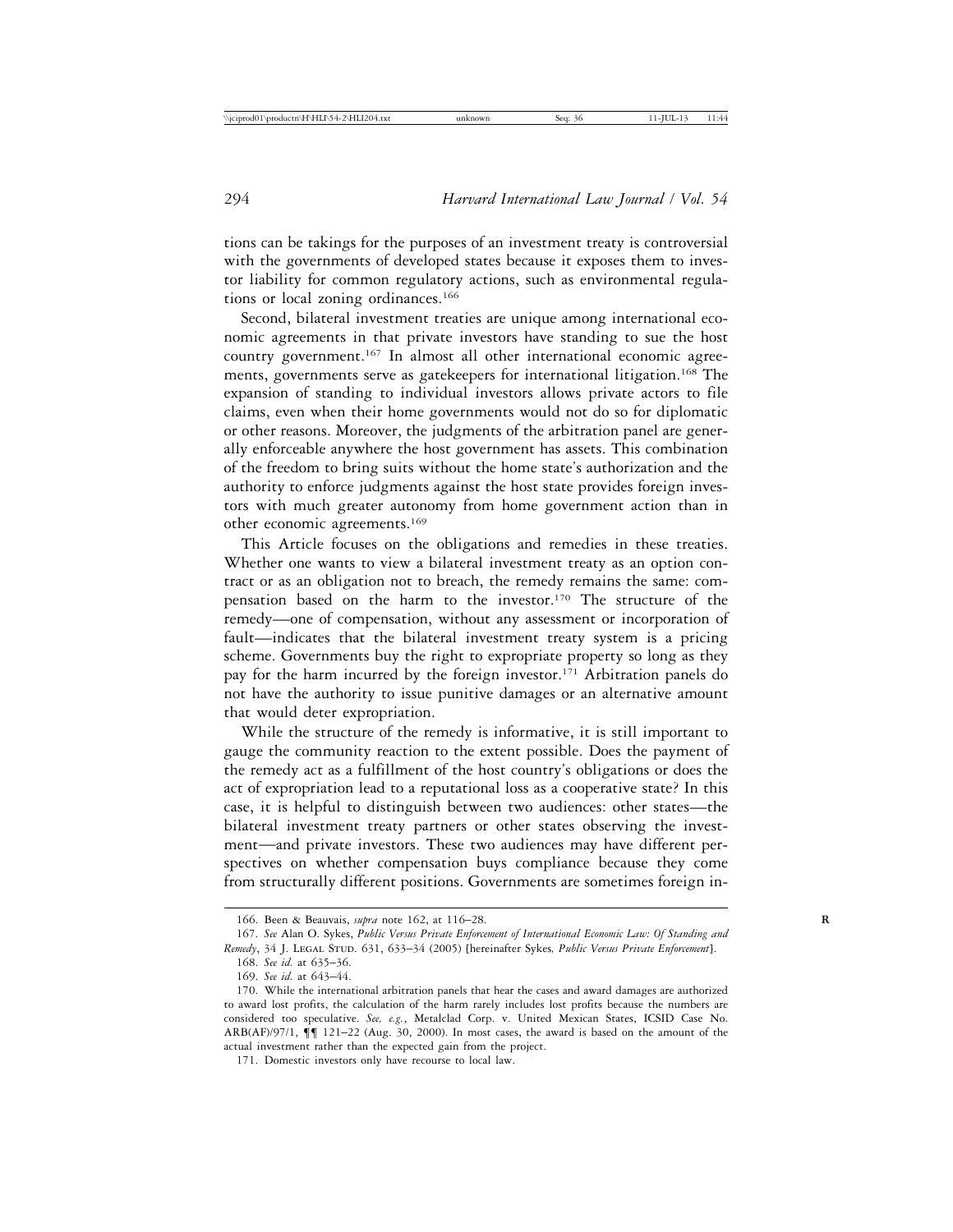vestors (that is, through sovereign wealth funds), but they are always in a position of possibly needing to control the property within their state. Investors may sometimes benefit from expropriations by the state (either indirectly through infrastructure projects or directly by use of government power to acquire property for their project), but they always bear some risk of expropriation from the government. As such, governments may be more receptive to compensation purchasing the right to expropriate than investors are.

The home governments of investors have been notably quiet on issues of investment disputes. So long as the host government complies with the terms of the treaty and arbitrates disputes with complaining investors, home states seem satisfied with the actions of the host state. While silence itself is hard to interpret, the structure of the bilateral investment treaty system provides some context for viewing silence as approval. Before the entry of bilateral investment treaties and standing for private investors, home governments frequently were dragged into disputes between their nationals and host states. These disputes frequently led to extended diplomatic tensions between the home state and the host state and occasionally to the threat of force (that is, gun-boat diplomacy).172 Bilateral investment treaties provided both home states and host states a means out of extended diplomatic disputes. Part of the political function of bilateral investment treaties is to "depoliticize" investment disputes.<sup>173</sup> Home states can extricate themselves from investment disputes and carry on friendly diplomatic relations with foreign states without getting mired in the economic claims of their nationals. As Jeswald Salacuse argues, a bilateral investment treaty "allows [home governments] to say to their nationals and companies aggrieved by host government acts that 'you have your own remedy in the treaty. Use it if you wish. Go away and don't bother us.'"<sup>174</sup> Host states are under an obligation to compensate foreign investors, but arbitration panels determine the extent of compensation due, rather than the investors' home state.

Because home states and host states created bilateral investment treaties in part to keep investment disputes from being inter-state disputes, silence by home governments can be reasonably interpreted as a sign of satisfaction with the regime. Host governments remain treaty partners in good stead so long as they comply with the treaty's arbitration provisions and remedy regime. To the extent that governments have been vocal about an investment regime, it has been to advocate for less liability for host countries, not more. After an arbitration involving the North American Free Trade Agreement's ("NAFTA") investment chapter, the United States, Canadian, and Mexican

<sup>172.</sup> *See* Michael Tomz, Reputation and the Effect of International Law on Preferences and Beliefs 28 (Feb. 2008) (unpublished manuscript), *available at* http://www.stanford.edu/~tomz/working/Tomz-Intl-Law-2008-02-11a.pdf [hereinafter Tomz, Preferences and Beliefs].

<sup>173.</sup> Salacuse, *supra* note 154, at 463. **R**

<sup>174.</sup> *Id.*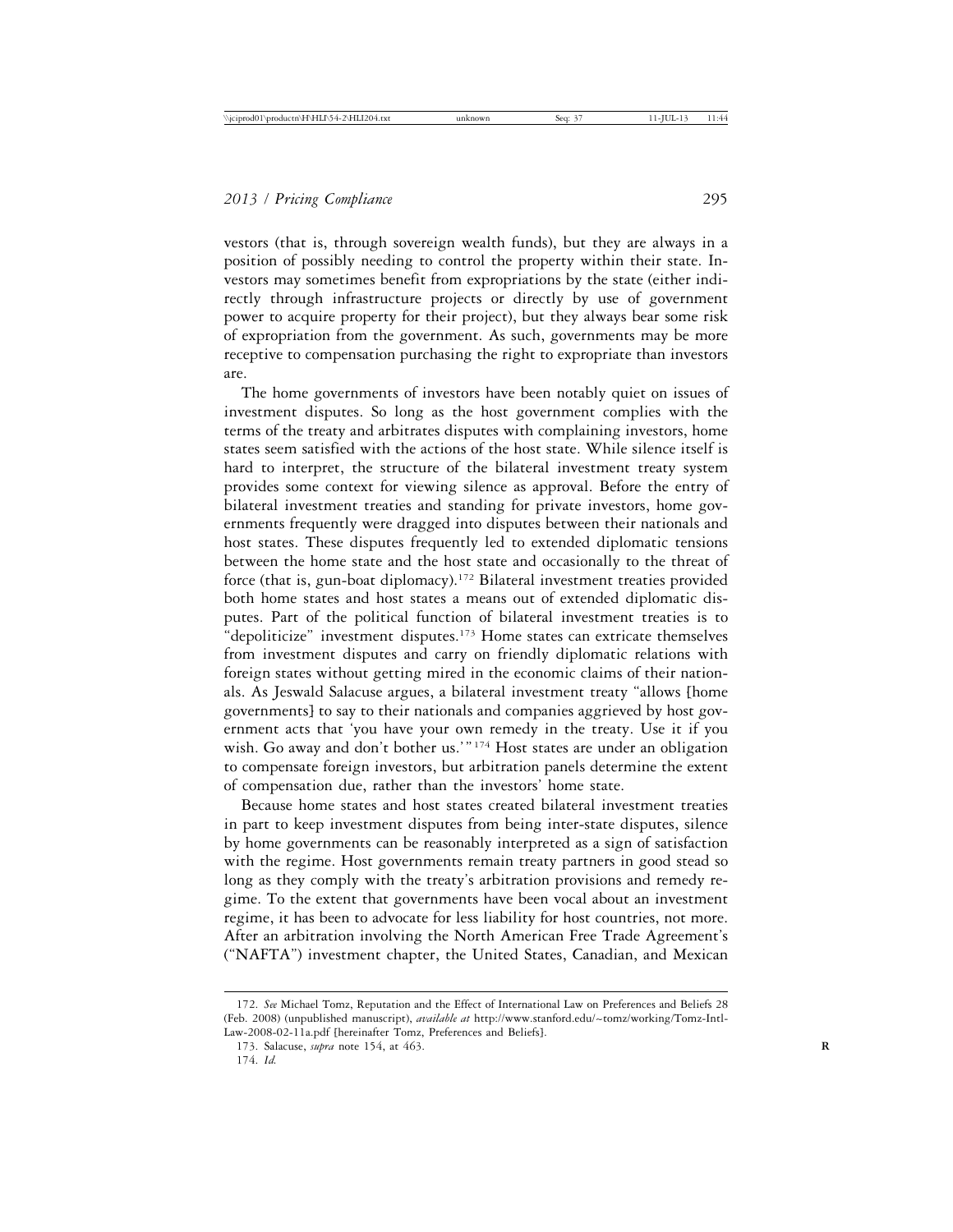governments issued a joint memorandum stating that the investment chapter should be narrowly interpreted by arbitration panels.<sup>175</sup> The memorandum was a result of the arbitration panel's decision that part of the host's state obligation to foreign investors included making all of its regulations (national, state, and local) transparent to the investor.176 The governments' memorandum expressed their disagreement with the arbitration panel and their joint view that transparency was not part of the minimum standard of treatment for foreign investment that the investment chapter required.177

By contrast, the audience of private investors is less likely to have an option-contract view of bilateral investment treaties. If investors are equally happy with compliance with the investment agreement and compliance with the remedy regime, then there should be no decrease in foreign investment in a particular host state after a public investment dispute. Recent empirical studies demonstrate that host states do experience a decrease in foreign investment after a complaining investor has brought an arbitration claim against the host country.178 This indicates that investors are not neutral regarding compliance or the payment of compensation. Yet for the purposes of determining the reputational impact on the host state of complying with the treaty's remedy regime but not its substantive obligations, it is important to distinguish between investors' views of whether the state is a good treaty partner and whether the state has a higher political risk than previously believed. Investors' greater reticence to invest in host states that have recently been involved in investment litigation could be the result of investors' isolation of the state as part of an informal sanction for law-breaking or it could reflect the investors' updated view of the level of risk involved in foreign investment in that state or both.<sup>179</sup> The current evidence cannot distinguish between these possibilities.

Thus in this case, it is possible that different audiences view the relationship between the treaty's substantive obligations and the remedy regime in different ways. To the extent that the host state is appealing to an investor audience, compliance with the investment treaty's remedy regime may not be sufficient to prevent a loss of reputation. Yet, to the extent that the host state is primarily interested in keeping a good reputation for cooperativeness with other governments, compliance with the remedy regime may be sufficient.

<sup>175.</sup> *See* NAFTA Free Trade Commission, *Notes of Interpretation on Chapter 11 Provisions* (July 31, 2001), *available at* http://www.international.gc.ca/trade-agreements-accords-commerciaux/disp-diff/ nafta-interpr.aspx?view=d.

<sup>176.</sup> *Id.*; *see also* Salacuse, *supra* note 162, at 455–56. **R**

<sup>177.</sup> Salacuse, *supra* note 154, at 455–56. **R**

<sup>178.</sup> Todd Allee & Clint Peinhardt, *Contingent Credibility: The Reputational Effects of Investment Treaty Disputes on Foreign Direct Investment*, 65 INT'L ORG. 401, 401 (2011).

<sup>179.</sup> If the political risk of investing in a state rises, then all else being equal, we should expect the level of investment to decrease as the expected gains of the investment are lower.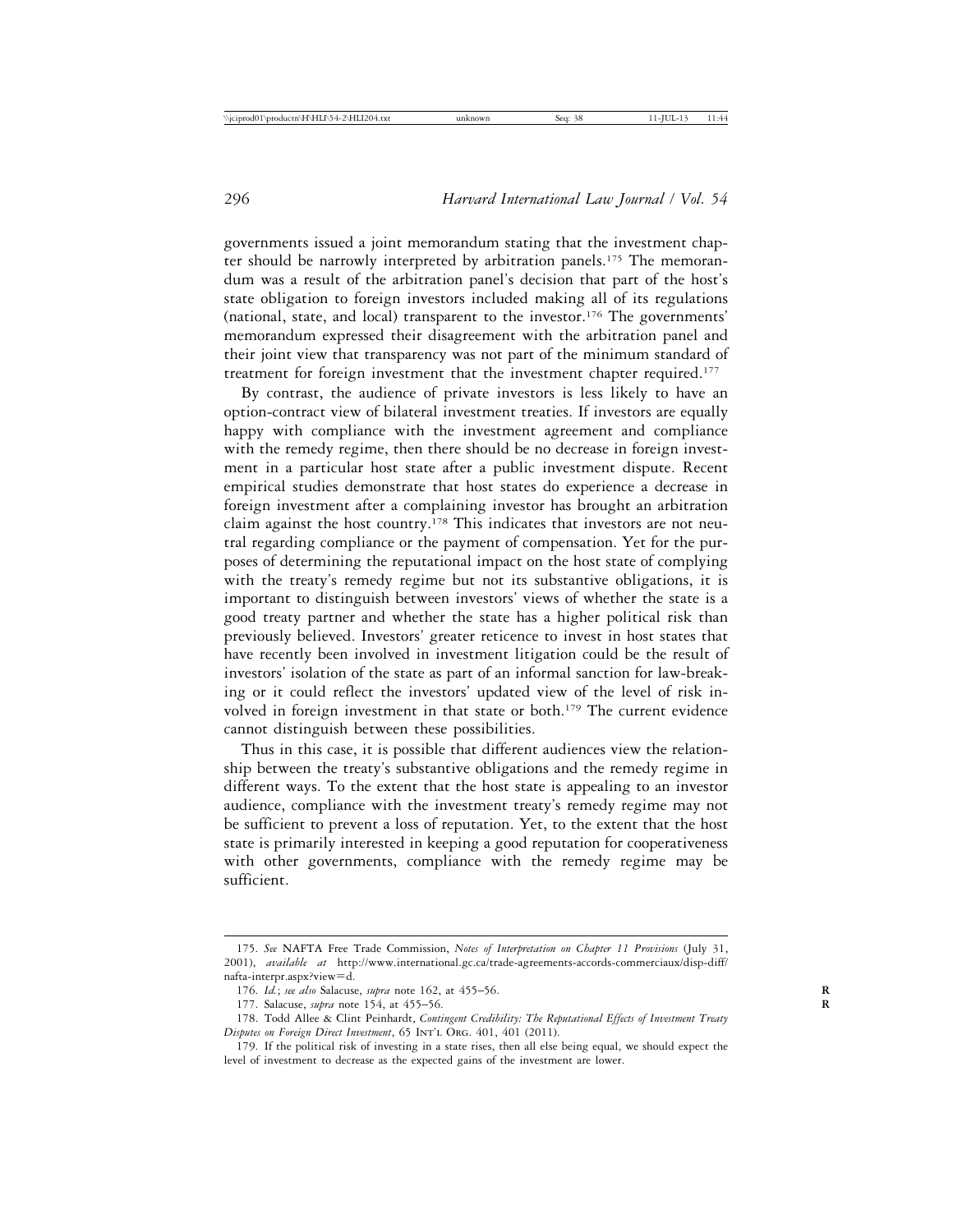#### IV. The Design of Remedy Regimes

Even if the drafters of a treaty do not actively consider the relationship between the remedy regime and the audience's perception of the mandatory nature of the substantive rules, such a relationship can exist. Remedies influence the audience's beliefs, and it is these beliefs that determine whether a remedy is a price or a sanction. Low remedy regimes can thus lead to two different situations in international negotiations. The first is an intentional match between lower remedies and less mandatory first-order rules. This is the situation in which the treaty members prefer compliance with the agreement's substantive rules but also wish to permit breach under certain circumstances. In such cases, the remedy regime can facilitate the breach in a manner the negotiating parties intended by displacing reputational costs.

The second is a mismatch between the intention of the treaty drafters and the beliefs of the audience. The negotiating parties may desire that the substantive terms of the treaty be fully binding but: (1) they have access to few remedies; or (2) they begin with low remedies with the aspiration of increasing the severity of the remedies in the future. In such a case, the remedies may influence the beliefs of the audience in a counter-productive manner. There is a risk that the remedy will create a set of beliefs concerning acceptable state behavior that is contrary to the intention of the negotiators. The remedy will not be the only factor that influences the audience's beliefs, but it can be an important factor.

In this section, I focus on the possibility that negotiators *purposefully* select a remedy regime that emphasizes compliance with second-order rules. I address the possibility of a mismatch between remedy regimes and the negotiators' intentions in Part V.

### *A. Costly Signals: Complying (or Not) with Remedies*

The existence of dispute resolution systems and explicit remedy rules can redefine cooperativeness, from compliance with the treaty's substantive rules to compliance with the secondary rules of the treaty. The "cooperativeness" in this latter type of compliance—that is, compliance with second-order rules—is somewhat unique to international law. In domestic law, compliance with second-order rules may not be seen as particularly cooperative. Paying a judgment or otherwise abiding by a court order is not voluntary in domestic law. While the state may not enforce compliance with the contract, state power is available to enforce compliance with any court-ordered remedies.

The same is not true in international law. The international system famously lacks a centralized enforcement system, and thus compliance with second-order rules (much like compliance with first-order rules) is voluntary. The state could choose to break both first-order and second-order treaty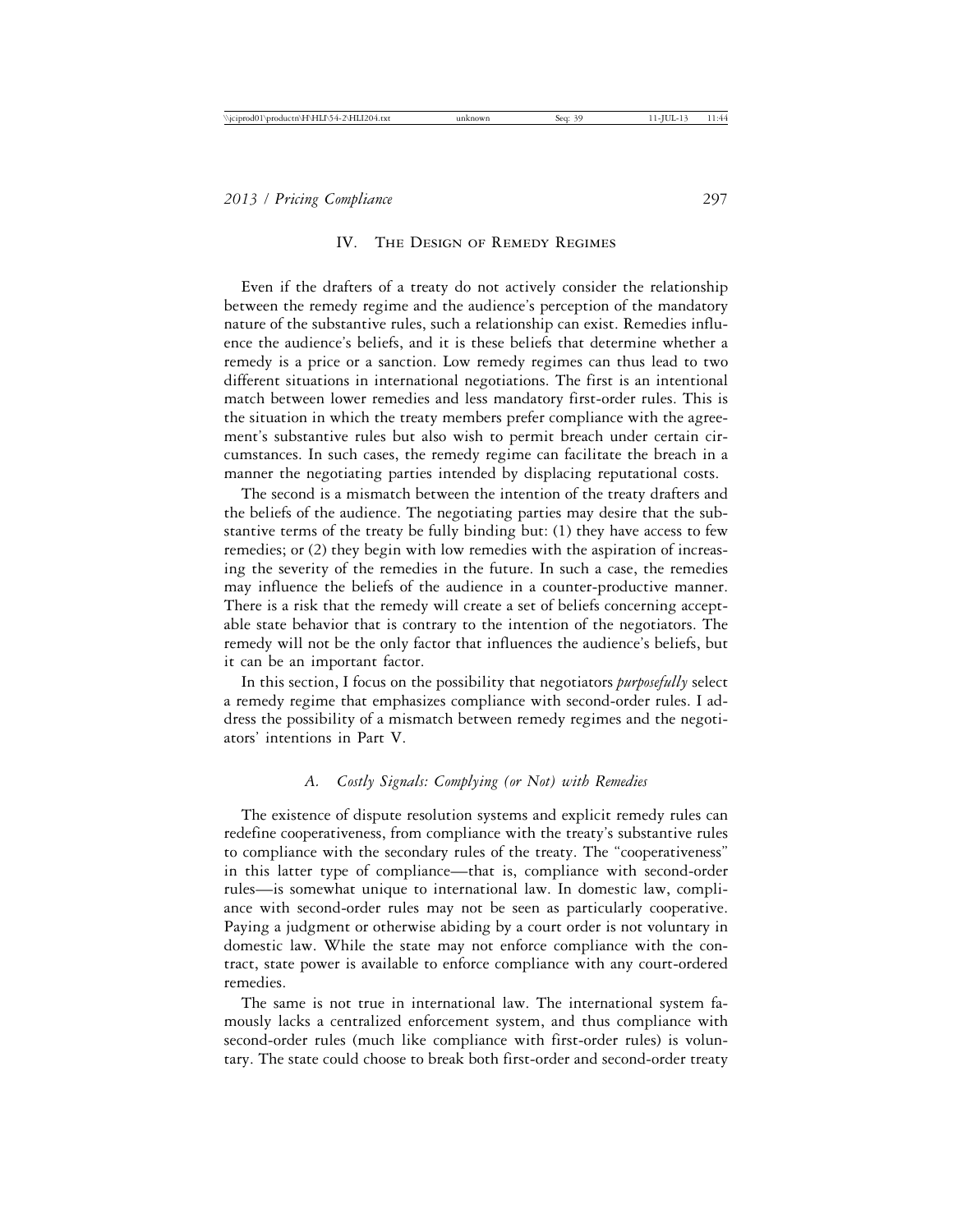rules. This is not to discount the possibility that peer pressure, acculturation, or reciprocity (or even coercion where there is a large power disparity between states) could and do sustain compliance with international law. These effects can be substantial, but the lack of a centralized government with a monopoly on the use of force is a core feature of international relations that affects the dynamics of the international system. The default is a lack of enforcement, rather than state-backed enforcement.<sup>180</sup> Particularly when dealing with more powerful states, the adherence to judgments or other international remedies is essentially voluntary. As a consequence, the decision of a state to comply with an international order is at least partially cooperative. It is an action that keeps the state within the framework of the international agreement. Compliance with second-order rules does not necessarily eliminate any stain from the breach of the first-order rule, but it does lessen the reputational loss (relative to a system without such an institution) because it provides an opportunity for the state to remain in compliance with the broader treaty regime.

The enforcement institution itself can determine what qualifies as compliance with a regime. In their highly influential discussion of the medieval law merchant, Paul Milgrom, Douglass North, and Barry Weingast provide a model where reputational institutions (the law merchant) are sufficient to sustain international trade when no local or national-level government enforcement of contracts is possible.181 Their model addresses the problem of a medieval merchant. The merchant could sue another merchant who had allegedly cheated him wherever the transaction took place, but the ensuing judgment was often hard to enforce because the respondent merchant could be many jurisdictions away. Milgrom, North, and Weingast model an informational solution: the institution of the law merchant (or other reputational network) that could maintain a cooperative equilibrium even where state enforcement of contract was lacking.182 As the authors describe it, the law

<sup>180.</sup> States could make an ex ante payment into a fund, yet this is also voluntary, just at an earlier point—before the hearing, rather than after—and only up to the amount contributed to the fund. In the U.S.-Iranian Claims cases, the United States had seized Iranian assets and thus "volunteered" Iranian contributions to the fund. This is not the normal case, nor would most international lawyers want the United States' unilateral decision to seize foreign assets to be the primary means of providing remedies for breach of contract.

<sup>181.</sup> Milgrom, North & Weingast, *supra* note 1, at 4. **R**

<sup>182.</sup> The narrative that Milgrom, North, and Weingast relate is historically dubious, but remains highly influential with political scientists and international law scholars. Historians question whether reputational networks, rather than state actors, were primarily responsible for enforcing merchant contracts. *See* Emily Kadens, *Order Within Law, Variety Within Custom: The Character of the Medieval Merchant Law*, 5 Chi. J. Int'l L. 39, 51–52 (2004); Stephen E. Sachs, *From St. Ives to Cyberspace: The Modern Distortion of the Medieval 'Law Merchant'*, 21 Am. U. Int'l L. Rev. 685, 698–712 (2006) (arguing that local authorities enforced contracts). Stephen Sachs additionally argues that Milgrom, North, and Weingast fundamentally misperceive the medieval institution in the sense that there was never an *individual* who was a law merchant. Sachs maintains that there was, at best, a general threat of exclusion from the merchant guilds. Sachs, *supra*, at 695, 699 n.34, 706–12. The term "law merchant" also has a second meaning, which is separate from contract enforcement. Law merchant or *lex mercatoria* can also mean a uniform set of commercial law established by merchants and enforced by merchants participating in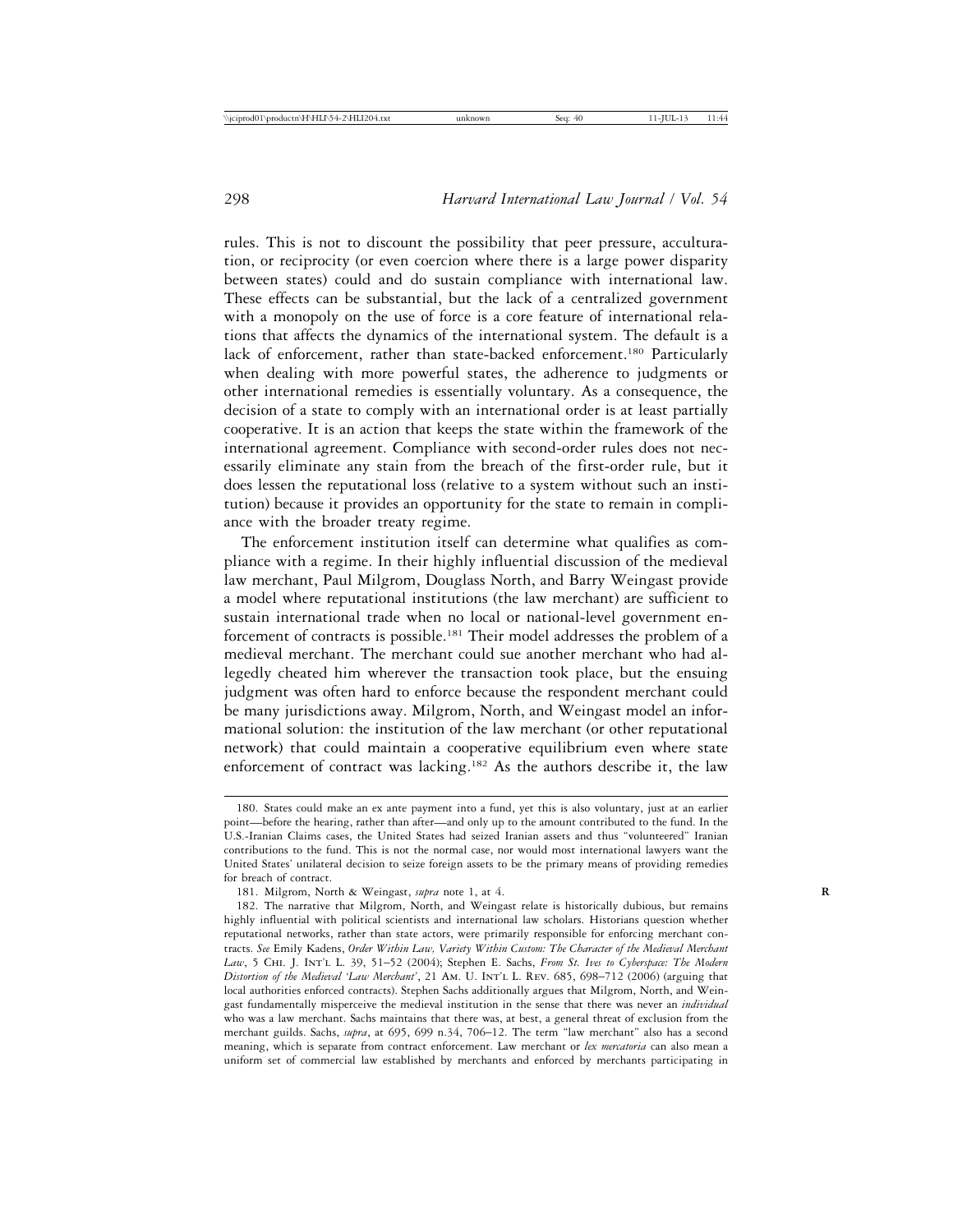merchant would keep a record of all merchants who had failed to pay outstanding judgments against them. Merchants who were considering a new contracting partner could pay a fee to the law merchant to discover whether the prospective partner had any outstanding judgments, and thereby avoid "cheating" merchants. In Milgrom, North, and Weingast's model, the institution of the law merchant disseminates information regarding the nature of the prospective contracting parties, but only information on second-order violations.183

The enforcement institution shaped the audience's beliefs about what cooperative behavior entailed. By selecting "outstanding judgment" as the relevant criterion for judging cooperativeness, the institution of the law merchant implicitly determined that all merchants who abide by secondorder rules are good contracting partners. The process of defining cooperative behavior emphasized one form of compliance, namely compensation of the breached-upon party, and de-emphasized other forms of compliance, such as adherence to the terms of the contract.<sup>184</sup> Here, the system of dispute resolution effectively launders substantive law breaches for reputational purposes and puts all of the emphasis on paying the judgment. Only merchants who breached the contract (cheating) *and* violated second-order rules (not compensating) were labeled as "uncooperative." Dispute resolution can, thus, "normalize" violations of the regime's substantive rules by providing a

183. In medieval trade, there was a substantive rule to abide by the terms of a contract. Any breach of the terms of the contract was in contravention of contract law—"cheating" in Milgrom, North, and Weingast's terms. Notably, the law merchant did not produce a list of all the merchants who had judgments registered against them for breach of contract, that is, all cheating types. Rather, the law merchant only reported on merchants who had *failed to pay* an outstanding judgment. If the merchant abided by second-order rules, making the required payment of the judgment, then the merchant was labeled as "cooperative," even if the merchant had cheated on the contract.

184. While Milgrom, North, and Weingast highlight how information dissemination deters cheating, their example does not necessarily support this conclusion. Rather, their narrative supports a conclusion that second-order violations (the failure to pay a judgment for cheating) could be deterred. This is a different type of cooperation, one premised on an obligation to compensate rather than an obligation to abide by the terms of the contract. This difference matters to analyses of reputation and legal institutions. Milgrom, North, and Weingast argue that the merchant's reputation for honesty is what supported the international trade system. Yet the narrative they tell leads to a slightly different conclusion with regard to reputation. The important metric for reputation is not the compliance with a contract's substantive rules, or cheating, but compliance with the legal regime's judgments.

international trade. *See* Charles Donahue Jr., *Medieval and Early Modern* Lex mercatoria*: An Attempt at the* Probatio Diabolica, 5 CHI. J. INT'L L. 21 (2004) (discussing this definition and contesting its historical reality). The law merchant idea also remains popular in commercial law scholarship for the idea that businesses may be able to govern themselves separate from state actors. *See* Robert Cooter, *Decentralized Law for a Complex Economy: The Structural Approach to Adjudicating the New Law Merchant*, 144 U. Pa. L. Rev. 1643, 1646–50 (1996) (acknowledging the historically questionable foundations of the medieval law merchant but highlighting the importance of the analysis to current economic activity). Modern historians generally do not believe that a uniform system of merchant law existed in the medieval period. Donahue, *supra*, at 21–26 (challenging whether there was a specific merchant law in the medieval period rather than local law with certain procedural accommodations to merchants); Kadens*, supra*, at 42–47 (arguing that enforcement was primarily a state function and that there was no uniform independent merchant law at trading fairs); Sachs, *supra*, at 687–794 (arguing that merchants may have had special status at trading fairs but that merchants' contracts were governed by local law).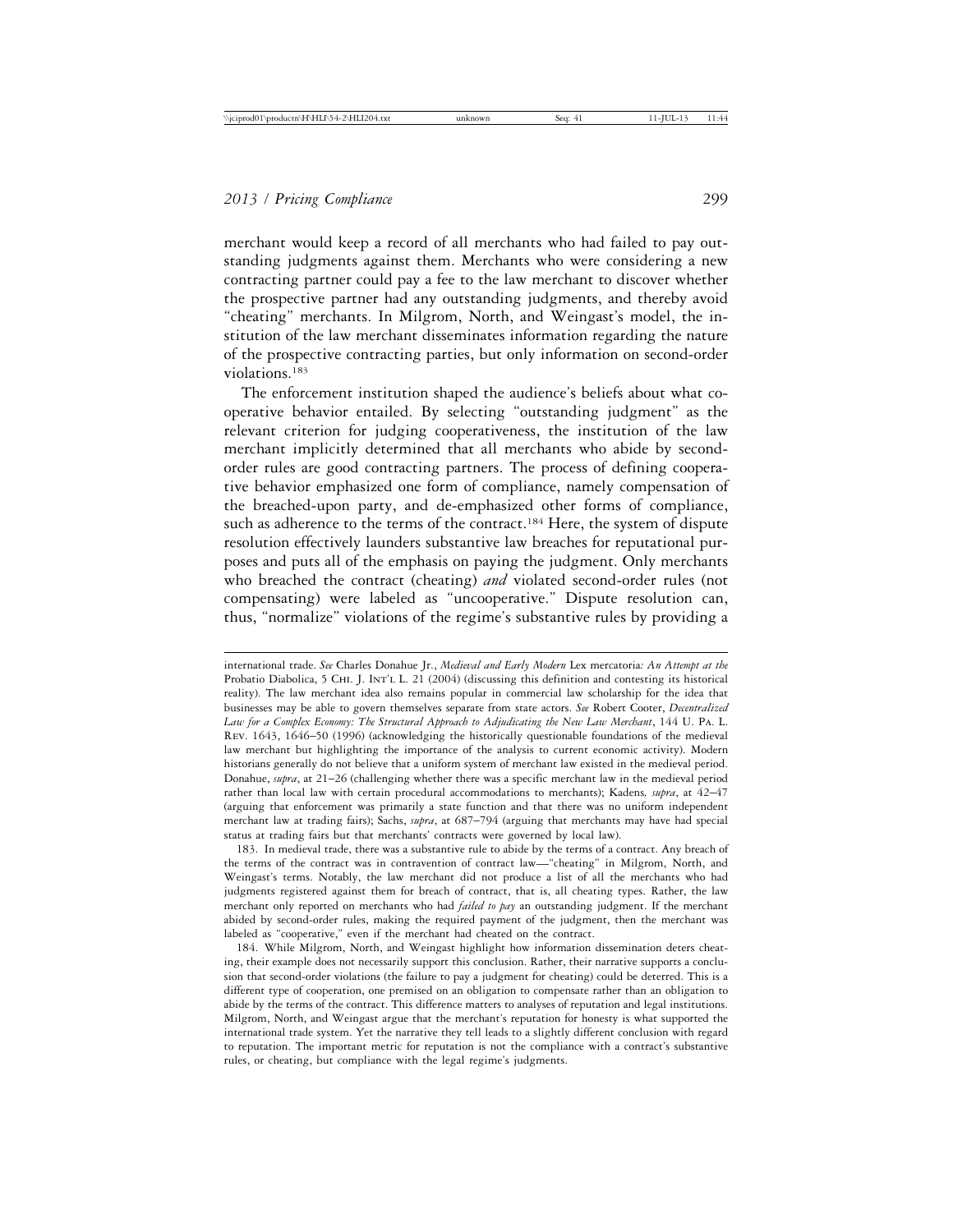framework whereby states can deviate from the treaty's substantive provisions but then adhere to the treaty's remedy regime. So long as the state does not violate the regime's framework rules and consistently submits to the jurisdiction of the dispute resolution institution and accepts its judgments, the breaching state can demonstrate that it continues to be cooperative.

This does not mean that the state may not suffer any reputational loss for the breach even if it complies with the remedy regime. Rather, the claim is relative: the reputational loss the state will suffer is less than it would be without a dispute resolution system. The assignment of a remedy permits the state to demonstrate its adherence to the treaty's framework. Just as a dispute settlement can prevent injured states from over-retaliating and injuring the cooperative equilibrium of the agreement,<sup>185</sup> dispute settlement systems can allow breaching states to demonstrate their continued cooperativeness with the treaty's second-order rules. Dispute resolution can thus be a mechanism of escape as well as enforcement, managing departures from the regime's substantive obligations yet keeping states within the cooperative framework of the agreement.

The WTO system allows states to demonstrate that they are still cooperative with the overall treaty regime by complying with the dispute settlement system. This includes submitting to the jurisdiction of the treaty regime and accepting the remedies that it assigns. The decision to remain within the regime and accept an international court's jurisdiction should not be taken for granted. Domestic legislators can make political hay out of rejecting the authority of an international body to evaluate the consistency of national policies with treaty obligations. The decision to abide by the dispute resolution system is even more costly if it requires the state to accept a loss of trade concessions. The willingness of governments to do so allows them to show through costly actions that they remain committed to the treaty's goals and cooperation with other member states.

While many states have breached the WTO's substantive provisions, WTO member states' remarkable compliance with the WTO's dispute resolution system might be the trade regime's most significant, if underappreciated, achievement.<sup>186</sup> Even when states expect that they will lose a case, WTO members have accepted the system's jurisdiction.<sup>187</sup> When complaining states have lost cases, they have not imposed sanctions on the alleged breaching state despite the ruling. Similarly, when complaining states receive WTO authorization to retaliate, breaching states have not threatened

<sup>185.</sup> Abbott & Snidal, *supra* note 2, at 431; Thompson, *supra* note 38, at 309. **R**

<sup>186.</sup> *See generally* Davey, *supra* note 131 (noting high compliance as part of the WTO's implementa- **R** tion success).

<sup>187.</sup> *Cf.* Davey, *supra* note 131 (discussing the outcome of disputes, most of which found violations). **R** Given the scope of Davey's inquiry, if a state refused to respect the jurisdiction of the court, this would likely be included in his discussion.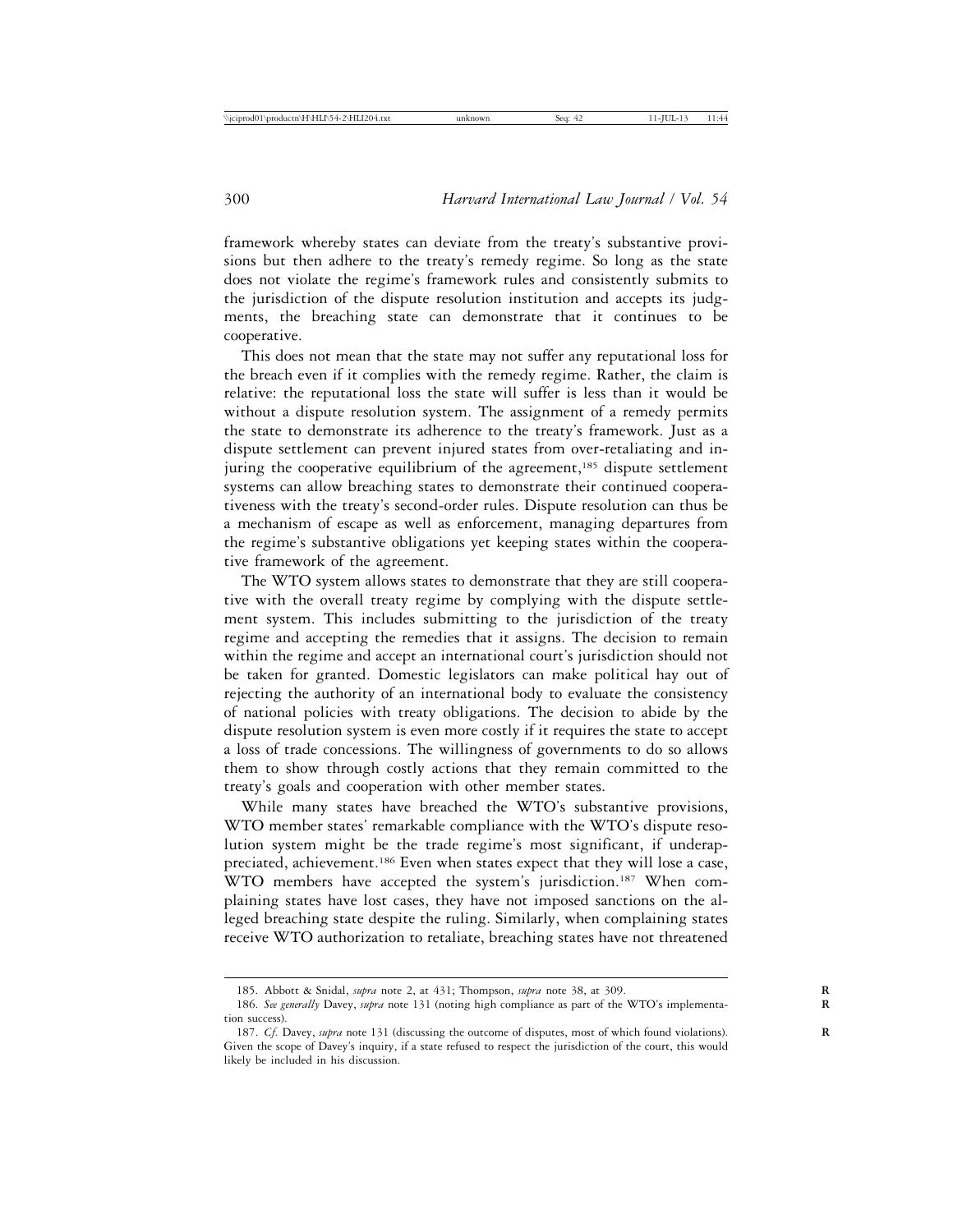counter-retaliation. This compliance with second-order rules has been very high, even for politically sensitive issues, such as subsidies for agriculture and civil aircraft.188 Like Milgrom, North, and Weingast's narrative of the law merchant, this continued acceptance of the jurisdiction and judgments of the WTO dispute resolution system may become the touchstone for judging state cooperativeness.

The general approach of developed states to bilateral investment treaties has been to consider treaty partners to be in good standing so long as the damages for any expropriation are paid. Serious pressure is brought to bear only when a treaty partner *violates* the treaty, either by refusing to go to arbitration or by refusing to pay the arbitral award. For instance, the United States has taken action against Argentina (including voting against additional loans to Argentina in multilateral lending agencies and denial of trade benefits) when Argentina refused to pay arbitral awards in favor of American investor claims.189

This view of remedies—as providing opportunities for the international regime to permit deviations as well as for states to demonstrate their continued participation in the regime—is radically different from other views of remedies that focus on the exclusion of states from cooperative regimes for acts of noncompliance. For instance, Oona Hathaway and Scott Shapiro have recently argued that international remedies are a form of "outcasting."190 The primary focus of Hathaway and Shapiro's article is whether international law can legitimately be considered "law," as it is not enforced through a centralized institution with the threat of overwhelming coercive force.191 They argue that international law is law because it is enforced by the threat of ostracism.192 Drawing on analogies to the legal system in medieval Iceland, with its system of exile, and to canon law, with its system of excommunication, Hathaway and Shapiro maintain that international law remedies effectively cast states out of the benefits of cooperation and thereby establish a non-violent but effective system of enforcement.<sup>193</sup>

In a purely instrumental sense, Hathaway and Shapiro are certainly correct that denying states benefits can provide them with an incentive to alter their policies. Yet in a social sense, their focus on outcasting and excommunication leans heavily on the idea of community opprobrium. As the authors note, this concept is intimately related to concepts of "shaming" and public

<sup>188.</sup> *See generally id*.

<sup>189.</sup> Doug Palmer, *Obama Says to Suspend Trade Benefits for Argentina*, REUTERS, Mar. 26, 2012, *available at* http://www.reuters.com/article/2012/03/26/us-usa-argentina-trade-idUSBRE82P0QX20120326.

<sup>190.</sup> *See generally* Oona A. Hathaway & Scott J. Shapiro, *Outcasting: Enforcement in Domestic and International Law*, 121 Yale L.J. 252 (2011).

<sup>191.</sup> *Id.* at 255–57.

<sup>192.</sup> *Id.* at 258.

<sup>193.</sup> *Id.* at 282–308 (arguing that outcasting is the dominant form of enforcement in international law).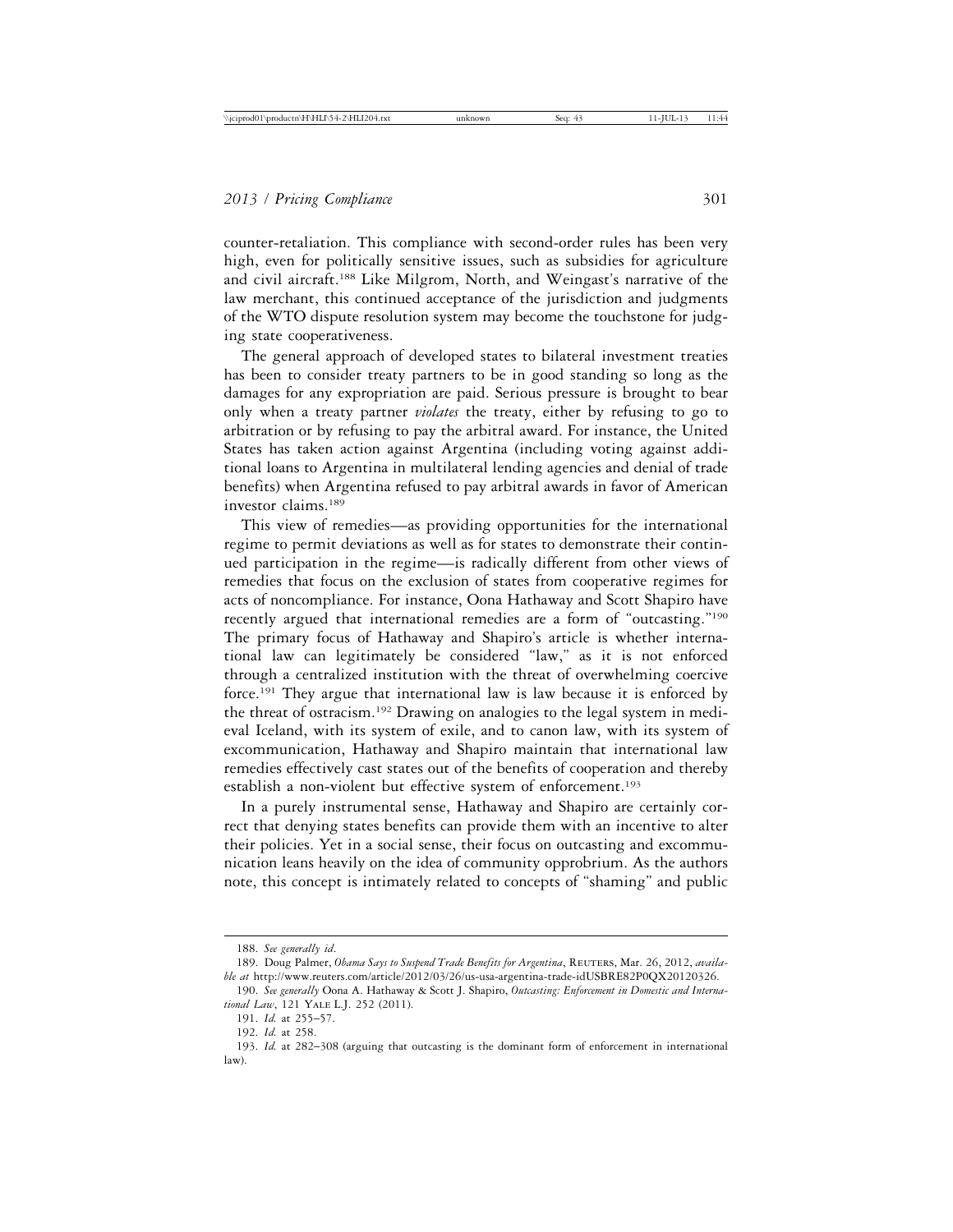denunciation.194 Their discussion of remedies is reflective of a broader theme in international law that views remedies as a means of punishing defections and enforcing rules.195 Yet remedies do not have to have a social meaning that connotes shame or punishment. Rather than being cast out of an international regime, explicit remedy rules provide a means for states to deviate from substantive rules but remain within the treaty's collaborative framework. Remedies can exact a cost from states that adopt certain policies, but this cost can be viewed as a mutually accepted expense for staying within the community. Moreover, compliance with the remedy is itself an act of cooperation with the treaty regime. Instead of being excluded from future collaboration, remedies can provide an occasion for the state to express its on-going interest in supporting the regime. This dual nature of remedies the cost but also the reintegration—is neglected within the outcasting and shaming view. By downplaying the restorative aspect of remedies, this conventional view overlooks how remedies can make deviations easier for the state to bear, promoting looser but more robust forms of cooperation.

## *B. Designing Dispute Resolution to Displace Reputational Sanctions*

This analysis highlights how governments may create formal dispute resolution systems to lower the costs of deviation rather than to raise them. Remedy regimes can provide states, purposefully or not, with an alternative to compliance at a certain price. International law scholars generally accept that formal dispute resolution systems will increase the level of compliance with international rules. Kenneth Abbott and Duncan Snidal argue that a system of independent international tribunals can increase states' compliance with international law, relying in part on governments' concern for their reputations to support their argument.<sup>196</sup> In a related vein, Andrew Guzman argues that states will often refuse to create third-party dispute settlement mechanisms because these mechanisms impose reputational costs on the losing state without creating significant benefits for the successful state.<sup>197</sup> These scholars are not necessarily mistaken, but in some cases a different causal relationship may exist. By embedding conflict resolution within a broader cooperative arrangement, formal dispute resolution institutions may legitimize deviations from a treaty's substantive rules and lower the reputational costs of breach. Thus, negotiators may create a system of third-party tribunals to hear disputes as a means of facilitating breach, thereby adding flexibility to a regime. This account also fits with political scientists' view of

<sup>194.</sup> *Id.* at 308–10.

<sup>195.</sup> *See, e.g.*, George W. Downs, David M. Rocke & Peter N. Barsoom, *Is the Good News About* Compliance Good News About Cooperation?, 50 INT'L ORG. 379 (1996).

<sup>196.</sup> *See generally* Abbott & Snidal, *supra* note 2; *see also* Helfer & Slaughter, *Supranational Adjudication*, **R** *supra* note 8, at 276; Helfer & Slaughter, *International Tribunals*, *supra* note 2. **R**

<sup>197.</sup> *See generally* Guzman, *The Cost of Credibility*, *supra* note 4. **R**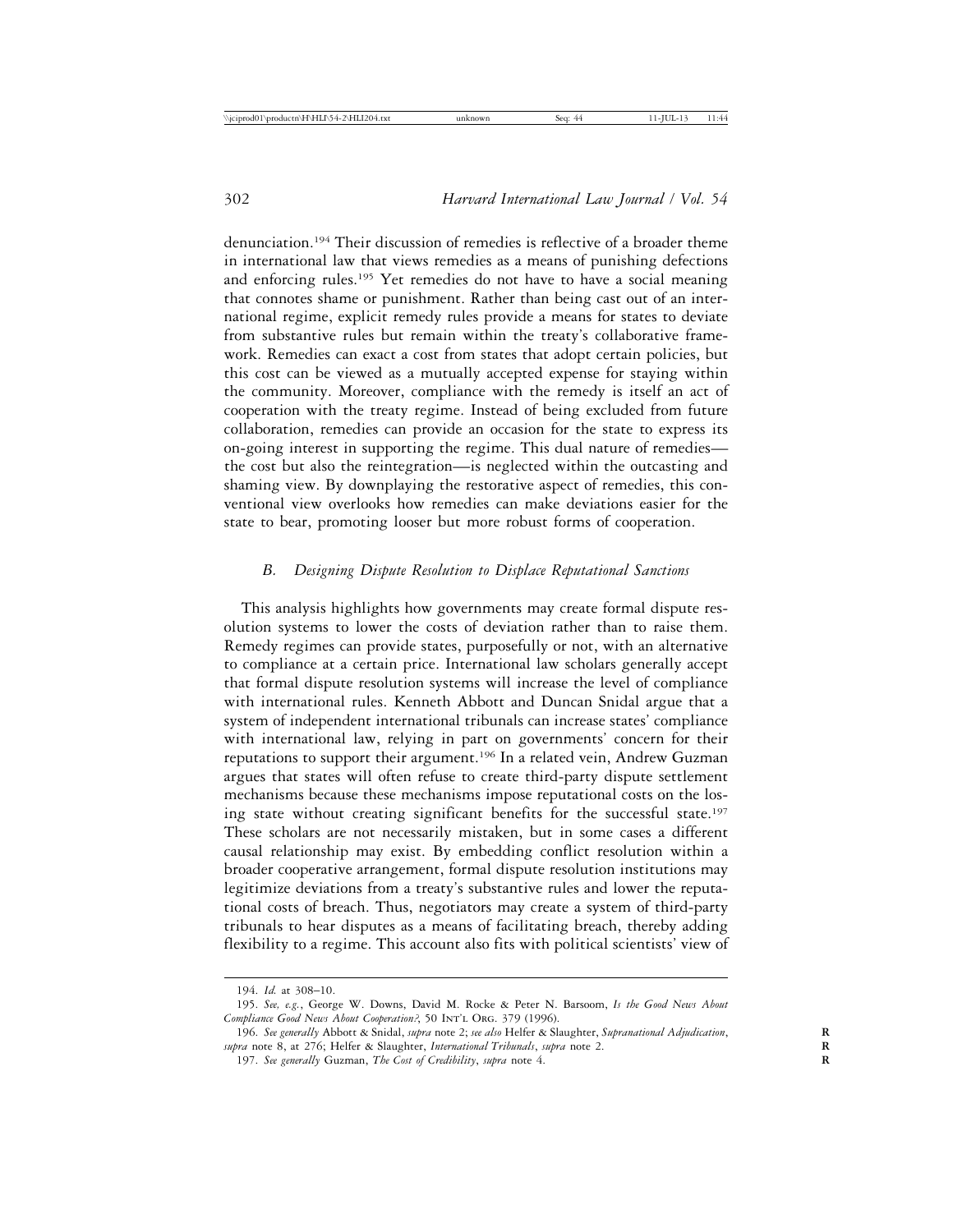dispute resolution as a means of decreasing the rigidity of legal obligations and managing conflict within a cooperative framework.<sup>198</sup>

## 1. *Flexibility and Cooperation*

Discussions of institutional design in the political science literature emphasize the role of flexibility mechanisms in structuring international cooperation.199 Flexibility in the structure of the substance or the process of the institutions permits treaty designers to modulate the terms of the international agreement in a manner that can maximize the joint gains of cooperation to all of the parties.200 The need for flexibility comes from a number of sources including heterogeneity in the preferences of parties and from uncertainty regarding the domestic effects of the legal agreements, the actions of partner states, or the likelihood of future economic or political shocks. By modulating the obligations of the international agreement, more parties may join the agreement and may be able to comply with the terms of the agreement under a greater variety of economic and political conditions.<sup>201</sup>

An example of an inflexible (or perfectly rigid) agreement is an agreement that has substantive obligations that do not permit derogation under any future state of the world. The agreement would not permit any reservations and would not have an exit clause. In addition, the negotiating states would not include any procedural voting rules or other governance mechanisms whereby substantive obligations could be modulated or withdrawn in the future. States could presumably join the agreement at a later point in time, but once committed, the state could not diminish its obligations. In reality, no international agreement would actually meet these conditions. All agreements are renegotiable if all of the parties wish to release one another from their obligations or revise the agreement; however, agreements can be designed to make renegotiation easier or harder. This is true either at the level of the existence of the entire agreement or of specific obligations within the agreement's framework.202

<sup>198.</sup> *See, e.g.*, B. Peter Rosendorff, *Stability and Rigidity: Politics and Design of the WTO's Dispute Resolution Procedure*, 99 Am. Pol. Sci. Rev. 389 (2005) [hereinafter Rosendorff, *Stability and Rigidity*]; Leslie Johns, Depth Versus Rigidity in the Design of International Trade Agreements (Sept. 3, 2012) (unpublished manuscript), *available at* http://www.sscnet.ucla.edu/polisci/faculty/ljohns/DvR\_120903.pdf.

<sup>199.</sup> *See, e.g.*, Barbara Koremenos, Charles Lipson & Duncan Snidal, *The Rational Design of International Institutions*, 55 INT'L ORG. 761 (2001). While international law scholars are less likely to use the term "flexibility," they are familiar with the legal mechanisms by which flexibility is achieved.

<sup>200.</sup> *See generally* Barbara Koremenos, *Loosening the Ties that Bind: A Learning Model of Agreement Flexibility*, 55 INT'L ORG. 289 (2001).

<sup>201.</sup> *See* Sykes, *Protectionism as a "Safeguard*,*" supra* note 12; Rosendorff & Milner, *supra* note 12; **R** Rosendorff, *Stability and Rigidity*, *supra* note 198; Johns, *supra* note 198. **R**

<sup>202.</sup> *See* Koremenos, Lipson & Snidal, *supra* note 199, at 773. Koremenos, Lipson, and Snidal distin- **R** guish between two types of flexibility: adaptive and transformative. Adaptive flexibility mechanisms allow states to make deviations from specific commitments, such as escaping from some tariff bindings for a period of economic hardship. Transformative flexibility mechanisms are governance rules that allow the parties to alter the substantive rules that bind the member states, such as voting rules to modify treaty obligations.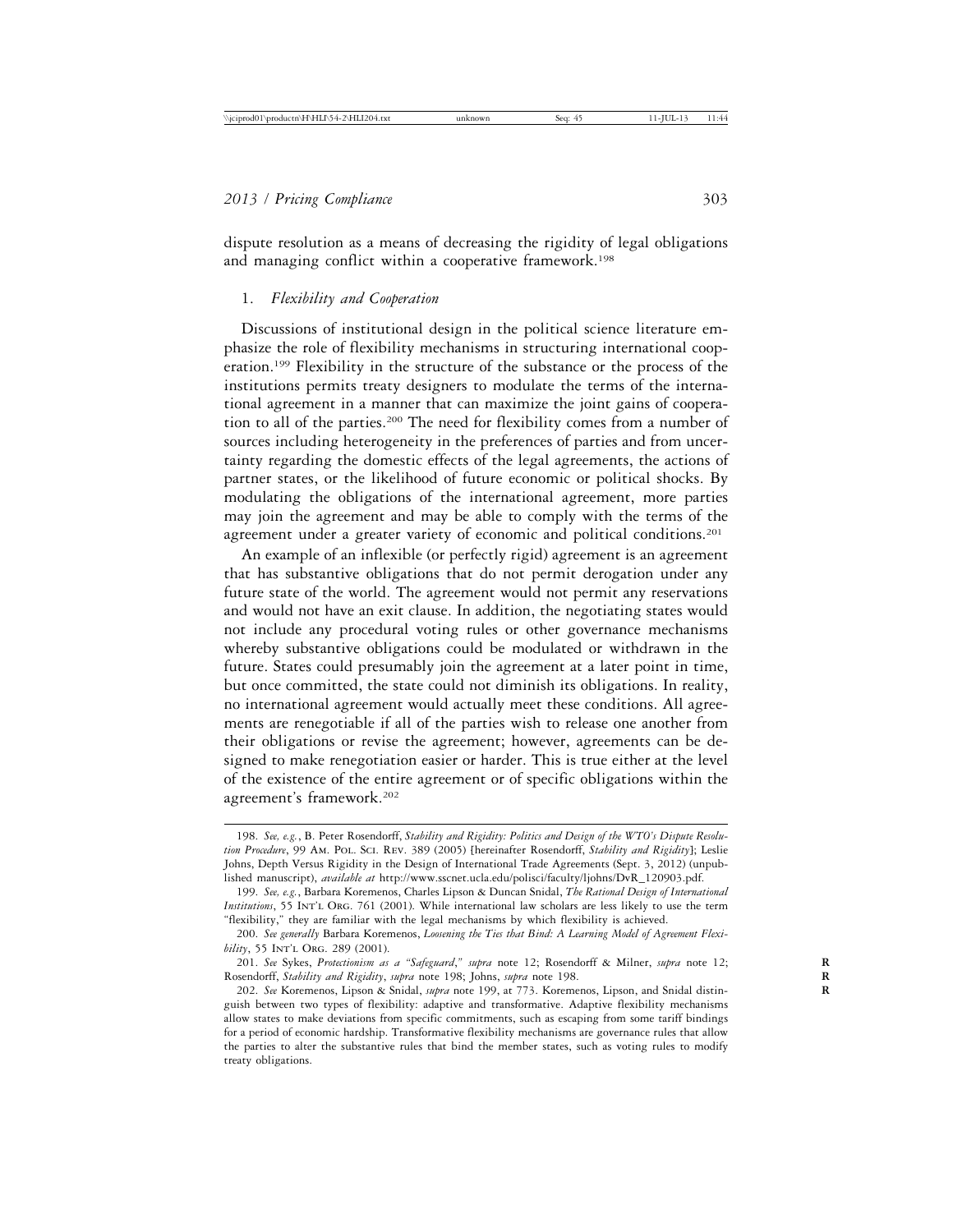Rather than having a rigid agreement, parties may wish to introduce design mechanisms that provide greater options for states to modulate their legal obligations, either presently or in the future.<sup>203</sup> Exit clauses permit a state to renounce an agreement and end the state's legal obligations under the treaty.204 Escape clauses permit members of the agreement to deviate from an agreement's substantive provisions under certain conditions, such as exceptional economic duress or political upheaval.<sup>205</sup> Agreements can also include governance measures that permit the parties to amend their rules after the treaty negotiations have concluded or to delegate rule-making to internal committees or other international institutions.206

Like other forms of institutional design, dispute resolution systems can also be a flexibility mechanism. Similar to escape clauses that specify ex ante when states can deviate from their obligations, dispute resolution procedures can specify ex ante what disputes the system will have jurisdiction to adjudicate and what the remedies for breach will be. In both systems, the treaty negotiators may prefer adherence to the rules detailed in the treaty but establish a set of conditions under which the parties may deviate from these obligations. With escape clauses, the treaty negotiators specify political or economic conditions under which the parties may deviate from the treaty's rules. With dispute resolution systems, the treaty negotiators can explicitly provide for certain remedies in the case of breach. Political scientists have explicitly modeled dispute resolution systems as a means of anticipating and managing future defections from the agreement. Peter Rosendorff discusses how the WTO's dispute resolution system works as a flexibility mechanism

205. For instance, trade agreements often include safeguard measures, which allow states to raise tariffs on imports to protect vulnerable domestic industries if there has been a dramatic increase in imports, and this rise threatens to cause material injury to a domestic industry. *See generally* Sykes, *Protectionism as a "Safeguard"*, *supra* note 12; Bagwell & Staiger, *supra* note 12; Rosendorff & Milner, *supra* note **R** 12. For a discussion of how escape clauses are used and adjudicated in practice, see Pelc, *supra* note 128. **R** Some human rights agreements permit their members to derogate from some rights in times of national emergency. *See* Joan F. Hartman, *Derogation from Human Rights Treaties in Public Emergencies: A Critique of Implementation by the European Commission and Court of Human Right and the Human Rights Committee in the United Nations*, 22 Harv. Int'l L.J. 1, 8 (1981); Robert E. Norris & Paula Desio Reiton, *The Suspension of Guarantees: A Comparative Analysis of the American Convention on Human Rights and the Constitutions of the States Parties*, 30 Am. U. L. Rev. 189 (1980).

206. *See* Koremenos, Lipson & Snidal, *supra* note 199, at 773. For a discussion of how international **R** agreements can delegate rulemaking, see Curtis A. Bradley & Judith Kelley, *The Concept of International Delegation*, 71 Law & Contemp. Probs. 1 (2008); Tom Ginsberg, *Locking in Democracy: Constitutions, Commitment, and International Law*, 38 N.Y.U. J. Int'l L. & Pol. 707, 734 (2006); Tom Ginsberg, *International Delegation and State Disaggregation*, 20 Const. Pol. Econ. 323 (2009). Even sovereign debt contracts can include terms that allow the state's creditors to jointly amend the terms of the debt contract. *See* Stephen J. Choi, G. Mitu Gulati & Eric A. Posner, *Political Risk and Sovereign Debt Contracts* (John M. Olin Law & Economics Working Paper No. 583 (2d Series), 2011).

<sup>203.</sup> *See generally* Laurence Helfer, *Flexibility in International Agreements*, *in* International Law and International Relations Theory: Taking Stock (Jeffrey L. Dunoff & Mark A. Pollack eds., 2012).

<sup>204.</sup> *See generally* Laurence Helfer, *Exiting Treaties*, *supra* note 83. States may still have international **R** legal obligations under customary international law if the treaty was meant to codify international customary law or has subsequently been accepted as customary international law. *See id.* For a discussion of whether states should be allowed to exit unilaterally from customary law, see generally Curtis A. Bradley & G. Mitu Gulati, *Withdrawing from International Custom*, 120 Yale L.J. 202 (2010).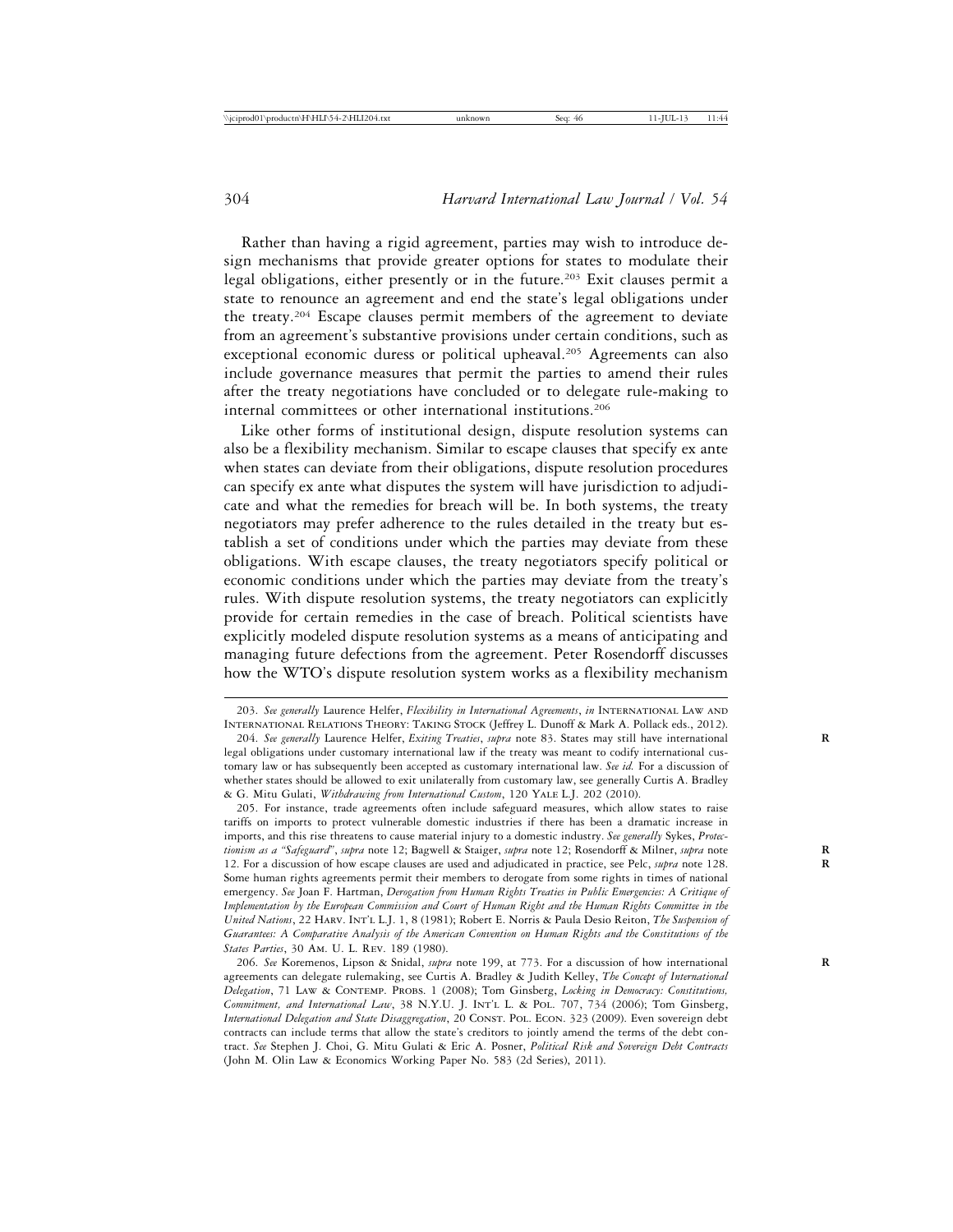that reduces the fragility of the cooperative equilibrium in the trade agreement.<sup>207</sup> As he argues, the dispute resolution system "enhances the stability of the cooperative regime; it does so not because it has become more rigid, but because it has become *more flexible*." 208 Similarly, Leslie Johns models dispute resolution systems in global and regional trade agreements as mechanisms that permit greater deviations from trade rules while supporting cooperative trade policies.209

Interestingly, neither the political science literature nor the international law literature has integrated the recent work on flexibility with the broader literature on cooperation and its emphasis on the role of informal enforcement mechanisms, such as reputation. This is notable because discussions of flexibility have important implications on how governments and other nonstate actors understand states' actions within a regime. Historically, political scientists have placed great weight on the ability of reputation to maintain cooperative agreements in an international system that lacks a centralized enforcement system.210 Yet the flexibility approach to institutions creates confusion and noise in defining cooperative behavior and can potentially undermine the informal system supporting cooperation.

Flexibility mechanisms pose a challenge to conventional international relations theory because the reputational analysis is based on the idea of compliance with a set of legal obligations within a treaty agreement. To the extent that legal obligations are clear and escape options are limited, a reputation for cooperativeness is relatively easy to determine.<sup>211</sup> Either the state complies with its treaty obligations, in which case it has a good reputation as a cooperative treaty partner, or it does not, and its reputation suffers. Where the agreement itself provides a greater range of options, the possible interpretations of the state's actions as cooperative or noncooperative become more nuanced. Flexibility mechanisms create a grey area, where actions may be formally legal but are not necessarily supportive of the goals of the regime. As a result, the reputational impact of using flexibility provisions is far from clear and the flexibility literature does not discuss the possible reputational impact of these provisions.

Consider, for instance, a state's decision to exit a treaty regime. So long as the state has complied with all of the treaty's requirements for exiting the agreement, the state's action is not a breach of the agreement.<sup>212</sup> The state has acted consistently with the bargained-for terms of the agreement. Nonetheless, other treaty members may not view the state's exit as particularly cooperative. By leaving the regime, the state is withdrawing from an activ-

<sup>207.</sup> Rosendorff, *Stability and Rigidity*, *supra* note 198, at 392-96.

<sup>208.</sup> *Id.* at 389.

<sup>209.</sup> Johns, *supra* note 198. **R**

<sup>210.</sup> *See* sources cited *supra* note 1. **R**

<sup>211.</sup> *See generally* Guzman, How International Law Works, *supra* note 1. **R**

<sup>212.</sup> *See, e.g.*, Helfer, *Exiting Treaties*, *supra* note 83; Timothy L. Meyer, *Power, Exit Costs, and Renegoti-* **R** *ation in International Law*, 51 Harv. Int'l L.J. 379 (2010).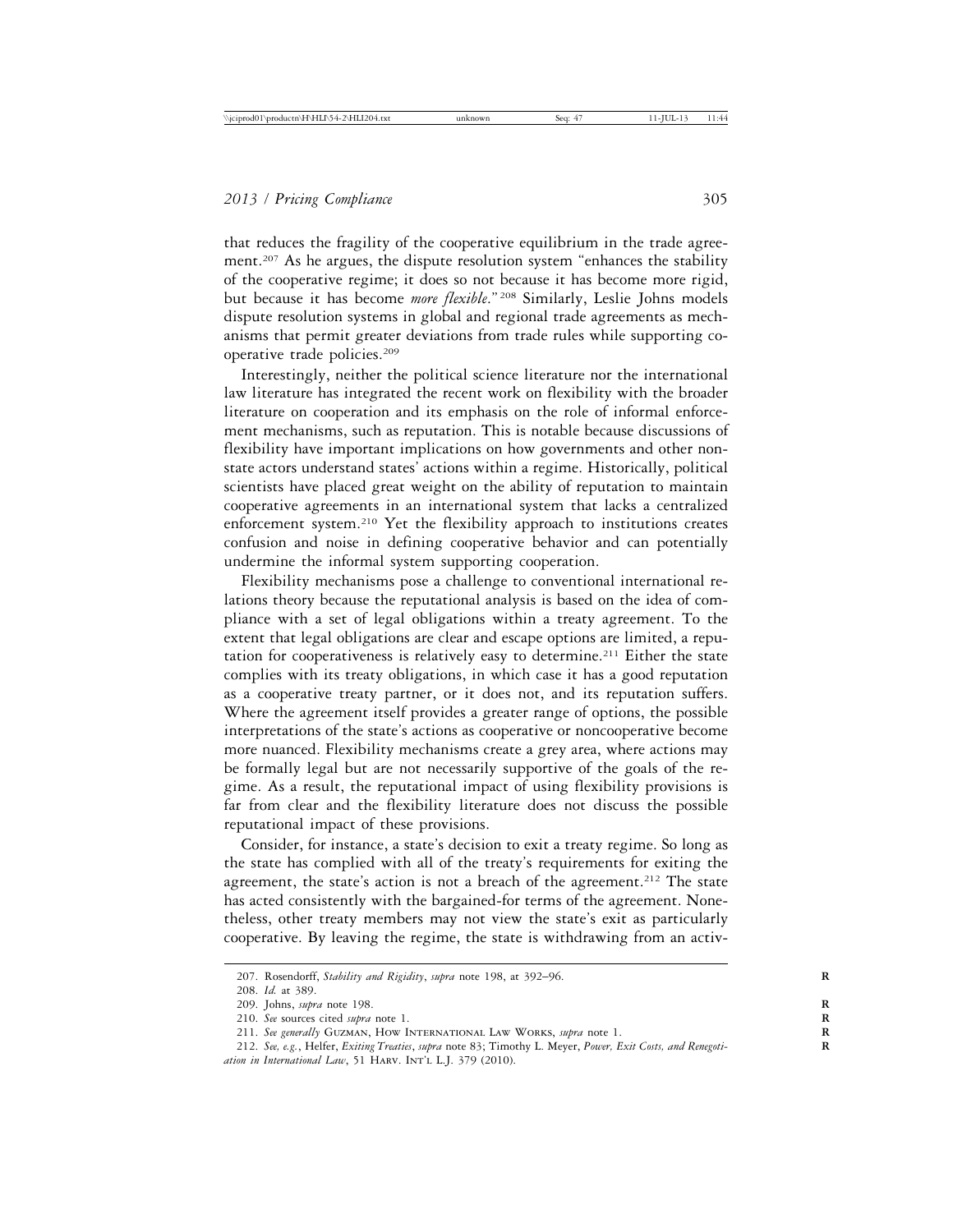ity and decreasing the global effectiveness of the agreement. Such formally legal but unsupportive actions do not fit easily into the international relations theory framework of cooperation and reputation. The model of cooperation is based on a prisoner's dilemma game (or a similar game-theoretic model) where the parties have a choice between cooperation and defection.<sup>213</sup> Creating a third option where states can eschew the policy outcomes the treaty seeks to advance yet avoid violating the terms of the agreement complicates the narrative of what cooperative activity entails.<sup>214</sup>

This complication is important for international relations theory. If states comply with international agreements because they want to maintain a good reputation as treaty partners, then what does the use of flexibility mechanisms mean for the international system's ability to support cooperation? Fundamentally, the way in which the reputation mechanism would work depends on the audience's beliefs about the significance of using flexibility mechanisms.215 Although the flexibility literature does not discuss this issue, there are multiple ways in which the international audience could understand a state's decision to use such provisions. One possibility is that the audience may view the use of escape clauses, reservations, or exit provisions as a negative signal of cooperativeness.<sup>216</sup> Even though the state is acting within the legal confines of the agreement, making use of flexibility mechanisms runs counter to the goals of the regime. The state is not in violation of the treaty agreement, but it is failing to adhere to the preferred course of action that the treaty sets out, opting instead for an allowable, but less preferred course. In this framing, the reputation of the state as cooperative should suffer.

Alternatively, the audience could view the use of flexibility mechanisms as completely permissible because they are part of the political bargain.217 The state has made a contract with other states and is sticking to the terms negotiated. That the use of escape clauses may be a less preferred means of complying with the treaty's requirements is of little moment; the state is only making use of the policy options that the treaty makes available. In this framing, a state's decision to make use of an escape clause, reservation, or exit option should have no reputational impact. So long as the state's actions conform to the requirements of the treaty, the state's actions do not send a negative signal, and the state maintains (or even improves) its reputation for cooperativeness.

<sup>213.</sup> *See generally* Guzman, How International Law Works, *supra* note 1. **R**

<sup>214.</sup> For an effort to incorporate exit into a prisoner's dilemma type game, see Helfer, *Exiting Treaties*,  $\frac{s}{4}$  note 83.

<sup>215.</sup> For a discussion of how the international system is a social construction, see Alexander Wendt, *Anarchy is What States Make of It: The Social Construction of Power Politics*, 46 Int'l Org. 391 (1992).

<sup>216.</sup> For the view that reservations will hurt the state's reputation for cooperativeness, see generally Helfer, *Reservations*, *supra* note 1.

<sup>217.</sup> Swaine argues that a state's insistence on a reservation may be a positive signal of its cooperativeness in a treaty regime, but the reservation signals that the state will only agree to those provisions that it has the political will to implement. See Swaine, *supra* note 25.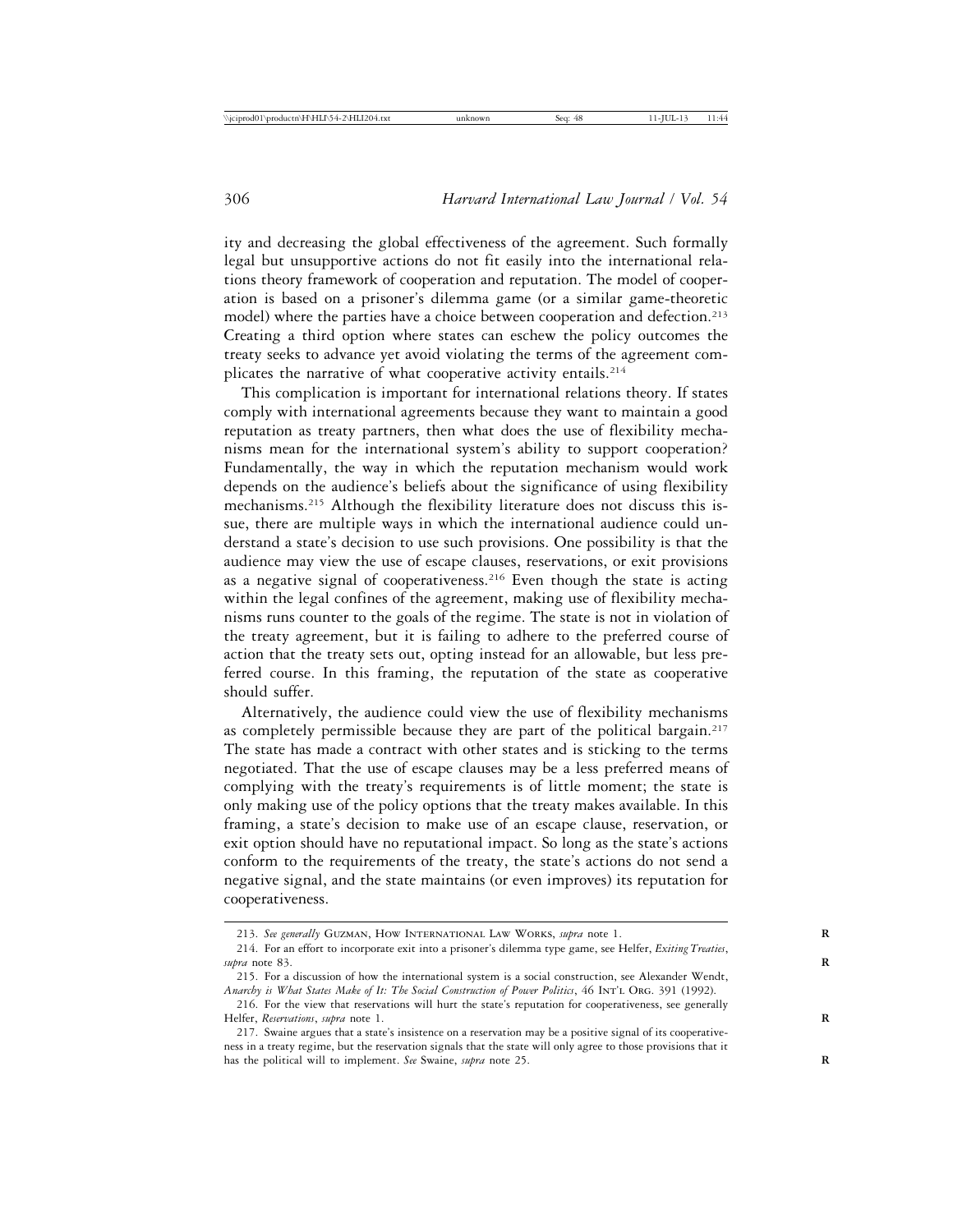Neither view is obviously correct—both views are viable social constructions—but the two understandings have very different implications for cooperation theory. If the audience views the use of the flexibility mechanisms as detrimental to cooperation (and thereby downgrades the state's reputation for cooperativeness), then this has a significant impact on international relations theory. The ability of reputational concerns to uphold agreements is diminished. If states can suffer reputational losses by using flexibility mechanisms, then reputational concerns do not support the actual texts of agreements, but a stricter view of appropriate policy action that is consistent with the treaty's aims and goals. This may undermine the agreement in the negotiation phase and the enforcement phase. In a situation where states believe that they cannot take advantage of flexibility mechanisms without suffering a reputational loss, then more states may be reluctant to join the treaty agreement if they do not anticipate that they will be able to comply with the goals of the agreement. For instance, a state may be less likely to join an investment agreement if it believes it will suffer a reputational loss if it makes use of an escape clause during an economic shock. While the treaty's escape clause formally gives the state the space to enact such a policy, it will not necessarily be viewed as a cooperative action, and thus the reputation of the state may nonetheless suffer.

At the enforcement end, a state may be more willing to violate an agreement if it is going to suffer a reputational loss for using a flexibility mechanism. For instance, if a state experiences a political or economic shock, it will have a choice between making use of a treaty's escape clause (if it exists) and simply violating the agreement. Should the state expect to suffer a reputational loss regardless of its choice—using the flexibility provision or violating the agreement—then the option to violate may be more attractive because the state will possess more policy discretion in the latter course. Even if there is a greater reputational loss for violations as compared to the use of the flexibility mechanism, the relevant analysis for the state will be the costs of violation versus the benefits of making use of the escape clause. At the margin, the fact that the escape clause entails reputational costs lowers the relative costs of violation as compared to a set of beliefs where the use of an escape clause is without reputational loss.

By contrast, if states can utilize flexibility provisions without suffering a reputational loss, then there is a different tradeoff. Governments may be more willing to sign onto treaty agreements, but they will have more discretion in their national policy choices. The overall effectiveness of the regime may be reduced—that is, the number of states that implement the preferred policies may be lower—but the treaty may have a greater influence over more states because more states will join the agreement and abide by the, albeit looser, bindings of the treaty.

This analysis does not attempt to resolve definitively what the social meaning of flexibility mechanisms will be. Rather, the goal here is to high-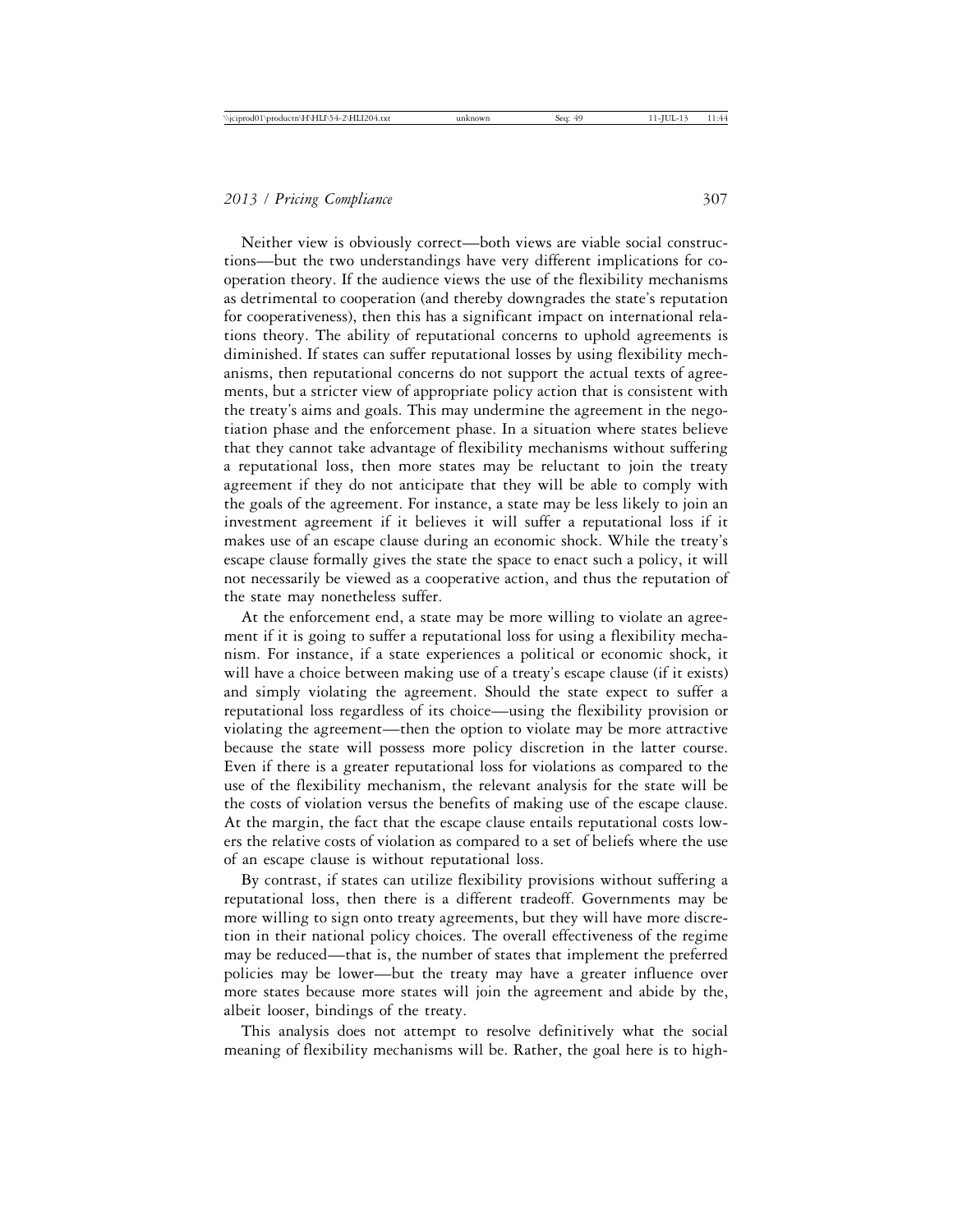light the links between the flexibility literature and cooperation theory that have thus far been generally neglected in both international relations and international law scholarship. But the discussions in this Article provide important insights into how the audience is likely to view flexibility mechanisms. Most importantly, the structure of the flexibility mechanism is likely to matter. If the consequences of using a flexibility mechanism are static, then the mechanism is more likely to be viewed as a price than as a sanction. The pricing approach indicates that there is not a reputational effect from using the flexibility mechanism—the ability to make use of the provision has been purchased. In contrast, the sanctioning approach indicates that there will be reputational sanctions in addition to the costs of using the flexibility provision.

### 2. *Reconceptualizing* Pacta Sunt Servanda

The flip side of institutional flexibility is the strict rule of international law that treaties are to be obeyed. This paper attempts to reconceptualize what *pacta sunt servanda* may mean for certain treaty regimes. The focus here is not entirely on obedience to a treaty's substantive rules, but on the treaty's framework as well, including its dispute resolution provisions and remedy regime.

First, this Article emphasizes that the parties to a treaty may have strong policy reasons for preferring compliance with second-order rules rather than first-order rules, particularly in economic issue areas. As political scientists have discussed, the parties may prefer a regime that is robust—capable of encouraging deep cooperation that will survive political and economic shocks—rather than one that has high levels of compliance but is fragile. For instance, the WTO is fundamentally a managed trade organization, in which parties bargain over trade concessions.<sup>218</sup> The resulting treaties are the negotiated balance of trade concessions, in which parties grant access to their national markets in return for access to others' markets. For the trade system's purposes, it is beneficial for the negotiating parties to stretch—that is, to agree to a greater range of concessions than they might be able to keep in future political or economic conditions. Because the future is uncertain, the governments do not know which of these concessions will be problematic and which will be achievable. Governments may be unwilling to agree to deep cooperation if they anticipate that their feet will be held to the fire with regards to all obligations.<sup>219</sup>

<sup>218.</sup> As international trade economists frequently note, free trade theory posits that states will do better by liberalizing their individual markets, even if other states do not. *See generally* Paul Krugman, *What Should Trade Negotiators Negotiate About?* 35 J. Econ. Literature 113 (1997). Instead of promoting unilateral liberalization, the GATT-WTO system effectively treats states' market barriers as bargaining chips, an asset that should be given away only for something of equivalent value. This bargaining system has led to incrementally greater global market liberalization but does so through merchantalist means.

<sup>219.</sup> Palmeter & Alexandrov, *supra* note 117, at 664–65. **R**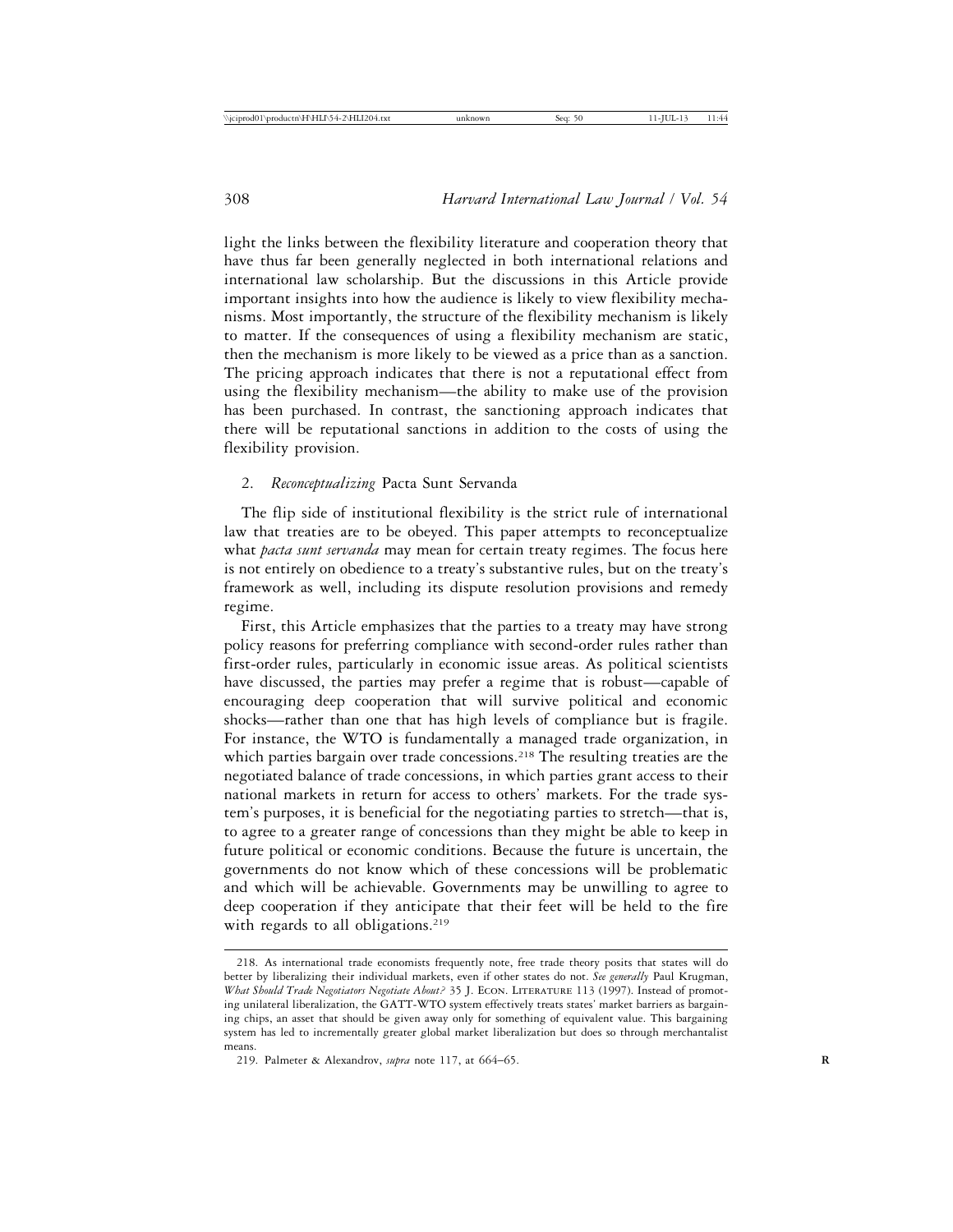By building a dispute resolution system into the agreement that can price noncompliance with substantive terms, the remedy regime can promote deeper cooperation ex ante by encouraging compliance, but allowing states the possibility to buy themselves out of the concessions that later become overly onerous. As Kenneth Dam noted decades ago with regard to the GATT system, "because of the economic nature of tariff concessions and the domestic political sensitivity inherently involved in trade issues, a system that made withdrawals of concessions impossible would tend to discourage the making of concessions in the first place. It is better, for example, that 100 commitments should be made and that ten should be withdrawn than that only fifty commitments should be made and that all of them should be kept."220

The traditional interpretation of *pacta sunt servanda*—requiring states to comply with all of the concessions it offers even if a dispute resolution system is part of the treaty regime—could be detrimental to the goals of the trade system by discouraging states from stretching to achieve deeper cooperation. Along a similar line, the states creating the treaty regime may be attempting to recruit more states into the regime. The more severe the compliance rules, the higher the potential reputational costs of joining the regime. In short, there is a tradeoff between the depth of cooperation, the breadth of state involvement, and the strictness of our interpretation of the *pacta sunt servanda* requirement. A rigid understanding of the *pacta sunt servanda* requirement, demanding compliance with all substantive provisions all of the time, comes at a cost to international law. It may prevent states from engaging in more extensive cooperation by limiting the concessions states are willing to make and the regimes they are willing to join.

Second, this Article highlights how the parties (the negotiating states) select not only the treaty's substantive terms, but also its dispute resolution system and remedy rules. Members of a treaty regime can select any remedial regime that they like. This is different from private parties bargaining under American contract law, where the parties take much of the contract regime—particularly the rule formally forbidding punitive damages for breach—as exogenous.221 Instead, the lack of a sovereign set of rules regarding treaties in the international system allows the parties to draft any remedial provisions that they prefer. If the parties wish to create a system in which substantive obligations can be breached for a price, then the treaty can be created to do so. The entire treaty regime, not just the substantive provisions, will be a reflection of the parties' preferences. Thus, for some treaty regimes, the principle of *pacta sunt servanda* can be understood as complying with the treaty's framework, not necessarily obeying its substantive provisions, if the parties themselves have selected that structure.

<sup>220.</sup> Kenneth W. Dam, The GATT: Law and International Economic Organization 80 (1970).

<sup>221.</sup> See supra note 65 and accompanying text.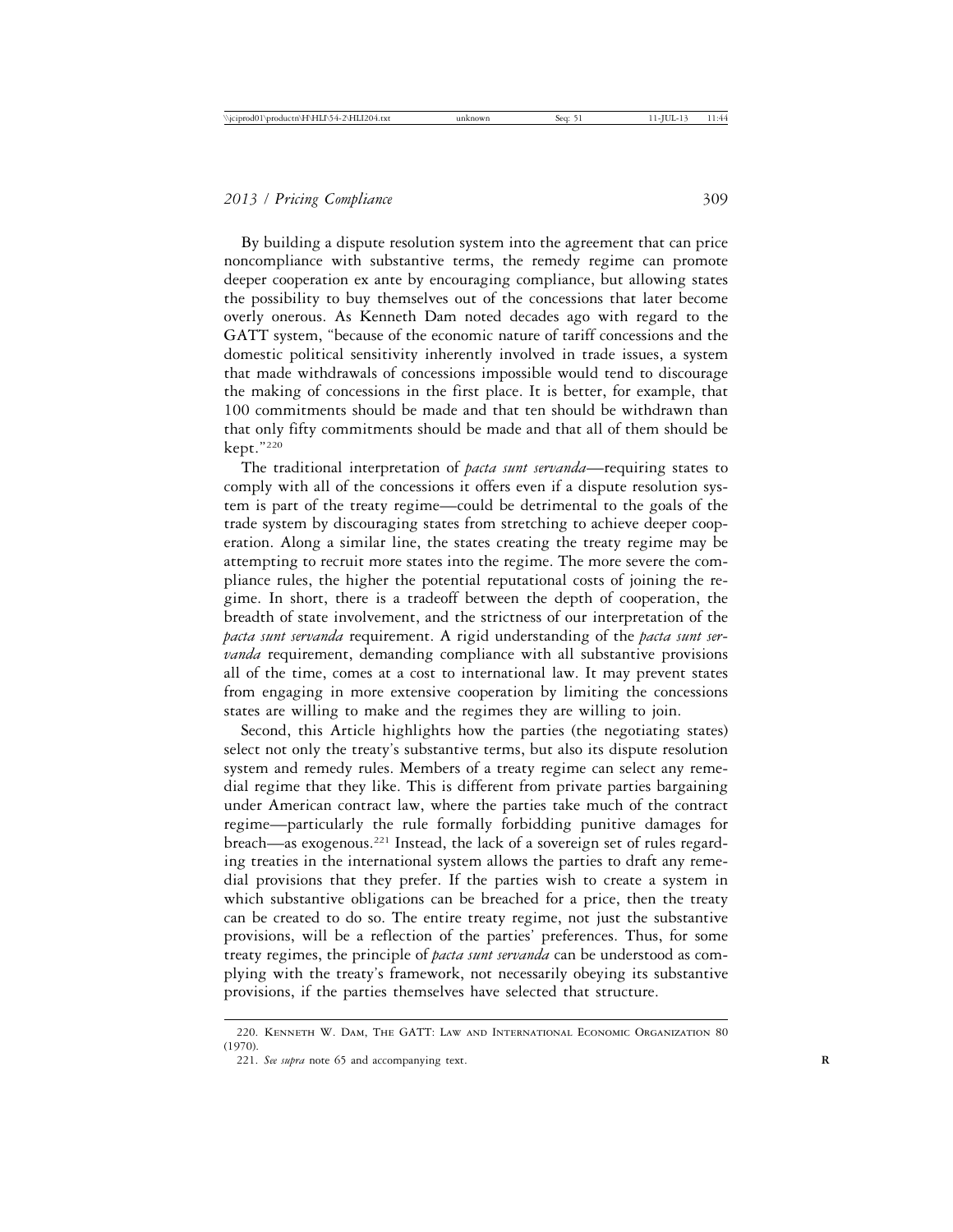#### V. The Matching (or Mismatching) Remedies and Obligations

Formal remedies may or may not be additive to informal sanctions, and thus the creation of formal remedy regimes may increase or decrease the overall level of costs from noncompliance.<sup>222</sup> The idea that formal remedies may potentially decrease the overall level of costs is contrary to the prevailing account in international law that formal remedies build upon informal sanctions.<sup>223</sup> Yet recognizing the potential for an inverse relationship between formal remedies and reputational sanctions is important when designing a remedy regime. Most remedy regimes are designed to establish a certain level of compliance. The designers of a regime understand that member governments may deviate from the regime's substantive rules at some point in the future, and negotiators may or may not wish to deter all of these possible deviations. In establishing the regime's remedy rules, negotiators can attempt to establish a level of penalty that approximates the negotiating parties' view of when deviations should be permitted. Understanding whether the formal sanctions will work to supplement informal sanctions or will instead undermine informal sanctions is important to questions of remedy design.

Explicitly discussing the relationship between remedies and the binding nature of treaty obligations highlights the possibility that negotiators' attempts to harden international law may be counter-productive. When the negotiators do not actively consider the role of reputation in their remedial scheme—effectively discounting the possibility of a pricing effect—negotiators may set remedies at a sub-optimally low level. In many situations, negotiators may be better off avoiding a remedy regime altogether than compromising on a regime that provides some limited remedies, which are insufficient to deter breach.

<sup>222.</sup> There is a methodological point here as well. This Article attempts to highlight how reputational concerns regarding breaches of international law are not independent of the broader regime in which the breach occurs. Simply stating that there has been a breach of international law does not provide enough context to enable observers to determine what the reputational consequences will be. This is relevant to a growing empirical examination of situations in which elected officials or citizens will support greater compliance with international law, in part due to reputational concerns. *See, e.g.*, Michael Tomz, Interests, Information, and the Domestic Politics of International Agreements (July 2004) (unpublished manuscript), *available at* http://www.stanford.edu/~tomz/working/Tomz2004a.pdf; Tomz, Preferences and Beliefs, *supra* note 172. This empirical work is a notable and valuable addition to theoretical studies of reputation in international relations and international law. This Article underscores the importance of institutional context for the research design of these empirical projects. For instance, empirical studies that ask government officials or citizens whether they support a governmental policy that would contravene international law without discussing the broader institutional context may be misleading. The respondent's answer may be very different depending on whether or not the respondent understands that the regime provides for compensation for breach or other rebalancing. Consequently, divorcing the question of whether a respondent supports a governmental policy that would entail a breach of international law from the institutional design of the regime establishing the international law rules may bias the study by overestimating the respondent's expectation of the reputational costs.

<sup>223.</sup> Guzman, How International Law Works, *supra* note 1, at 19; Tomz, Preferences and Be- **R** liefs, *supra* note 172. *But see* SCOTT & STEPHAN, *supra* note 1, at 580.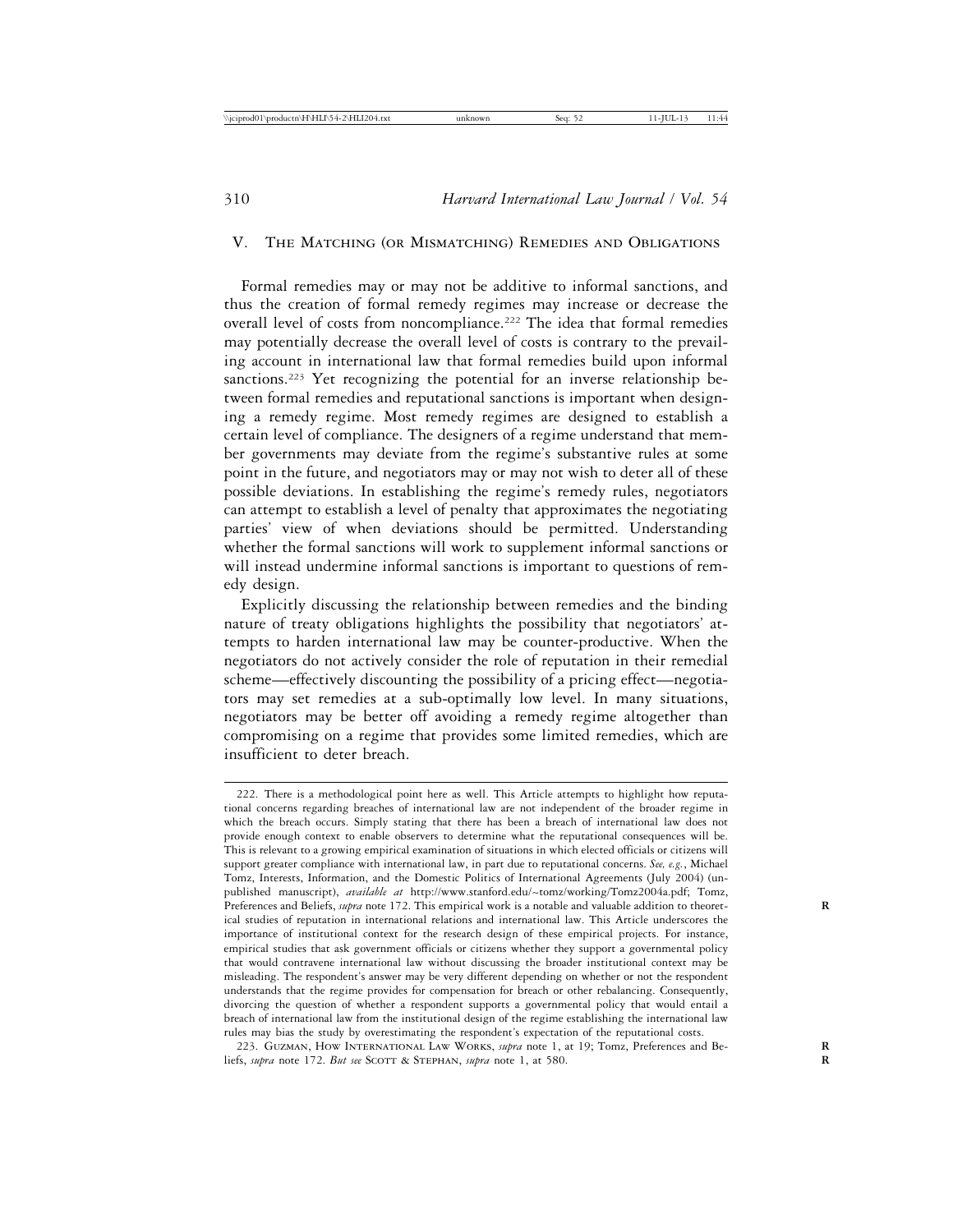The risk of a mismatch between the enforcement goals of the treaty and the remedy regime is highest with international environmental agreements, but it is also present with human rights agreements. Many environmental agreements have already engaged a system of pricing as part of the substantive rules of the system. For instance, the Kyoto Protocol allows states to purchase emissions credits from other states in order to meet the treaty's substantive requirements of decreasing emissions.<sup>224</sup> If a state does not take sufficient measures to decrease its own emissions production to the specified levels, then it can purchase the difference from other states that have excess emissions reductions.225 Naturally, what constitutes excess emissions reductions depends on the baseline that the state is provided in the treaty. The Kyoto Protocol intentionally provided some states, such as Russia and Ukraine, with "headroom" with respect to their emissions limits, such that they would be able to sell emissions credits to states with more restrictive baselines, such as Germany or Canada.<sup>226</sup> This decision to commodify emissions has been widely criticized by environmental groups, who object to the idea that states or firms can purchase the right to pollute. However, such measures have been supported by economists, who emphasize that commodification can lower the economic cost of pollution reduction.227

In the 2001 Marrakesh Accords, the members of the Kyoto Protocol created a set of second-order rules addressing compliance with the first-order rules.228 The remedy regime also deals in quantifiable emissions levels: any state that fails to meet its multi-year emissions targets has the shortfall, times thirty percent, subtracted from its next multi-year emissions levels.<sup>229</sup> Whether this system is a price or a sanction depends on the perception of the audience. The nature of the issue area—providing a sustainable level of a public good—indicates that the rules should be mandatory—a failure to comply with the rules (particularly by a large number of states) could lead to serious environmental damage on a global scale. The remedy regime and the substantive rules, however, lean more towards a pricing system. The Kyoto Protocol makes emissions reductions available for purchase. Rather than a mandatory obligation to adopt the type of government policies that would

<sup>224.</sup> Richard B. Stewart & Jonathan B. Wiener, Reconstructing Climate Policy: Beyond Kyoto 1 (2003). Negotiations regarding a successor agreement to Kyoto also include discussions of an emissions trading system.

<sup>225.</sup> Stavins, *supra* note 59, at 15. **R**

<sup>226.</sup> Stewart & Weiner, *supra* note 224, at 1. **R**

<sup>227.</sup> See supra note 60 and accompanying text.

<sup>228.</sup> Jon Hovi, Olav Schram Stokke & Geir Ulfstein, Implementing the Climate Regime: International Compliance 3 (2005). The enforcement rules also demand that the breaching party (1) draft an action plan for how it will come into compliance and (2) be prohibited from selling emissions credits. *Id.* To the extent that the breaching state is a buyer of emissions credits, the thirty percent increase to the emissions shortfall is the most concrete deterrent to breach. The legal status of the enforcement provisions is uncertain. Japan and Russia resisted the idea that the enforcement system would be legally binding. Cathrine Hagem et al., *Enforcing the Kyoto Protocol: Sanctions and Strategic Behavior*, 33 Energy Pol. 2112, 2112 n.1 (2005).

<sup>229.</sup> Hovi, STOKKE & ULFSTEIN, *supra* note 228, at 3.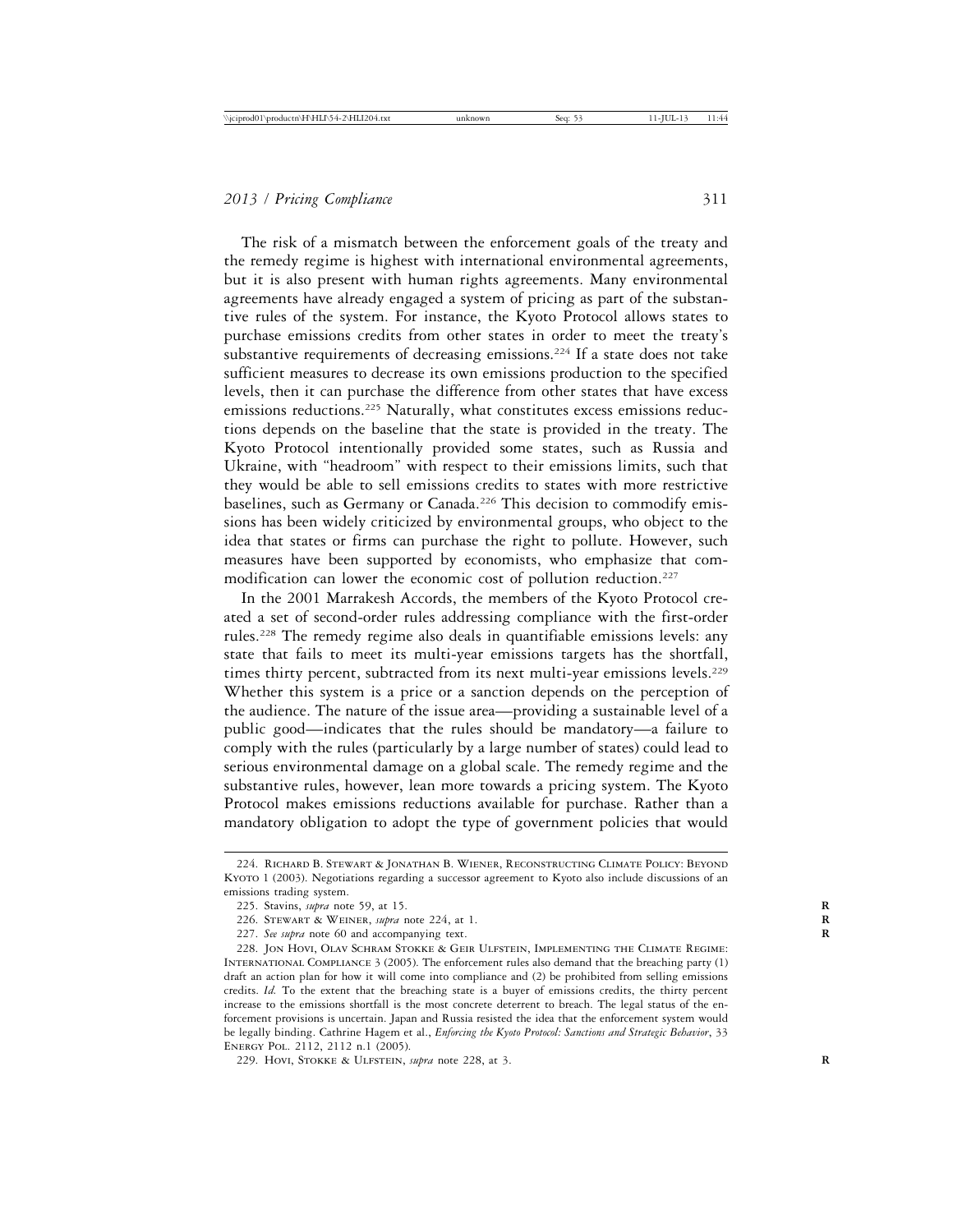lead to sustainable emissions levels, governments are free to overproduce emissions and buy their way out of their emissions restrictions by purchasing credits from other states. The remedy rules indicate a similar approach. If a government does not wish to purchase sufficient emissions credits this year, it can defer the payment until the following year at a set interest rate. The interest rate of thirty percent is high, indicating a punitive element, but a state can remain in compliance with the treaty regime by purchasing fewer credits now or more credits later.

Does a government bound to the Kyoto Protocol suffer a loss of reputation for cooperativeness if it breaches the agreement's substantive rules but complies with the remedy provisions? An immediate concern is whether the government will ultimately comply with the remedy by purchasing more credits or by undertaking more stringent environmental action in the future. Particularly in the environmental agreement context, where compliance with the remedy may be a multi-year process, the audience may be uncertain as to whether the breaching government plans to accept the remedy. But to the extent that the audience believes that the government will accept the remedy, does it matter to the audience whether the government buys emissions credits now or thirty percent more credits later? While the answer will depend on the beliefs of the audience, the system of emissions credits pricing most likely decreases the reputational costs of breaching Kyoto's substantive rules if the remedy is met. Already, member governments can buy their way to compliance through purchased emissions credits. The difference between buying some credits in this multi-year commitment period and buying more in the next multi-year commitment period seems closer to a financial calculation than a violation of a mandatory obligation.

Naturally, the designers of the Kyoto Protocol and the Marrakesh Accords could have decided that reliance on formal remedies, such as a thirty percent premium in emissions credits for any shortfall, was a better enforcement system than informal remedies. Even many dedicated environmentalists may believe that reliance on moral suasion and reputational concerns has not done enough to preserve the global atmospheric commons and that financial penalties may be more effective in encouraging governments to take action. Such an approach is completely reasonable. The issue addressed in this Article is the relationship between informal and formal remedies. By opting for a market-style system for first-order and second-order rule compliance, the Kyoto Protocol and the Marrakesh Accords may undermine the reputational costs to governments that fail to meet their emissions limits in any given commitment period. This may be a cost that the drafters are willing to accept in the hope of having more effective formal remedies, but the drafters should be aware of this cost. Specifically, treaty designers may need to increase the formal remedies to compensate for the decreased reputational losses associated with breach.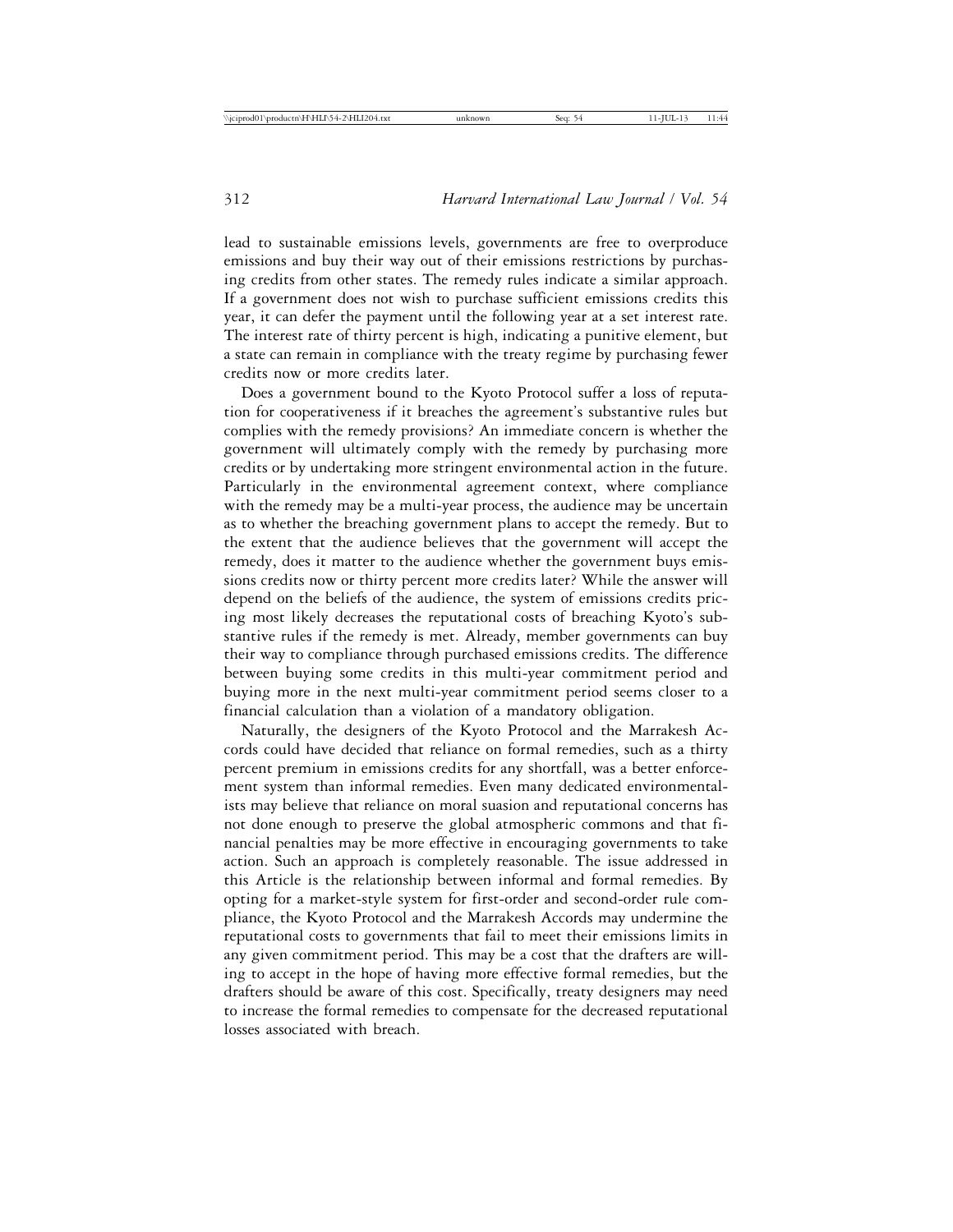The possibility of a misalignment between the formal remedy and the mandatory nature of the substantive rules also exists in human rights regimes. Human rights agreements are likely to be viewed by the international audience as far more mandatory than economic agreements. Yet even within a human rights agreement, different rights have different social meanings: rules requiring that a state not indefinitely detain individuals without trial are likely to have more moral force than rules requiring the enforcement of intellectual property rights.230 Many human rights agreements provide formal remedies and authorize certain courts to award those remedies. The most famous human rights court is the ECHR, which has jurisdiction over all states within the Council of Europe.<sup>231</sup> The ECHR offers a range of remedies, from "just satisfaction"—the court's judgment that a breach of human rights obligations has taken place (yet no monetary award is dispensed)—to monetary awards intended to compensate the victim. While any breach of human rights obligations may come with a reputational loss for the breaching state, the award of monetary compensation may remove some of the reputational sting from the finding.

For instance, the Russian government has repeatedly breached the European Convention on Human Rights and has dutifully paid the required fine in each instance.<sup>232</sup> The ability to pay the fine, rather than changing its policy, has allowed Russia to adopt a pay-as-you-go approach to breaches of human rights obligations. These payments have kept Russia within the bounds of the Convention and thus prevented a more severe sanction, such as expulsion from the Council of Europe.<sup>233</sup> This analysis also indicates that remedies that are not meant to be compensatory, such as just satisfaction, may act as a sanction rather than a price. The just satisfaction remedy might be a wise option for a human rights court that lacks the remedies to deter breach but desires to brand the breaching government as a violator of important norms. The inability of the state to pay a remedy may actually increase the state's reputational loss because the state cannot remediate its breach.

#### VI. Conclusion

The creation of formal remedies is considered an unambiguous good for international law. For a field obsessed with the lack of enforcement, the

<sup>230.</sup> *See* Laurence R. Helfer, *The New Innovation Frontier? Intellectual Property and the European Court of Human Rights*, 49 Harv. Int'l L.J. 1 (2008) (discussing the ECHR's decisions interpreting intellectual property rights as part of the right to property protected in the European Convention on Human Rights). 231. *Id.*at 2.

<sup>232.</sup> Human Rights Watch, *Russia Country Summary* (Jan. 2012) (noting that "the ECtHR had issued more than 210 judgments holding Russia responsible for grave breaches of human rights in Chechnya. Russia continues to pay the required monetary compensation to victims. But it fails to meaningfully implement the core of the judgments, chiefly because it does not conduct effective investigations and hold perpetrators accountable").

<sup>233.</sup> Pamela Jordan, *Does Membership Have Its Privileges?: Entrance into the Council of Europe and Compliance with Human Rights Norms*, 25 Hum. Rights Q. 660, 680–88 (2003).